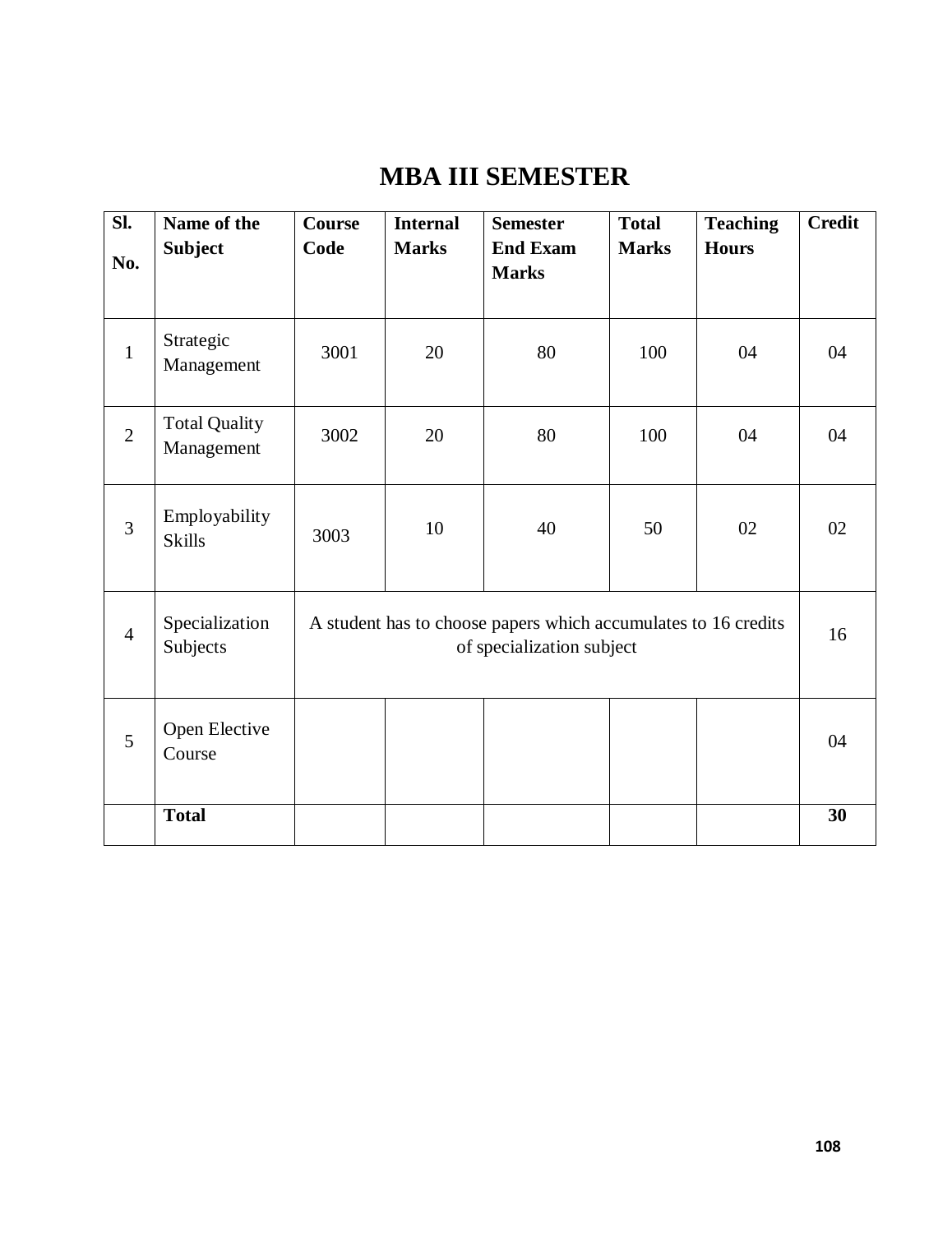# **STRATEGIC MANAGEMENT**

| <b>Subject Code:</b>          | Credits: 04              |
|-------------------------------|--------------------------|
| <b>Teaching Hours: 60 hrs</b> | Hours/Week:4             |
| <b>External Marks: 80</b>     | <b>Internal Marks: 2</b> |

#### **Objectives**

- 1. To introduce the basic concepts of strategic management as they apply to business.
- 2. To provide a critical overview business implications and opportunities arising from social and environmental issues

#### **Expected Outcome**:

1. To introduce recent development in the field of strategic management

#### **Module I 12 hours**

#### **Introduction to Strategic Management**

Definition, Meaning and Nature of Strategy, Strategy v/s Policies & Tactics, Strategy v/s Programmes. Procedure & Rules. Levels of strategy. Importance of Strategy. Mintzberg's 5Ps for strategy (Plan, Pattern, Ploy, Position & Perspective) The basic model of Strategic Management Process. Strategic decision making (Mintzberg's Modes of strategic decision making – Entrepreneurial mode, adaptive mode, planning mode, logical instrumentalism) Benefits of strategic Management.

Strategy formulation – strategic intent, vision, core values  $\&$  purpose, mission, business definition, objectives and goals, policies

Profile & contributions (C.K.Pralhad, Sumantra Ghoshal, Vijay Govindrajan, Tom Peters)

#### **Module II 16 hours**

#### **Strategic Analysis**

Environmental Analysis – Broad dimensions of external Environment. Defining an Industry (Industry & Sector, Industry & Market Segments, changing Industry boundaries). The New BCG Matrix ( $2X2$  – Fragmented, Specialists, Stalemate & Volume Industry). Porter's Five Forces Model. Industry Life Cycle Analysis. PESTEL framework.

Internal Analysis – Types of resources, Critical success factor (CSF), Porter's value chain framework, VRIO framework, SWOT analysis, Benchmarking.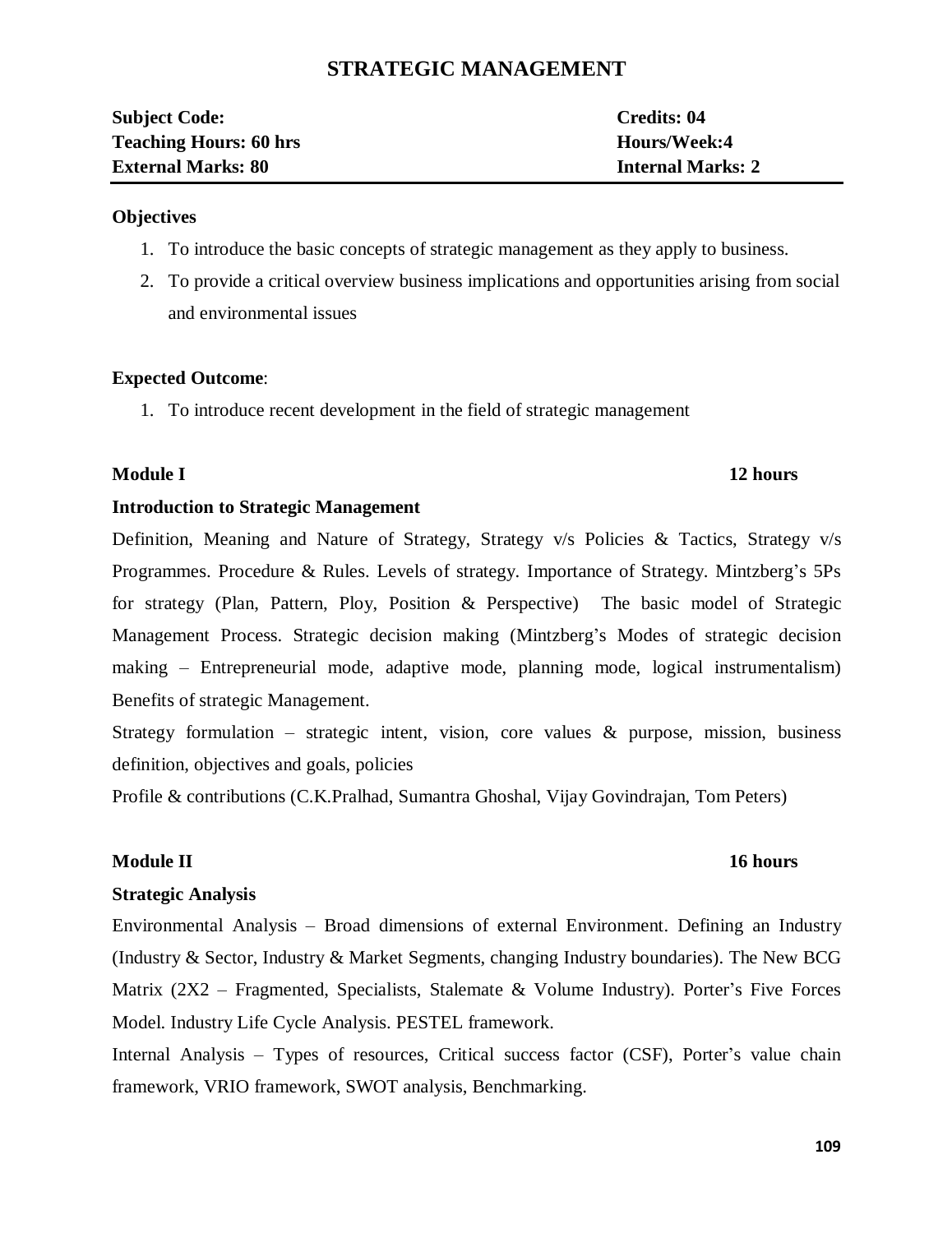Business Portfolio Analysis –BCG Matrix, GE nine Cell Matrix, ADL Matrix, Concept of Stretch, Leverage and fit. Concept of synergy (Leveraging core competencies)

#### **MODULE III 12 hours**

#### **Business Strategies**

Generic Competitive Strategies – Low cost, Differentiation, Focused Strategies.

Strategic alternatives - Strategic alliances, Collaborative partnerships, Mergers and acquisition, Joint Ventures, Outsourcing

Grand Strategies – Stability, Growth, Retrenchment and combination Strategy

Long term Objectives - Qualities of Long term objectives. Grand Strategies – Concentrated growth, Market development & Product development. Innovation, Integration (Horizontal & vertical), Diversification (Concentric & Conglomerate), Restructuring and turnaround.

#### **Module IV 10 hours**

#### **Implementation and Evaluation of Strategy**

Mckinsey's 7S framework. Traditional organizational structure & their strategy related pros & cons (simple, functional, divisional, Matrix & Product team), creating agile & virtual organizations (Outsourcing, towards boundary less structures, learning organizations)

Organization culture for implementing strategy- shaping organization culture, role of a leader in organizational culture, Manage strategy – culture relationship, Challenges in strategy implementation

Performance standards, establishing strategic controls, Strategic control Process,

#### **Module V 10 hours**

# **Strategies for 21st Century**

**Blue Ocean Strategy** –Meaning, Red ocean v/s blue ocean, Introduction to six principles of Blue ocean strategy, Four actions Framework (Reduce, Eliminate, Create, & Raise)

**Co-Creation** – Meaning, changing the role of the customer, consumer- company interaction Traditional frame of reference for value creation v/s The new frame of reference for value creation. Introduction to building blocks of co-creation experience (D- dialogue, A- access, Rrisk assessment, & T- transparency).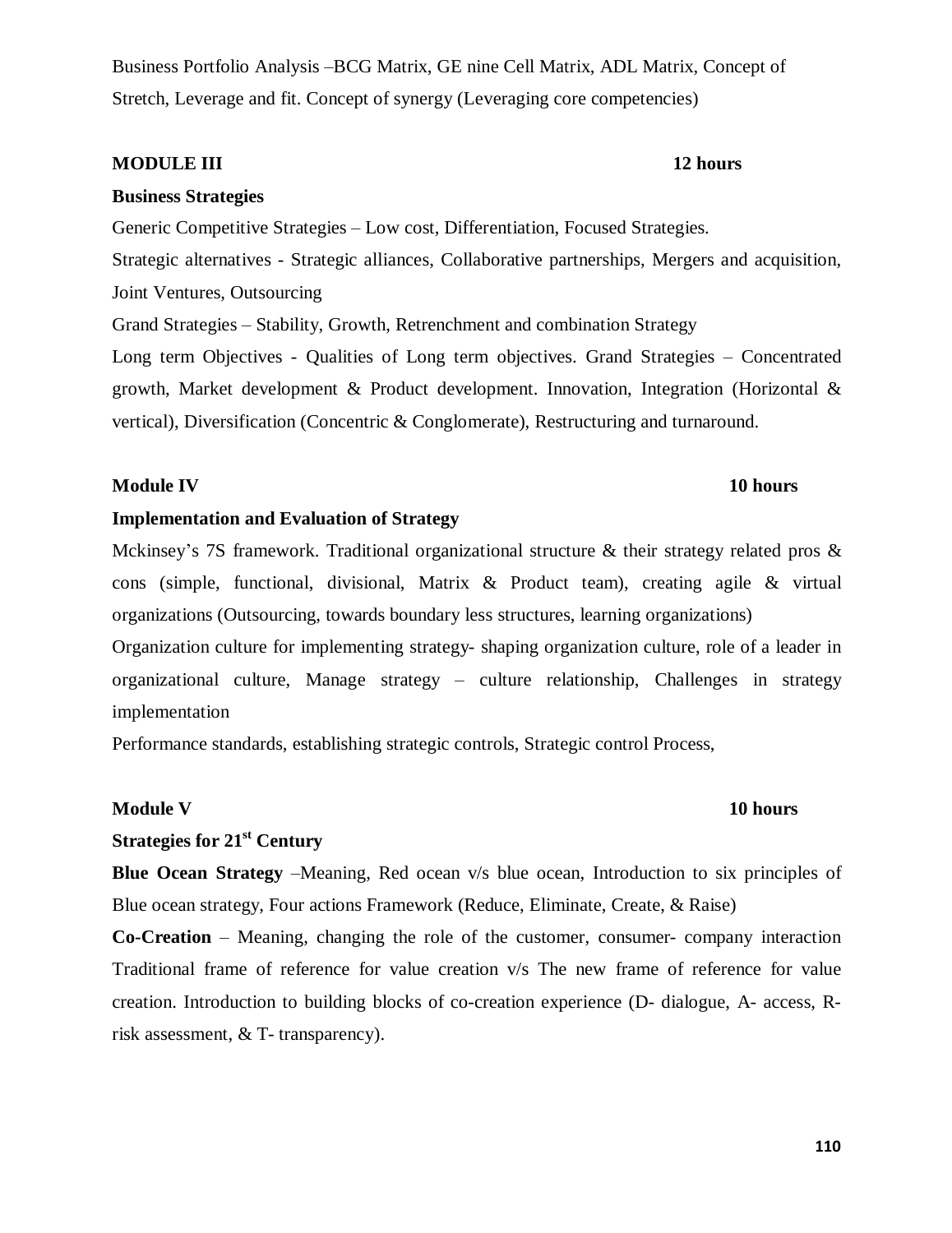#### **Activities**

- 1. Presentation on legendary CEO's (Jack Welch, Akio Morita, S.R. Rao, Ratan Tata, Kumarmangalam Birla, Sunil Bharati Mittal, Laxmi Niwas Mittal, Sachin Bansal etc)
- 2. Identify a firm of your choice and assess the role of leadership in influencing the success of the firm.

#### **Recommended Reading**

#### **Essential Reading:**

- 1. Strategic Management an Integrated Approach Indian Edition Cengage Learning Charles Hill & Gareth Jones
- 2. Concepts in Strategic Management & Business Policy 12e Pearson Thomas Wheelen & J. David Hunger
- 3. Blue Ocean Strategy Harvard Business Review W. Chan Kim & Renee Mauborgne
- 4. Future of competition –Co-creating Unique Value with Customers HBS Press C.K. Prahalad & Venkat Ramaswamy

#### **Suggested Reading:**

- 1. Strategic Management biztantra John Parnell
- 2. Strategic Management South Western Cengage Learning Robert A. Pitts David Lei
- 3. Strategic Management 6e Robert M. Grant
- 4. Strategic Management Thomson Hitt, Ireland & Hoskisson
- 5. Strategic Management (formulation, implementation  $\&$  control) 12e McGraw Hill Education – John A. Pearce, Richard B. Robinson, Amita Mital
- 6. Reverse Innovation Brilliance Corp Vijay Govindrajan
- 7. Reimagine DK ADULT Tom Peters
- 8. Managing the Radical Change Penguine India Sumnatra Ghoshal, Gita Piramal, Christopher Bartlett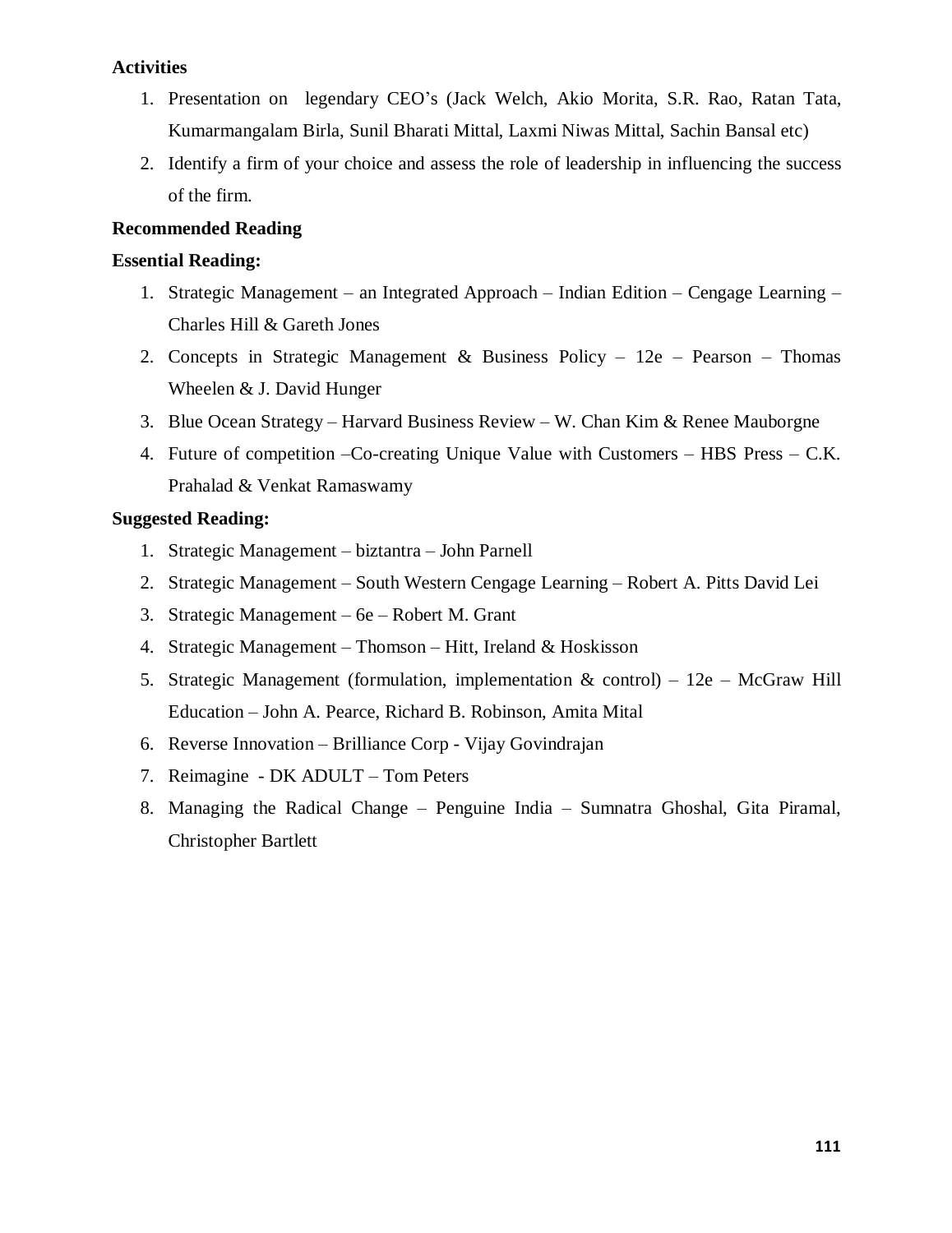# **TOTAL QUALITY MANAGEMENT**

**Subject Code: Credits: 4 Contact Hours: 60 hrs Weekly hours: 4 External Marks: 80 Internal Marks: 20**

#### **Objectives:**

- 1. To introduce the students to the basic concepts of total quality management
- 2. To understand the focus of TQM for all Business sectors.

#### **Expected Outcome**:

1. To gain a deeper understanding of the use of TQM tools and techniques in improving quality in organization.

#### **Module 1: Introduction 15 Hours**

Quality concepts, Importance of quality, Paradigms of quality, Dimensions for product and service quality, Cost of quality (numerical problems), TQMEX model, Strategic quality management, Quality gurus - Deming, Juran, Crosby, Taguchi, Masaaki Imai, Kaoru Ishikawa.

#### **Module 2: TQM tools and Techniques 15 Hours**

Seven quality tools, Kaizen, 5 S, Quality circles, quality function deployment, House of quality, Six-sigma (numerical problems). Introduction to lean Management Principles.

#### **Module 3: Quality Standards and TQM Awards 10 Hours**

Quality standards - BIS, Deming award, European quality award, Malcolm Baldrige National quality award.

#### **Module 4: Benchmarking and BPR 8 Hours**

Essence of benchmarking, Process of benchmarking, types of benchmarking, advantages and limitations of benchmarking, Introduction to BPR.

#### **112**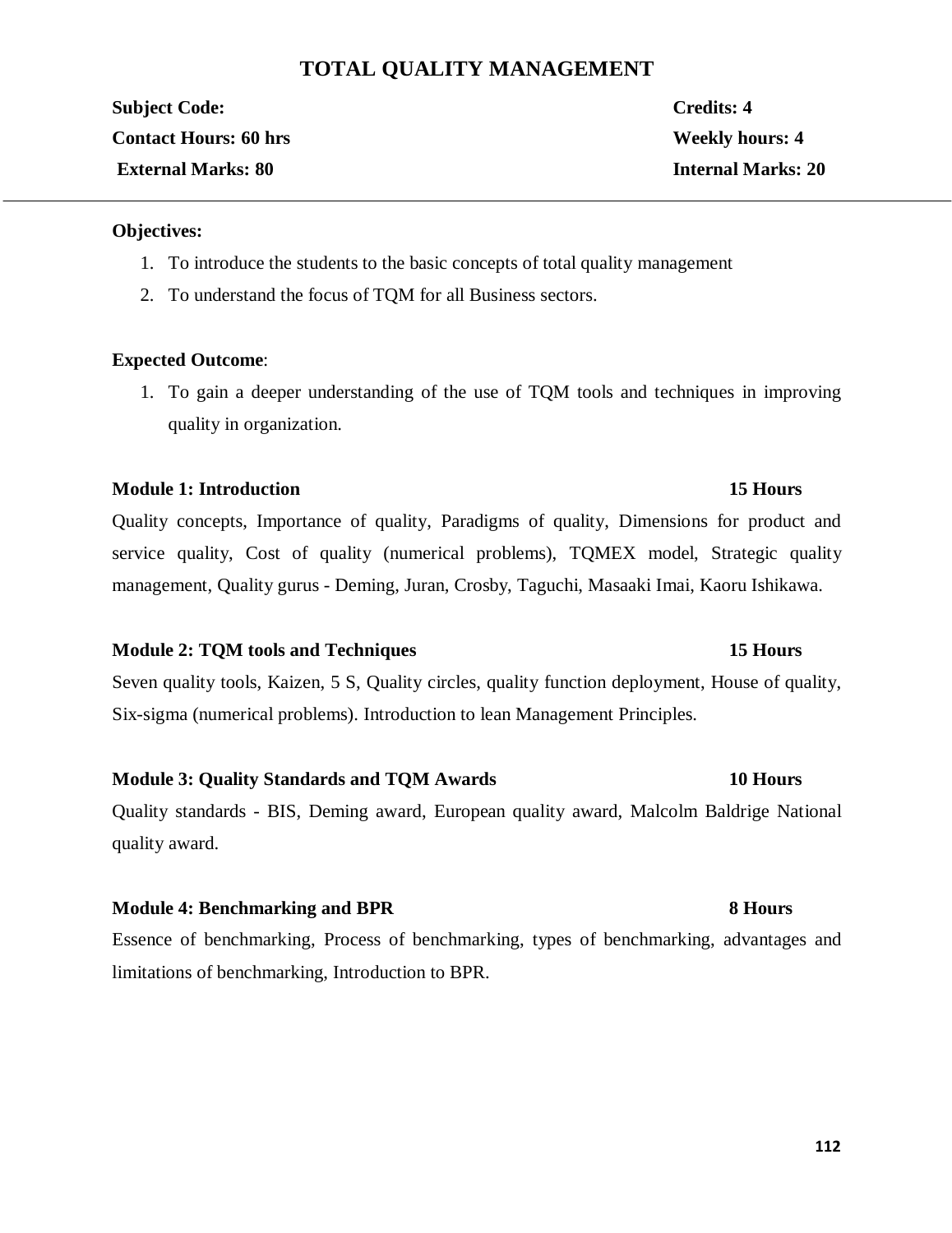#### **Module 5: Quality Management System 12 Hours**

Introduction, Need for Quality Management System, Requirements of ISO 9001, Documentation, Benefits of ISO certification, Certification bodies, Quality audit, standard for managing quality audit.

### **Activity:**

- 1. **Cost of Quality:** Divide the class into small groups. Visit a local enterprise and find out the costs associated with the poor quality. Prepare a brief report not exceeding four pages (A4 size) and submit.
- 2. List the Indian companies, who are the recipient of Deming award.
- 3. **Kaizen Project:** In a small teams, identify a problem affecting your organization and develop cause-and effect diagrams for area chosen for improvement. Present interclass competition and reward the winners. For example: (a) Improving exam grades. (b) Absenteeism in the class. (c) Improving placement records (d) Improving parking facility on the campus (e) Work place improvement
- 4. Select a firm and list three or four key success factors for that industry. Which firm (s) in your opinion, would be appropriate to benchmark? And why?
- 5. Prepare a list providing the names and addresses of QMS certification bodies operating in India.

### **Recommended Reading**

#### **Essential Reading:**

- 1. Charantimath Poornima, Total Quality Management-2/e, Pearson Education, 2011.
- 2. James R Evans, William M Lindsay, The Management and Control of Quality, Thomson Learning, 2005

### **Suggested Reading:**

- 1. Janakiraman B and Gopal R K, "Total Quality Management Text and Cases", Prentice Hall (India)Pvt. Ltd., 2006
- 2. J M Juran and F M Gryna, Quality Planning and analysis New Delhi: TMH 1993.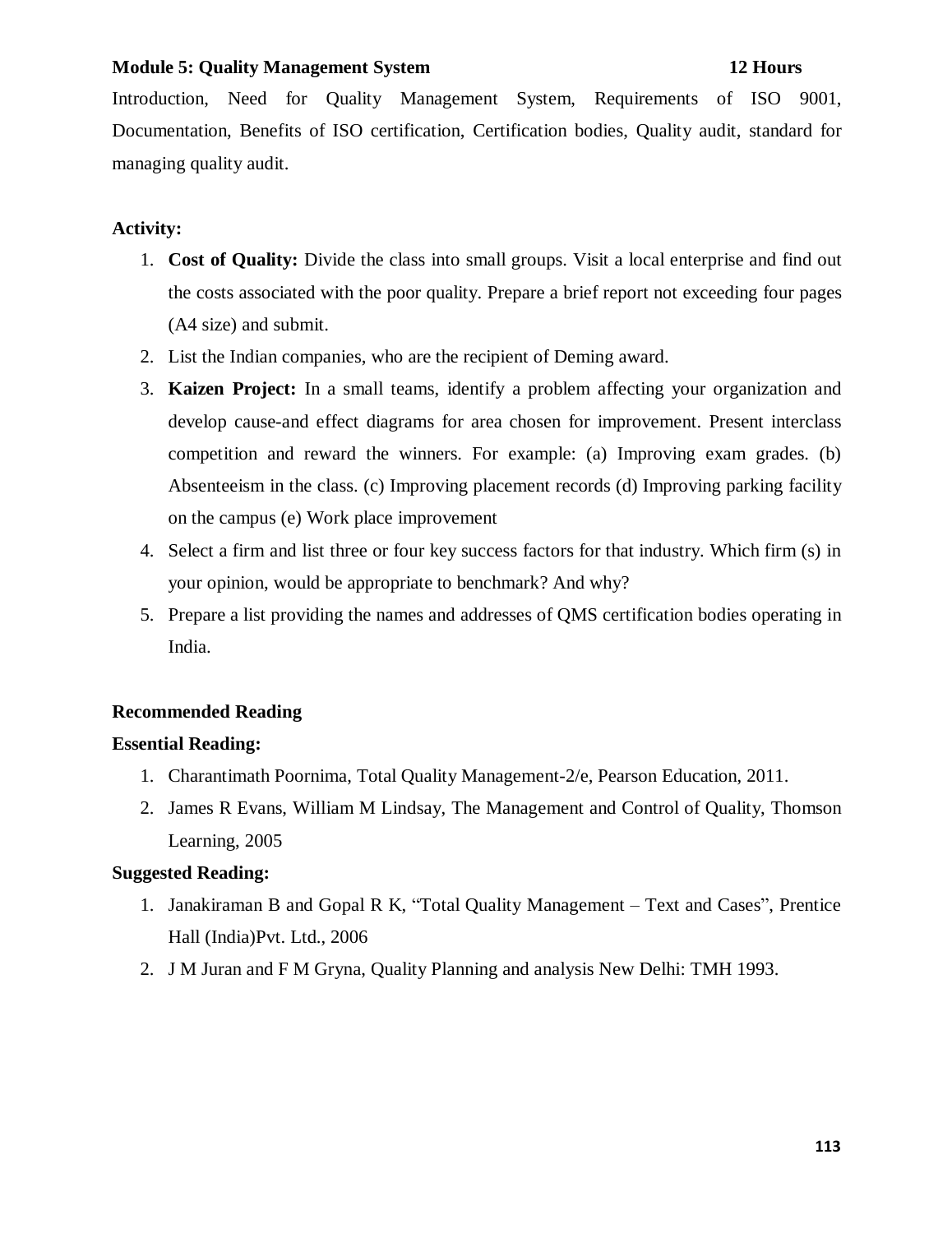# **EMPLOYABILITY SKILLS**

| <b>Subject Code:</b>         | Credits: 02               |
|------------------------------|---------------------------|
| <b>Contact Hours: 30 hrs</b> | Hours/week: 2             |
| <b>External Marks: 40</b>    | <b>Internal Marks: 10</b> |

#### **Objectives:**

- 5. To introduce the concept of career planning, & appraising the students about recruitment & selection process.
- 6. To prepare students to face and qualify for entrepreneurship  $\&$  employment

### **Expected Outcome:**

1. The students will be equipped to take decisions relating to employment or entrepreneurship.

### **Module I: Career Planning & Aptitude Test 10 hours**

# Interest profiling, career options (entrepreneurship & employment) and progression, recruitment process.

Data interpretation, quantitative aptitude, general awareness, Test of reasoning, fundaments concepts of management and strategy.

### **Module II: Resume Writing 10 hours**

Types of resume, objective, defending resume, common errors, Networking and reference seeking from corporate world, Social Networking profile (Big data analysis)

### **Module III: Group Discussion & Personal Interview 10 hours**

Meaning, objectives, taking initiative, making a point, making impact, coordinating with the group, opinion formation, summarizing.

Personal Interview - Meaning, types and objectives, dress code, basic mannerism and etiquettes, understanding self and job profile. MCQs (HR, Marketing, finance & strategic management etc)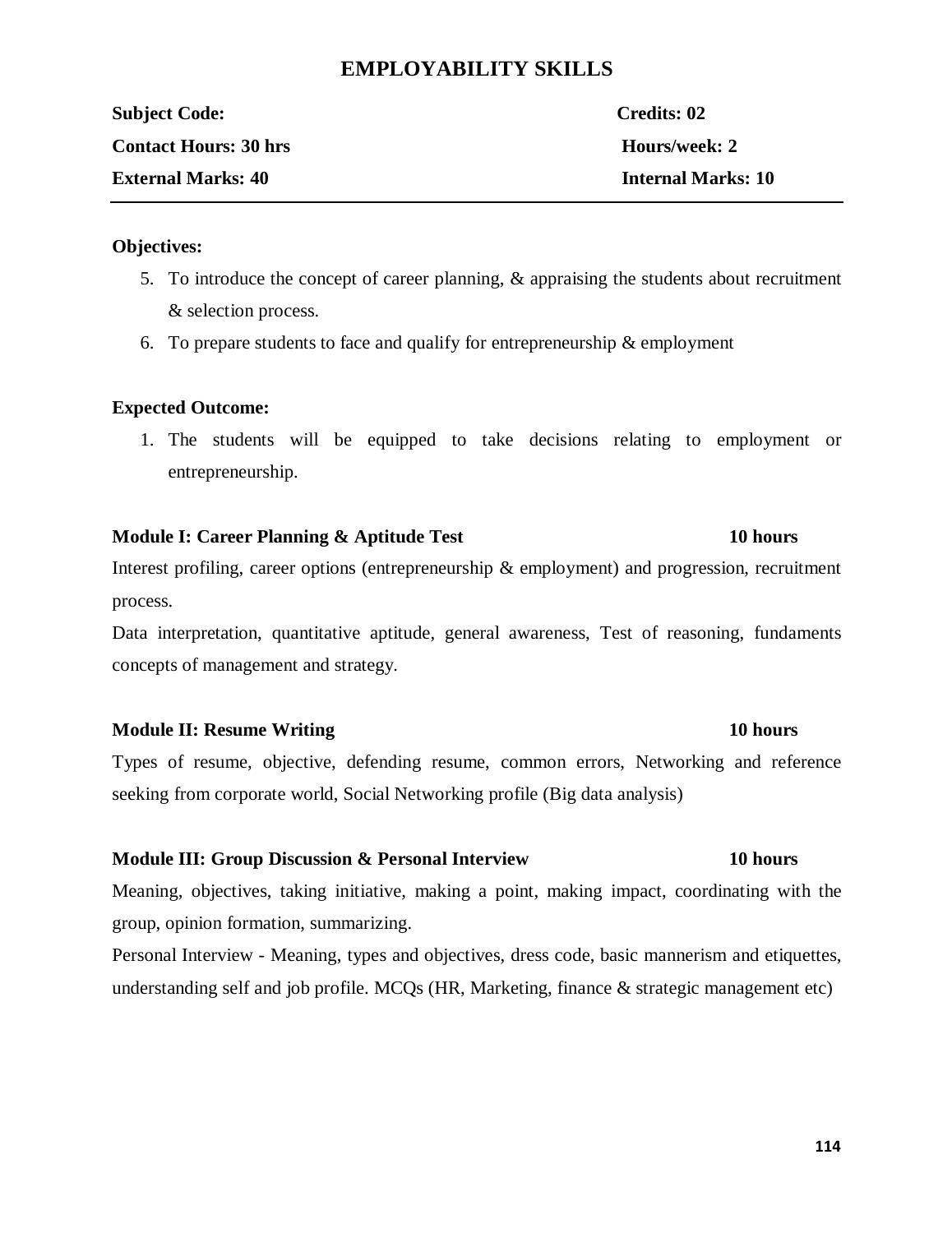#### **Activities:**

- 13. List out the industries and sectors where you would like to work along with the positions currently available.
- 14. Build a bank of job openings in the sector of your choice.
- 15. Write your Resume in at least 2 different formats and choose the best suited for you.
- 16. Form groups of 8 students each and conduct Group Discussions on given Topics
- 17. Prepare the profiles of your role models and identify their characteristics that you relate with.
- 18. Interview your peers for a given company and record the observations.
- 19. Conduct Aptitude tests.
- 20. Write a class newsletter detailing the activities, achievements and learning from each.
- 21. Visit industries to understand what they look at in a potential candidate or invite guests for lectures.

#### **Evaluation:**

- 5. Internal Assessment: (10 Marks) Resume, Mock Interview, GD and Aptitude test
- 6. External Assessment: (40 Marks)
	- a. Aptitude Tests 20 Marks
	- b. Group Discussion 20 Marks.

Skills are evaluated through the mode of assessment to measure the skill level. Assessment rating are given below

- O Outstanding (45 and above)
- A Excellent (41 to 44)
- $B Good(31 to 40)$
- $C -$ Moderate (21 to 30)
- D Must Improve (Less than or equal to 20)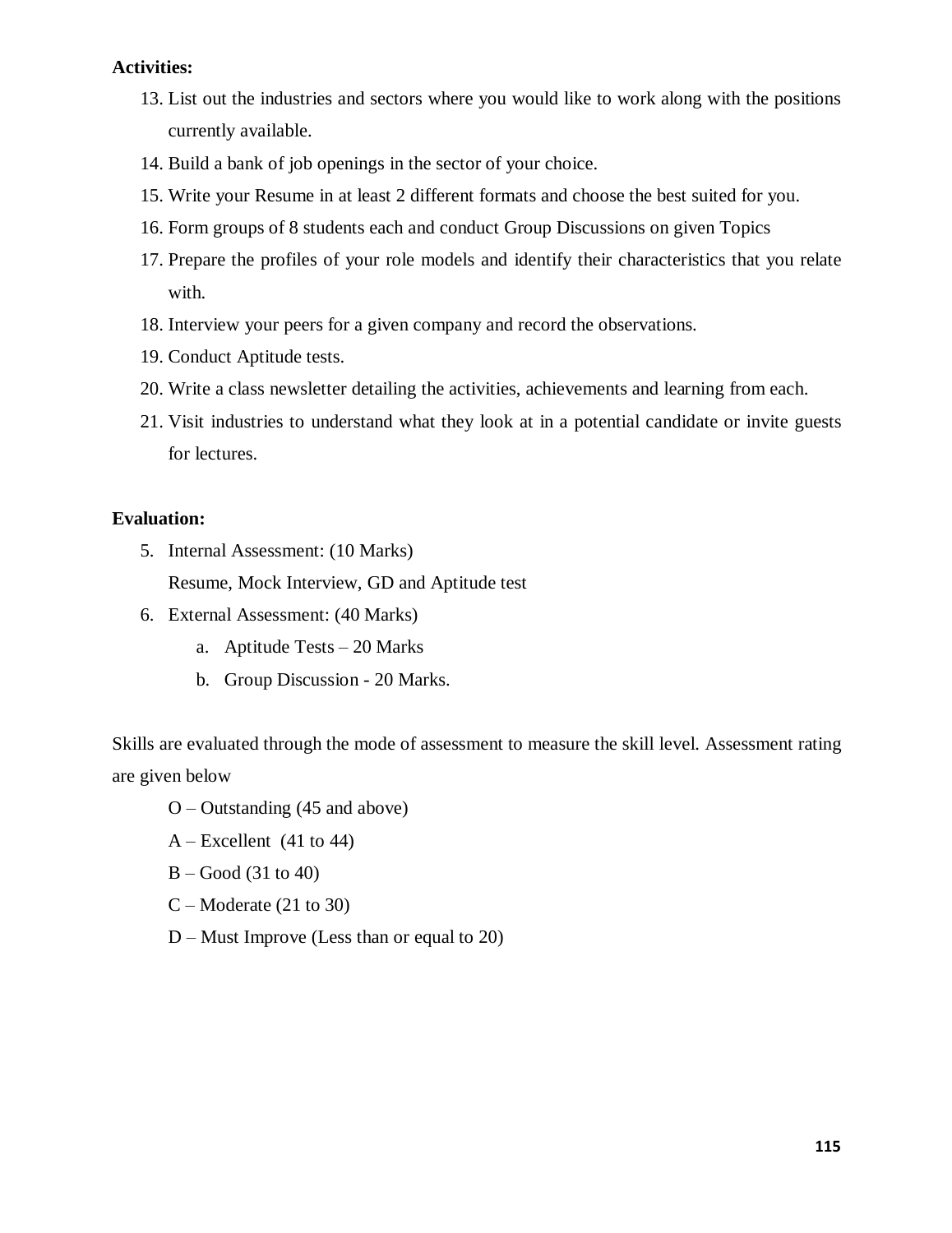# **ADVANCE BUSINESS MANAGEMENT SPECIALIZATION**

| SI.<br>No.     | Name of the<br><b>Subject</b>           | <b>Course</b><br>Code | <b>Internal</b><br><b>Marks</b> | <b>Semester</b><br><b>End Exam</b><br><b>Marks</b> | <b>Total</b><br><b>Marks</b> | <b>Teaching</b><br><b>Hours</b> | <b>Credit</b> |
|----------------|-----------------------------------------|-----------------------|---------------------------------|----------------------------------------------------|------------------------------|---------------------------------|---------------|
|                |                                         |                       |                                 |                                                    |                              |                                 |               |
| $\mathbf{1}$   | Family<br><b>Business</b><br>Management | 3004                  | 20                              | 80                                                 | 100                          | 04                              | 04            |
| $\overline{2}$ | Nurturing<br><b>Business</b><br>Venture | 3005                  | 20                              | 80                                                 | 100                          | 04                              | 04            |
| $\overline{3}$ | Productivity<br>Management              | 3006                  | 20                              | 80                                                 | 100                          | 04                              | 04            |
|                |                                         |                       |                                 | <b>Two Credit Papers</b>                           |                              |                                 |               |
| $\overline{4}$ | Advanced<br>Hospitality<br>Management   | 3007                  | 10                              | 40                                                 | 50                           | 02                              | 02            |
| 5              | <b>Agri-Business</b><br>Management      | 3008                  | 10                              | 40                                                 | 50                           | 02                              | 02            |
| 6              | Health-Care<br>Management               | 3009                  | 10                              | 40                                                 | 50                           | 02                              | 02            |
| $\overline{7}$ | <b>NGO</b><br>Management                | 3010                  | 10                              | 40                                                 | 50                           | 02                              | 02            |
| 8              | Social<br>Entrepreneurship              | 3011                  | 10                              | 40                                                 | 50                           | 02                              | 02            |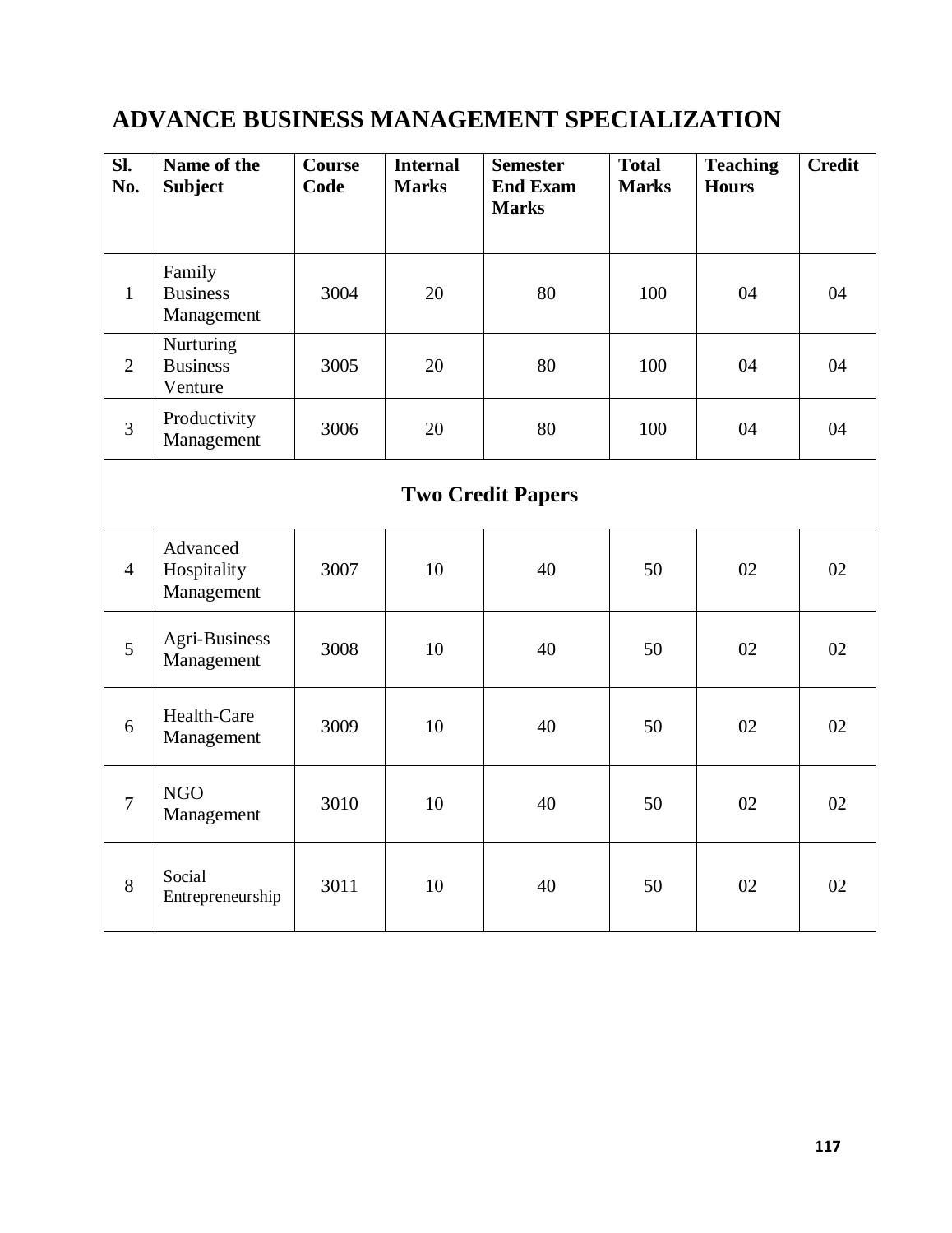# **FAMILY BUSINESS MANAGEMENT**

**Subject Code: Credits: 4 Contact Hours: 60 hrs Weekly hours: 4 External Marks: 80 Internal Marks: 20**

**Objective:**

This course is designed for students who intend to manage their business and who aspire to work in family business.

#### **Outcome:**

Students especially coming from the business family will be getting full fledge knowledge and confidence in continuing and growing their family business,

### **Module 1: 15 Hours**

**Introduction to Family Business**: Contribution of family business to economy. Understanding family business, various types of family business, Performance of family businesses, what makes family business more effective? Family Business Evolution: Generation to generation. Stages of development of a family business.

#### **Module 2: 10 Hours**

**Challenges of Family Business**: Multiple roles in Family Business, Founder and other Roles, Responsibilities and rights of family members in family business, Entry of family members, Dynamics of family business, 3-circle model in family business, lifecycle in family business, Risks in family business.

### **Module 3: 15 Hours**

**Professionalization of Family Business**: Building lasting family business- Synergy in vision, values and strategy, family values, tradition and heritage, Improving the performance of a family business, Aligning family envisioning to business planning.

#### **Module 4: 10 Hours**

**Governance Structures in Family Business**: Need for governance system in family business, Structure of family governance, family council, and family constitution, Excellence in family business.

### **Module 5: 10 Hours**

**Succession in Family Business**: Succession process in family business, Value transition through succession, multi-generational ownership, types of owners in family business, challenges in succession, preparing for succession, Transition from family business to business family, Perpetuity in family business.

### **Practical Component:**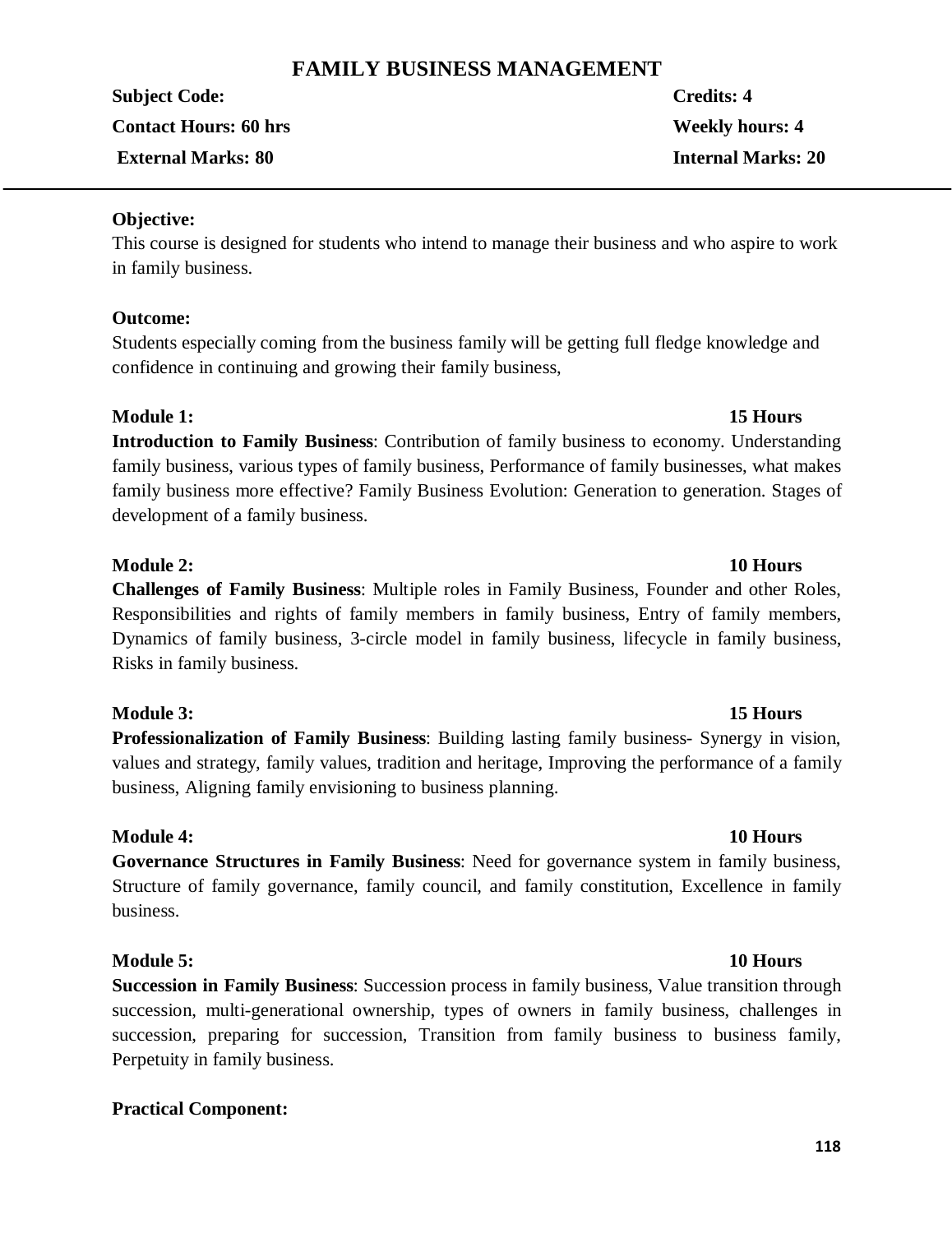- 1. Visit family managed enterprises and interact with them find out the challenges and opportunities in family managed business
- 2. Analyze the performance of listed family firms. How is their performance compared to the performance of other firms? Does a family firm successfully manage to create wealth for non-family investors?
- 3. HBR Cases from January 2015 edition.

### **Recommended Books:**

### **Essential Reading**:

- 1. Family business: The essentials, by Peter Leach, Profile books Ltd. Ernesto J Poza
- 2. The Little Red Book of Family Business, By David Bork, Paperback October 24, 2008

### **References:**

- 1. Generation to Generation: Life Cycles of the Family Business Hardcover January 1, 1997 by Kelin E. Gersick , John A. Davis , Marion McCollom Hampton , Ivan Lansberg, Harvard Business School Press.
- 2. Strategic Planning for the Family Business: Parallel Planning to Unite the Family and Business (A Family Business Publication) Hardcover – April 21, 2001 by Randel S. Carlock, Craig E Aronoff, Palgrave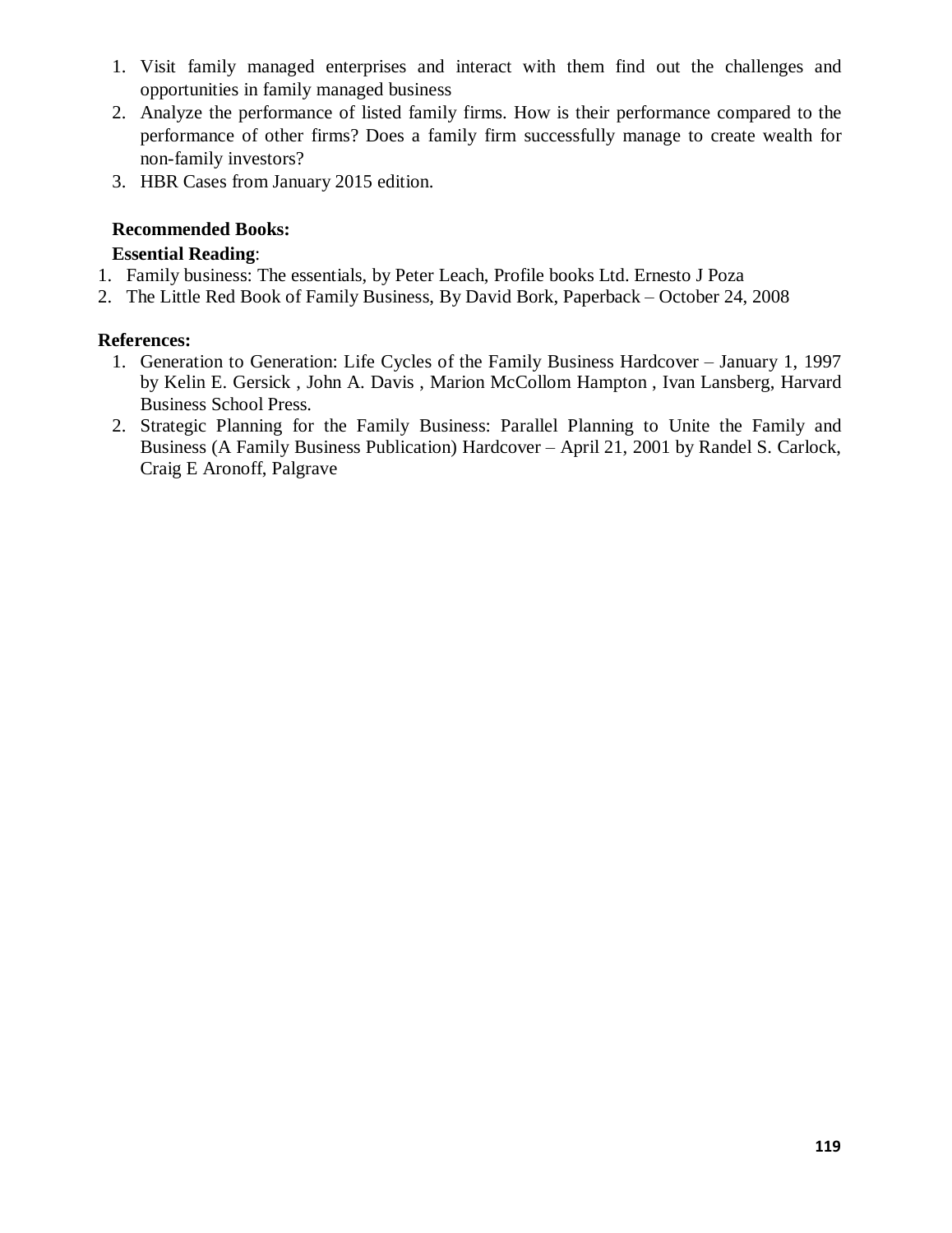# **NURTURING BUSINESS VENTURE**

| <b>Subject Code:</b>         | Credits: 4                |
|------------------------------|---------------------------|
| <b>Contact Hours: 60 hrs</b> | <b>Weekly hours: 4</b>    |
| <b>External Marks: 80</b>    | <b>Internal Marks: 20</b> |

#### **Objectives:**

- · To empower student with nuances of stages of venture with the understanding of resources and external sources
- To prepare student for exit strategies in business

#### **Outcome:**

Students are equipped with the skills for nurturing business venture.

#### **Module I:** 15 Hours

**Managing Early Growth:** Managing Operations, Managing finance, Managing Human Resources, Entrepreneurial marketing

#### **Module II: 10 Hours**

**Managing Growth:** Introduction, Implications of firm growth to the entrepreneur, strategies to support growth, organizational changes during growth, Stages of Growth, Organic and Inorganic growth, Growth Strategies: Diversification, Joint venture, Acquisitions, Mergers, Franchising.

#### **Module III: 10 Hours**

**Accessing Resources for Growth from External Sources:** Using external parties to help grow a business, Franchising-Advantages and disadvantages of franchising. Investing in a franchise, Joint ventures- types of joint ventures, Leveraged buyouts, overcoming constraints by negotiating for more resources

#### **Module IV: 15 Hours**

**Going Public:** Advantages and Disadvantages of going public. The alternatives to going public, Timing to go public and underwriter selection, Registration statement and time table, Legal issues, After going public – After-market support, relationship with financial community, Reporting requirements, IPO, Myths concerning going public.

#### **Module V: 10 Hours**

**Exiting the Venture:** Bankruptcy, Reasons for exiting, Long-term and short-term preparation, Liquidation, Business turnarounds, Succession of Business, Transfer to family and Non-family members, Harvesting strategy, Telling your employees, Seller financing, The sale, Employee stock option plan, Management Buyout.

#### **120**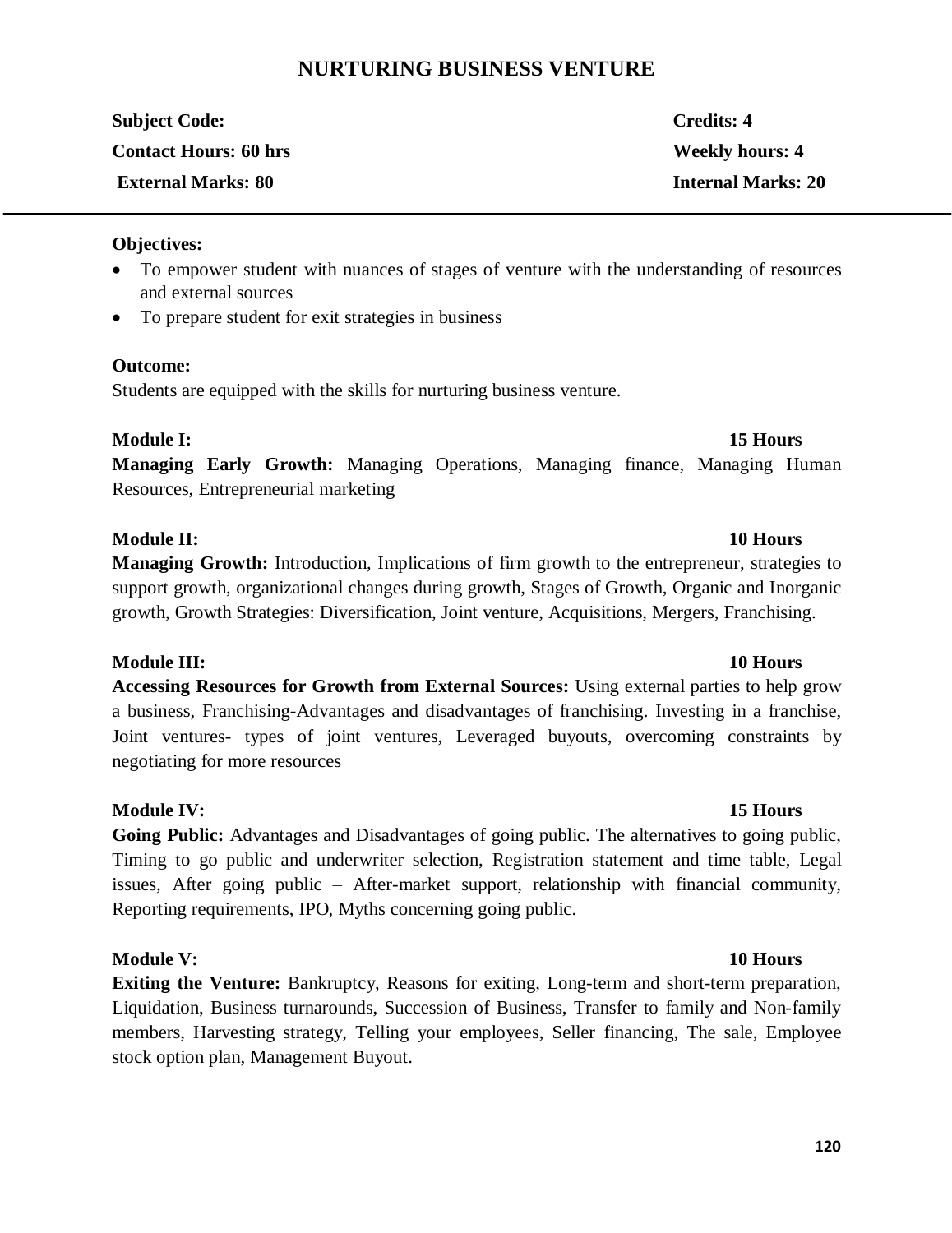#### **Practical Component:**

- 1. Make a list of all recent IPOs by entrepreneurial firms. How are the stocks performing the market?
- 2. Compare listing norms of all major exchanges in the world. Access the listing norms through their websites.

### **Recommended Readings:**

### **Essential Reading:**

1. Robert Hisrich, Michel Peters, Dean Shepherd, TMGH, 6<sup>th</sup> Edition

### **References:**

- 1. Rajeev Roy-2/e, Entrepreneurship, Oxford Higher Education
- 2. Entrepreneurship by Robert D Hisrich, Mathew J Manimala, Michael Peters & Dean Shepherad, McGraw Hill Eucation Pvt Ltd., Edition 2013.
- **3.** Morris M H and Kuratko, D, Corporate Entrepreneurship, Ft. Worth, TX: Harcourt, 2002.
- **4.** Entrepreneurship by Robert D Hisrich, Mathew J Manimala, Michael Peters & Dean Shepherad, McGraw Hill Eucation Pvt Ltd., Edition 2013.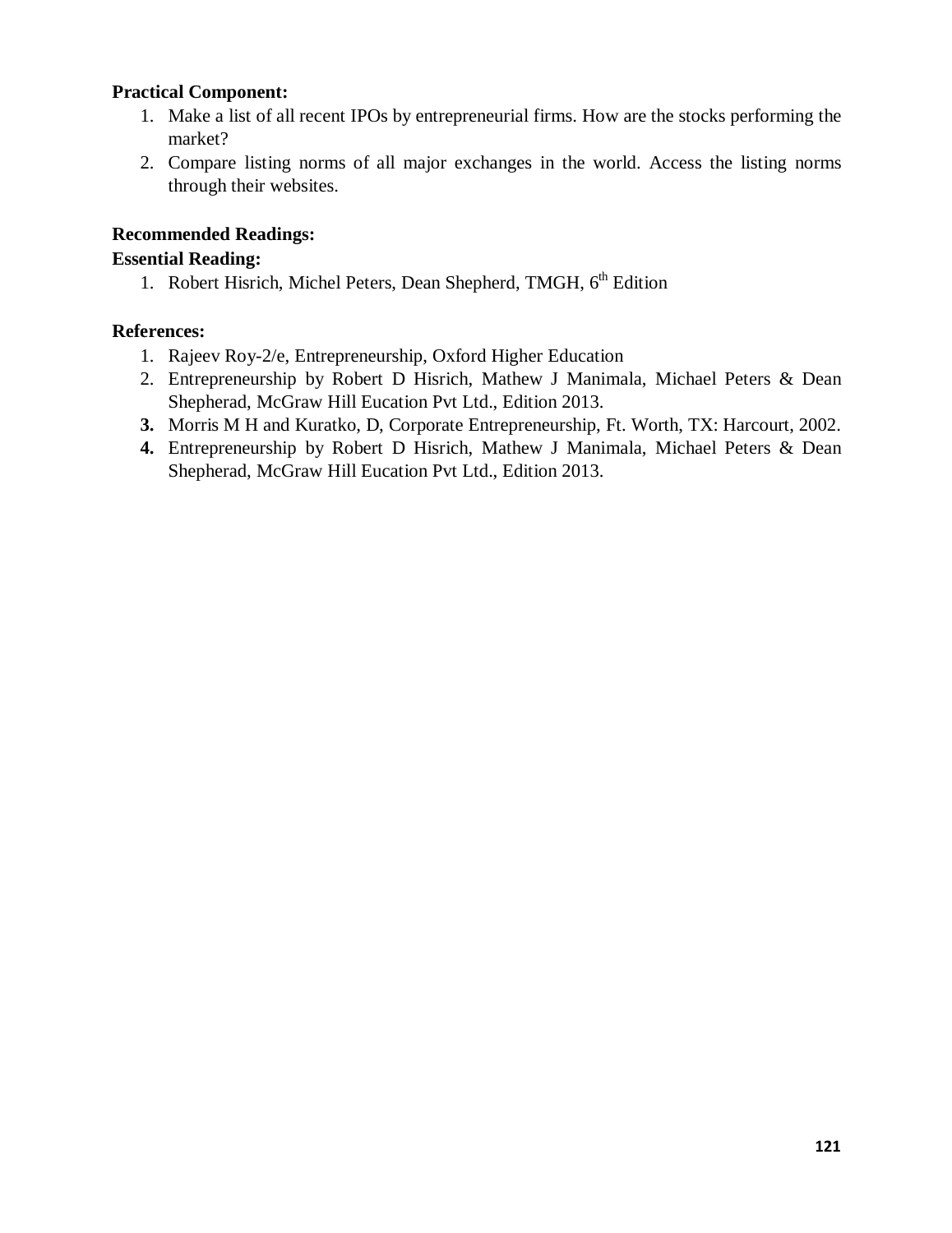# **PRODUCTIVITY MANAGEMENT**

| <b>Subject Code:</b>         | <b>Credits: 4</b>         |
|------------------------------|---------------------------|
| <b>Contact Hours: 60 hrs</b> | <b>Weekly hours: 4</b>    |
| <b>External Marks: 80</b>    | <b>Internal Marks: 20</b> |

#### **Objectives:**

- 1. To expose students to the basic aspects of Productivity Management. The course discuss the planning, organizing and controlling functions which are used on production shop floor of any manufacturing organization.
- 2. To expose students to the concept of productivity and various techniques of method study and work measurement, and help them to develop abilities and skills required in a work study job.

#### **Outcome:**

A student should be able to relate the concept of the productivity and its importance in manufacturing sector.

#### **Module I: 10 Hours**

Introduction: Productivity concepts – Macro and Micro factors of productivity, productivity benefit model, productivity cycles.

#### **Module II: 12 Hours**

Value Analysis and Value Engineering: Concept – Procedure – Application and role in Productivity.

#### **Module III: 10 Hours**

Productivity Models: Productivity Measurement at International, National and organization level, total productivity models. Productivity Management in manufacturing and service sector.

#### **Module IV: 10 Hours**

Work Study: Importance of work study – Method Study and Work Measurement – Pioneers of Performance Measurement.

# **122**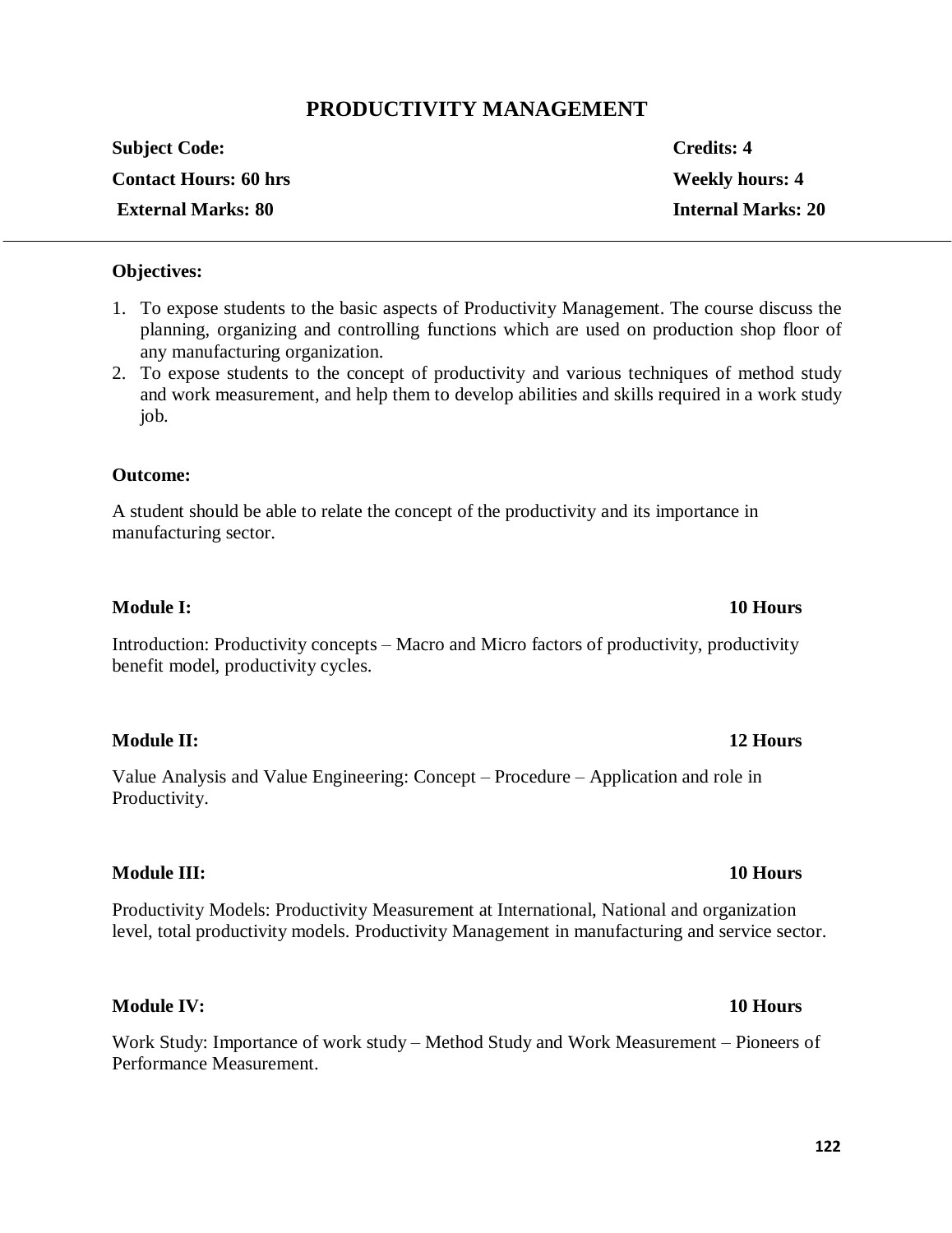### **Module V: 18 Hours**

Method Study – Definition, factors considered for selection of job, Process Chart Symbols, Recording Techniques, Critical examination, Principles of motion economy, micro motion study, Therbligs, Simochart.

Work Measurement- Definition, Techniques, of Work Measurement, Work Sampling, Time Study – Procedure, Rating, allowances, concept to normal time and standard time. Predetermined motion time system

#### **Activities:**

1. Operations workout on work study.

#### **Recommended Reading**

#### **Essential Reading:**

1. Production and Operations Management – Chary - Tata McGraw- Hill Publications

2. ILO, Introduction to Work Study, Oxford & IBH

#### **References:**

1. Ralph M. Barnes, Motion and Time Study- Design and Measurement of Work, John Wiley & Sons.

2. Chase, Jacobs, Aqualino, Agarwal, Operations Management, TATA McGraw Hill, New Delhi

3. Adams Everett E. , Ebert Jr. Ronald J., Productions and Operations Management, Prentice Hall of India, New Delhi

4. BediKanishka, Production and Operations Management, Oxford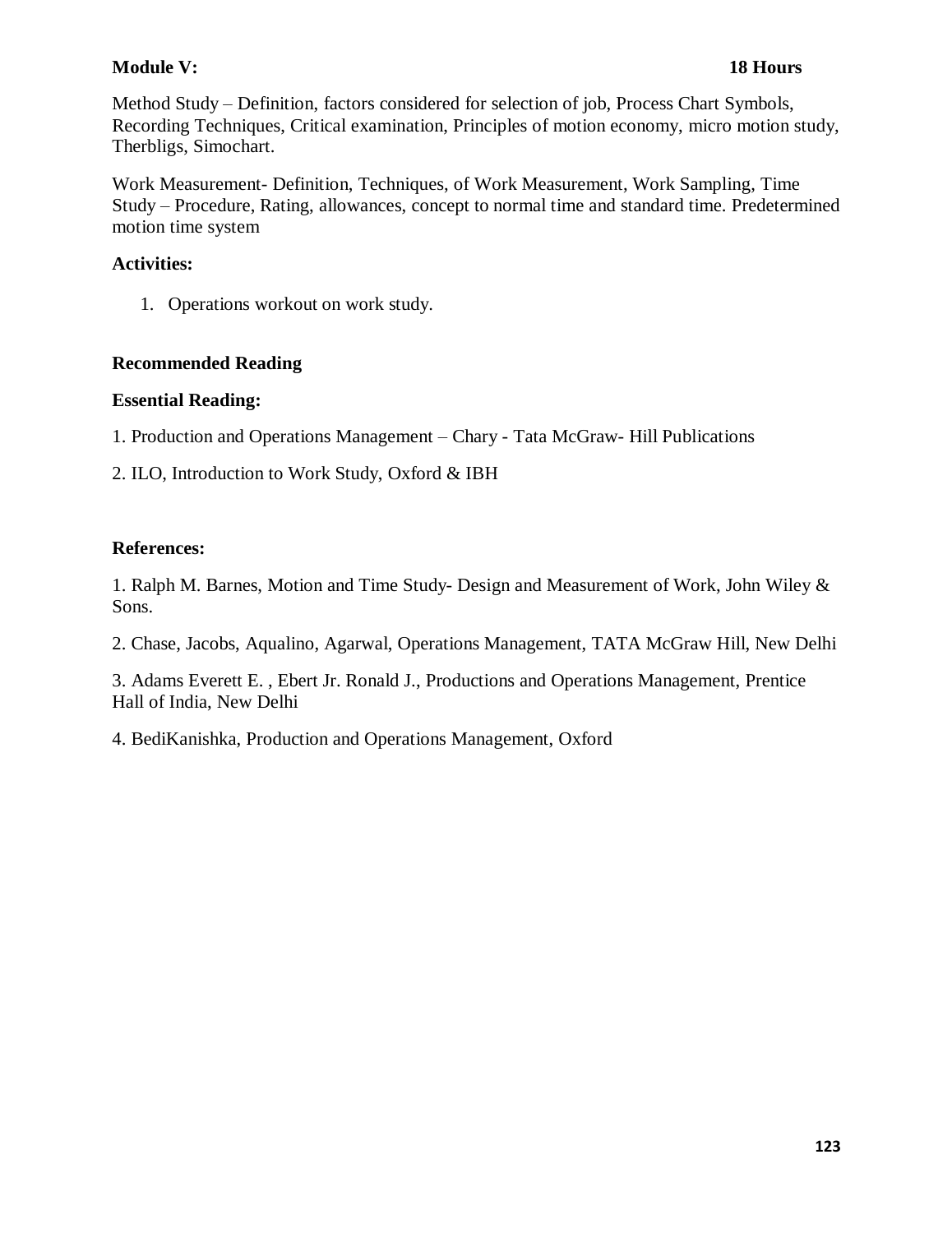# **ADVANCED HOSPITALITY MANAGEMENT**

| <b>Subject Code:</b>         | <b>Credits: 2</b>         |
|------------------------------|---------------------------|
| <b>Contact Hours: 30 hrs</b> | <b>Weekly hours: 2</b>    |
| <b>External Marks: 40</b>    | <b>Internal Marks: 10</b> |

#### **Objectives:**

At the end of the subject, the student will have the ability to deal with management problems using the management processes in the specific context of hospitality.

#### **Outcome:**

Preparing students for the hospitality industry

#### **Module I: 08 Hours**

The Hotel Business: Development and Classification, Rooms Division Operation, Food and Beverage Division.

### **Module II: 12 Hours**

Culinary Arts and Restaurant Business, Restaurant Operations, Beverages, Recreation and Leisure, Entertainment Industry, Meetings, Conventions, and Expositions.

### **Module III: 10 Hours**

Marketing, Human Resources, Leadership, Planning, Organizing, Communication and Decision Making, Motivation, Control, Hospitality Industry Technology and Emerging Areas in Hospitality Management.

# **Activities:**

- 1. Undertake an internship project in some Hotel/Hospital.
- 2. Visit a Hotel and study the environment.
- 3. Hotelier to visit the campus and conduct a Guest Lecture.

### **Essential Reading:**

### **Reference books**

1. Walker, John R., 'Introduction to Hospitality Management', Prentice Hall, 2003 or later editions.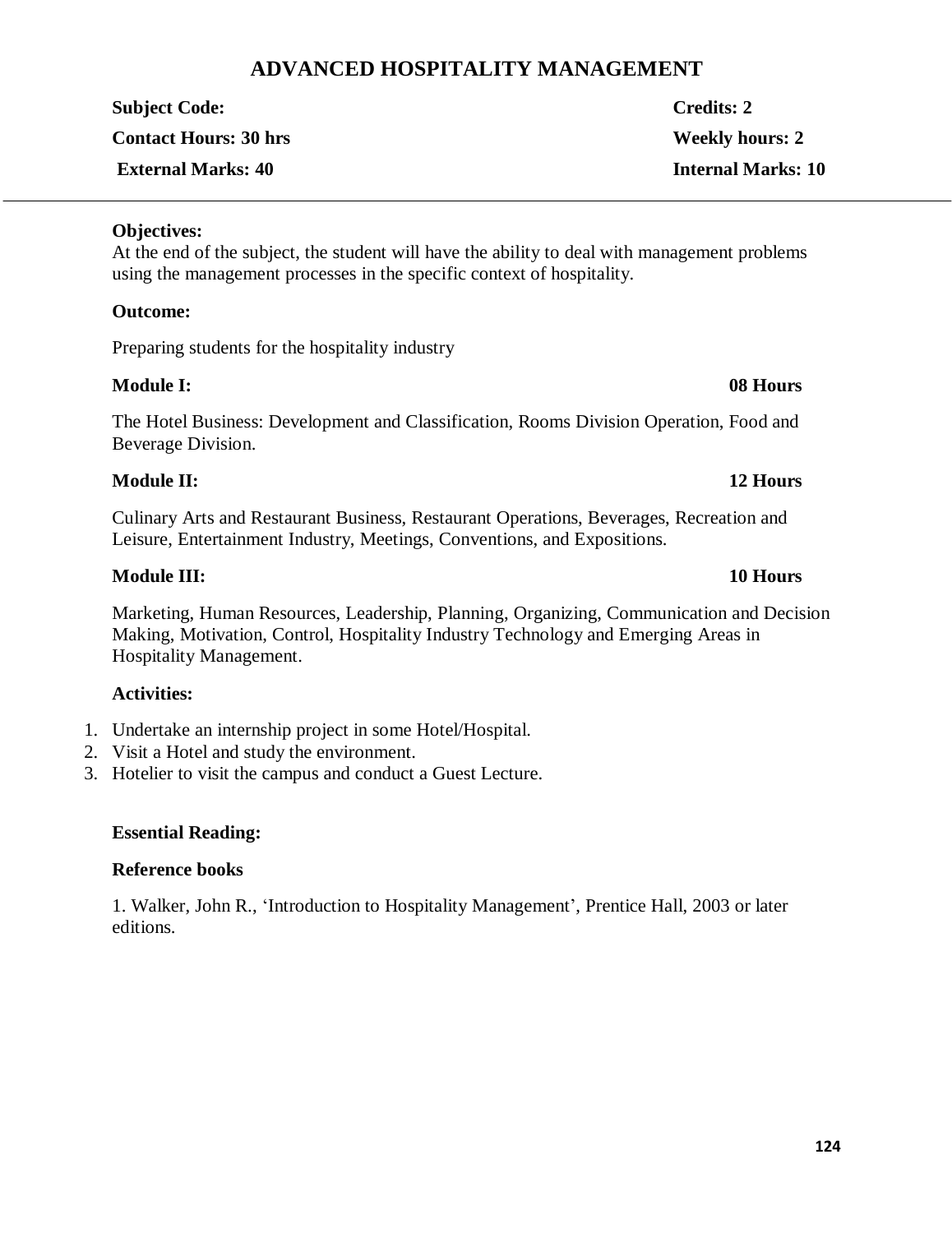# **AGRI BUSINESS MANAGEMENT**

| <b>Subject Code:</b>         | <b>Credits: 2</b>         |
|------------------------------|---------------------------|
| <b>Contact Hours: 30 hrs</b> | <b>Weekly hours: 2</b>    |
| <b>External Marks: 40</b>    | <b>Internal Marks: 10</b> |

#### **Objectives:**

1. To familiarize the students with the management aspects of Agri Business.

#### **Outcome:**

1. Students are prepared to take up careers in Agri Business.

#### **Module I: (10 Classes)**

**Introduction:** Agriculture- Meaning, Nature, Scope, importance, present scenario and Agriculture in India as a Business. Agri Business- Meaning, Concept, Nature, Environment and various factors influencing Agri Business. Agri Inputs and Outputs.

### **Module II: (08 Classes)**

**Agri-Input Business:** Agri-Input- meaning, nature, types and classification. Various Agri Inputs- Seeds, Fertilizers, Agro-Chemicals (Pesticides and Fungicides). Scope for Agri-input Business. Production and marketing of Agri-inputs, Legal aspects in marketing of Agri-inputs.

**Agri-Output Business**: Meaning, Scope and Nature. Production and Post-Harvest Management, Food Technology & Processing Management, Production and marketing of Agri-outputs, Legal aspects in marketing of Agri-outputs. Food processing industry; international trade-problems and prospects, government policy, incentives- domestic and global trade. Recent trends in Agri-Output Business- Contract Farming, Organic Farming, HOPCOMS, etc.

### **Practical Component:**

- 1. Discussing of cases as a part of pedagogy.
- 2. Visit an Agro based industry and understand the process of working(ITC)
- 3. Visit an Organic Farm and interview the farmers and discuss in the class.
- 4. Visit to Agriculture Universities in India

### **Recommended Readings Essential Reading:**

1.

#### **References:**

1.

### **Module III: (12 Classes)**

# **125**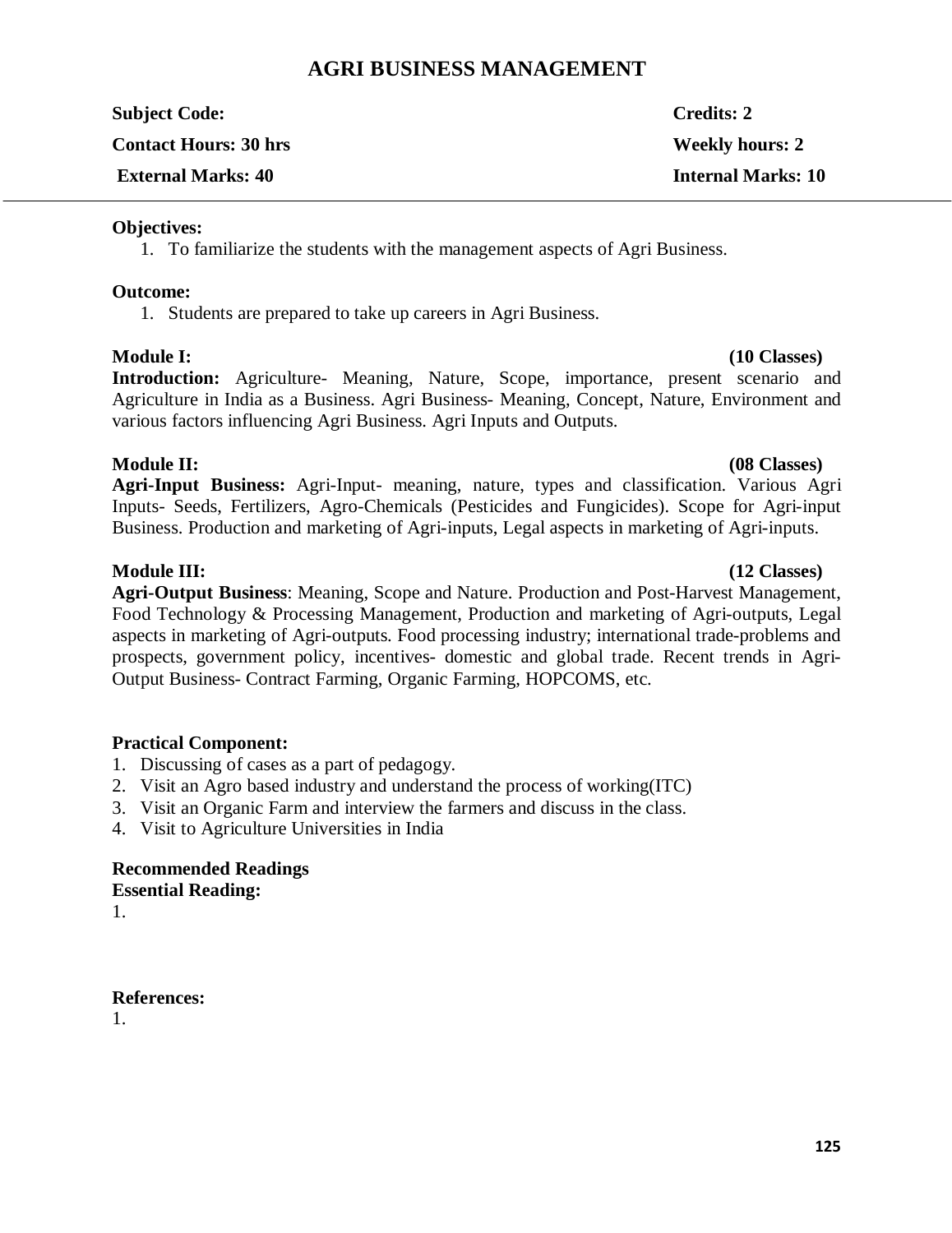#### **HEALTH CARE MANAGEMENT**

| <b>Subject Code:</b>         | <b>Credits: 2</b>         |
|------------------------------|---------------------------|
| <b>Contact Hours: 30 hrs</b> | <b>Weekly hours: 2</b>    |
| <b>External Marks: 40</b>    | <b>Internal Marks: 10</b> |

#### **Objectives:**

- 1. To understand perspectives and values of Health Care Management
- 2. To gain knowledge about the Health Care Management to meet the growing demand of Hospital Administrators at the middle level management.

#### **Outcome**:

This course has been designed to acquaint the students with the basic knowledge of Health Care Management and by the end of the course Students should be able to manage a health care unit.

#### **Module I: 12 Hours**

**An Overview of Health Care Management:** Introduction to Health Care Services, Hospital-Concept, Types, Functions-Clinical and Support system, Organization and Management structure. Medical professionals and their duties to society. Introduction to Medical ethics, Professional Misconduct, Professional Negligence. Medical Tourism-Meaning, importance, scope and various government schemes to promote.

**Hospital Operational Management:** Management of Quality Assured services of professional service units of hospital. Function, location, flow chart of operation, design based on flow chart, organization, physical facilities and space requirements, statutory requirements, special features, problem situation. Staff requirement, Auxiliary requirements, Work load estimation, Documentation, Equipment & supplies, Emergency services

### **Module II: 08 Hours**

**Hospital Waste Management:** Biomedical Waste Management and Handling Rule – 1998, Meaning, Classification of Bio-medical waste, Treatment and disposal, Color Coding and type of Container for Disposal of Bio-medical wastes.

**Disaster Management:** Classification of disasters, Principle of disaster management plan. Plan for disaster management, Specific problems of disaster management.

### **Module III:** 10 Hours

**Medical Record Management:** Introduction, Purpose, Utility &Functions of Medical Records in Health care delivery System. Organizations & management of Medical Records Department. Role of Hospital managers & MRD personnel in Medical record keeping. Reports & returns in Medical Record System. Basic knowledge of Medico legal aspect of medical Records.

**Legal Aspect and Consumers Protection Act:** Introduction, Medico-Legal Aspect on Clinical practice. Duties and Responsibilities of Doctors, Professional Secrets and Privileged Communication. Consent, Implied Consent and Expressed Consent. Consumer Protection Act – Its applicability to medical profession.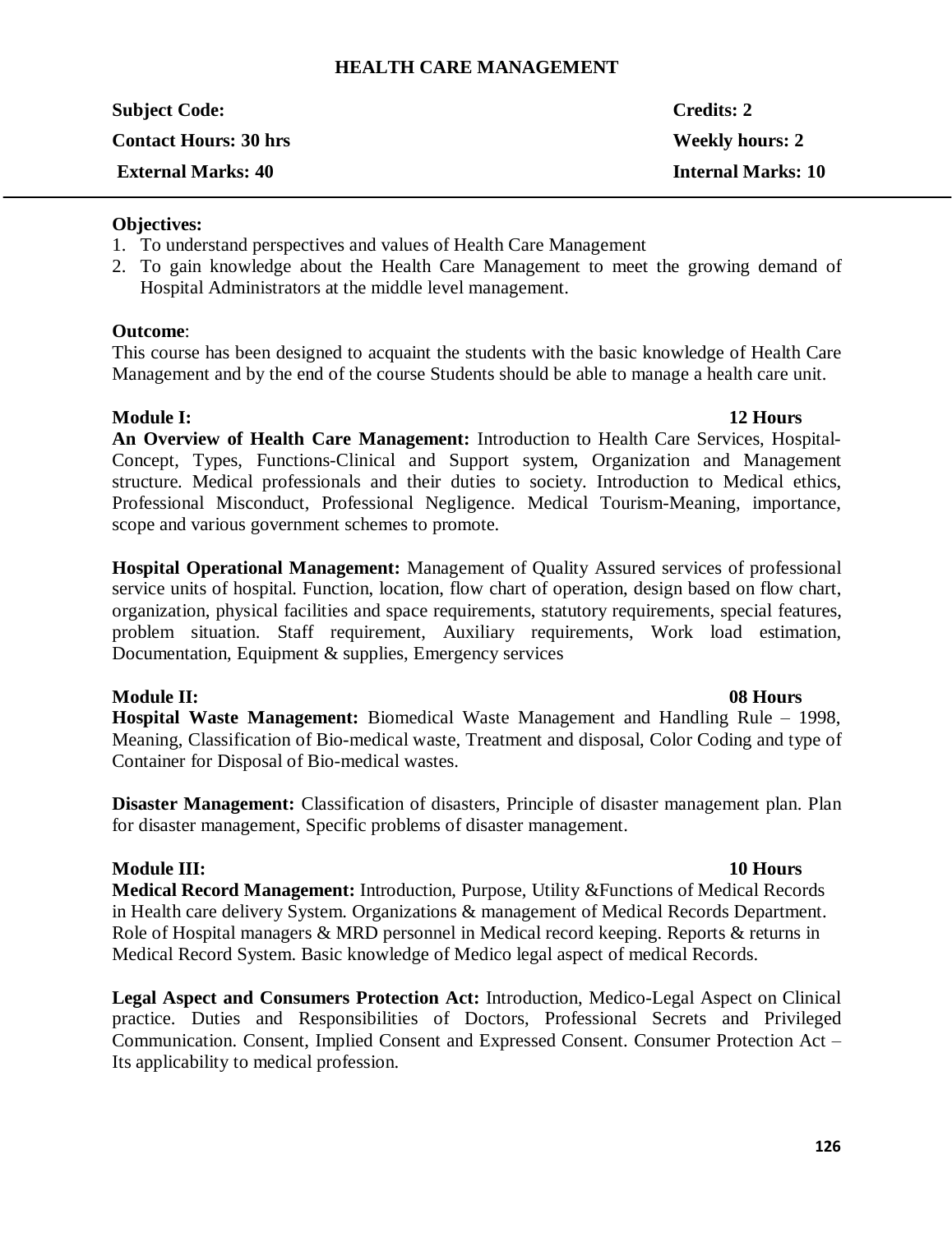#### **Activities:**

1. Visit a Hospital or a Nursing Home and understand the managing of the same.

#### **Recommended Book:**

1. Healthcare System & Management – S.L. Goel – Deep & Deep Publications.

#### **Reference Books and Materials:**

1. Hospital Administration – C.M. Francis &MariocDesouza – Jaypee Brothers, New Delhi.

2. Principles of Hospital Administration & Planning — B.M.Sakharkar, Jaypee Brothers, New Delhi.

3. Hospital Services Management – S.K. Parthsarthi – K.J. Hospital, Madras.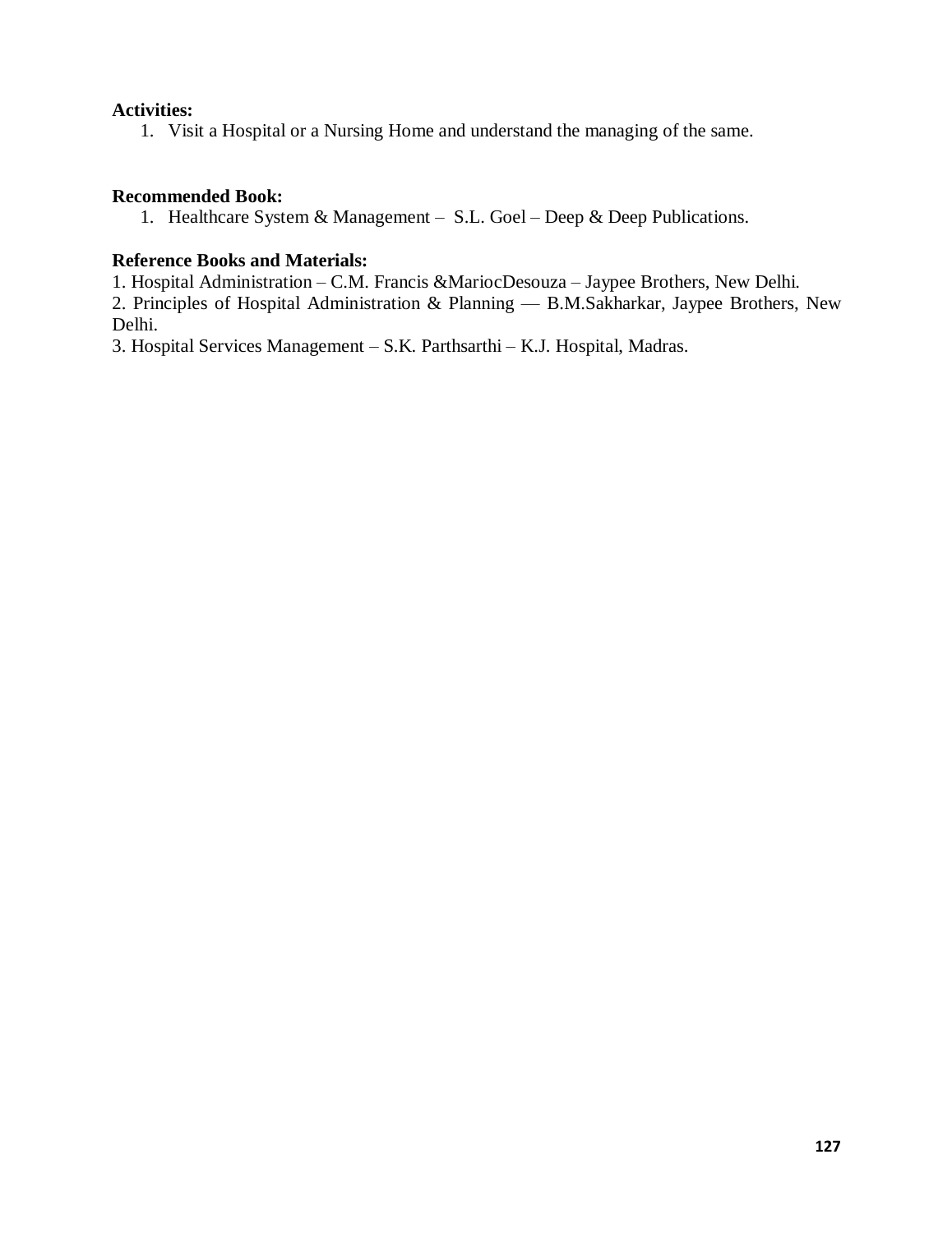# **NGO MANAGEMENT**

### **Subject Code: Credit: 2 Contact Hours/week: 02 Exam Marks: 40 Semester: III Internal Marks: 10**

#### **Objectives:**

- 1. To familiarize the students with the management aspects of Non-Government Organization by exposing them to the important functional areas of management of NGOs.
- 2. To enable students for managing and leading successfully an NGO and other civil society organizations.

#### **Outcome:**

1. Students are prepared to take up careers in NGO sector.

### **Module I: (10 Classes)**

**Introduction:** Concept and background, role of NGOs, types of NGOs, history of NGOs, Concept of civil society, role of civil society in social change, civil society movement, Agencies supporting NGOs, Globalization and liberalization and its impact on the role of NGOs, Legal Framework for NGOs- Trust, Society, and Section-8 Company under Companies Act 2013.

#### **Module II: (08 Classes)**

**Operations and Scope of NGOs:** Effective Fundraising, Project Proposals, Project Cycle Management, Community Participation in Development Projects, Working Successfully in a Team, Building and Leading Effective Teams, Training of Trainers.

### **Module III:** (12 Classes)

**Functional Management of NGOs:** Strategic Marketing Planning, Segmentation and positioning, Designing Marketing Mix, Promotion Strategy, Finance function in an NGO, Financial Statement for NGOs, Budgetary Control in Growth and development of NGO marketing, Staffing Function in NGO, Human Relation Management in NGOs. **Public Private Partnership in India context**

#### **Practical Component:**

- 1. Visit a NGO and Study its working nature.
- 2. Enlist different NGOs in India and identify their varied areas of operations.

### **Recommended Readings**

#### **Essential Reading:**

- 1. Peter F. Drucker Managing the Non-Profit Organization: Principles and Practices, Harper Collin Publishers, New York, 1990.
- 2. Padki and Vaz Management Development in non-profit Organisations, Sage Publ, 2006.

#### **References:**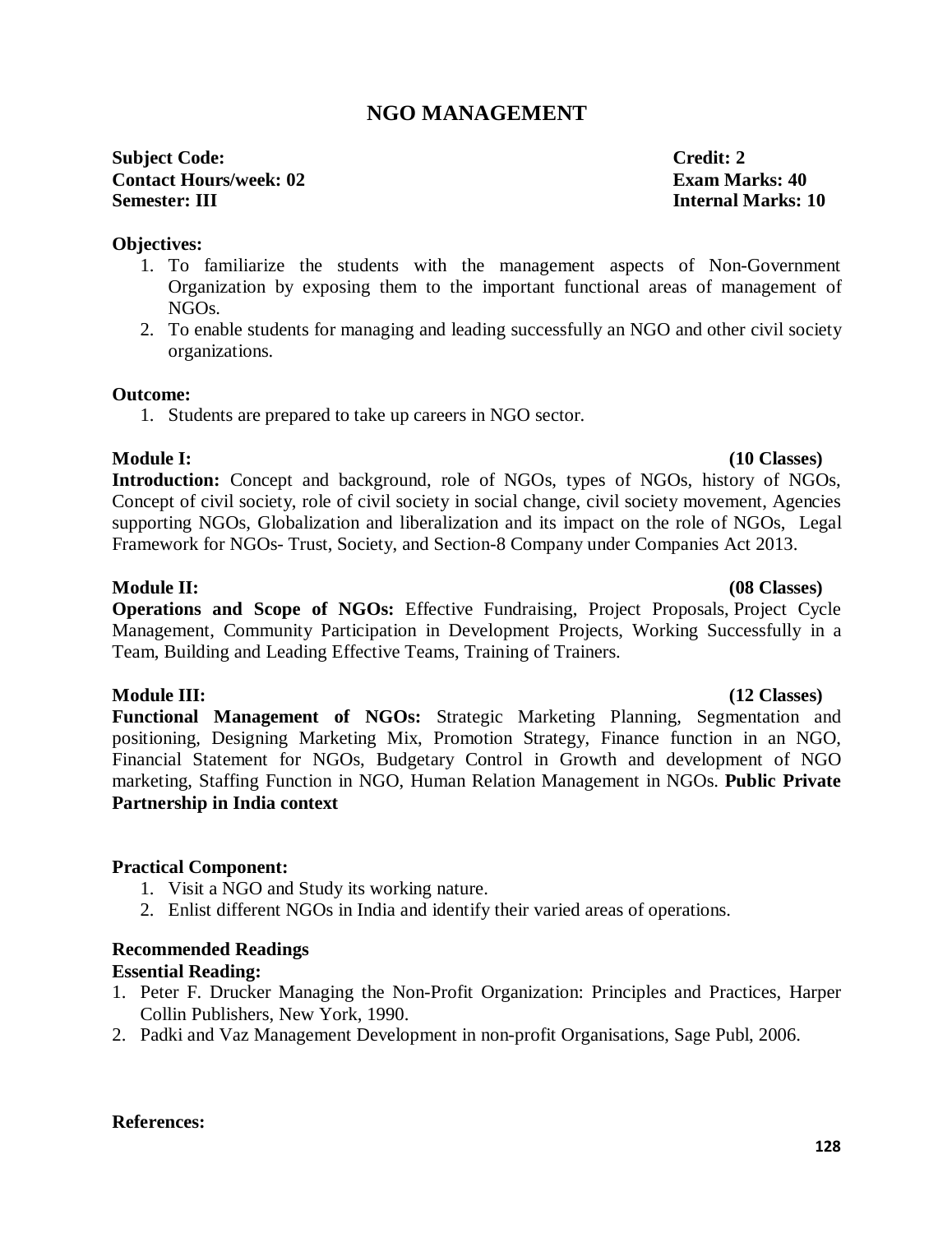- 1. Thomas Wolf, Managing a Nonprofit Organization in the Twenty-First Century, Prentice Hall Press, New York 1999.
- 2. J.H.Ovasdi, NGO Management(MacMillan India Ltd, 2004)
- 3. Waymer,et.al Nonprofit Marketing, Sage Publ, 2007.
- 4. Anderson & Kotler Strategic Marketing for Non-Profit Organisation, Pearson Education, New Delhi.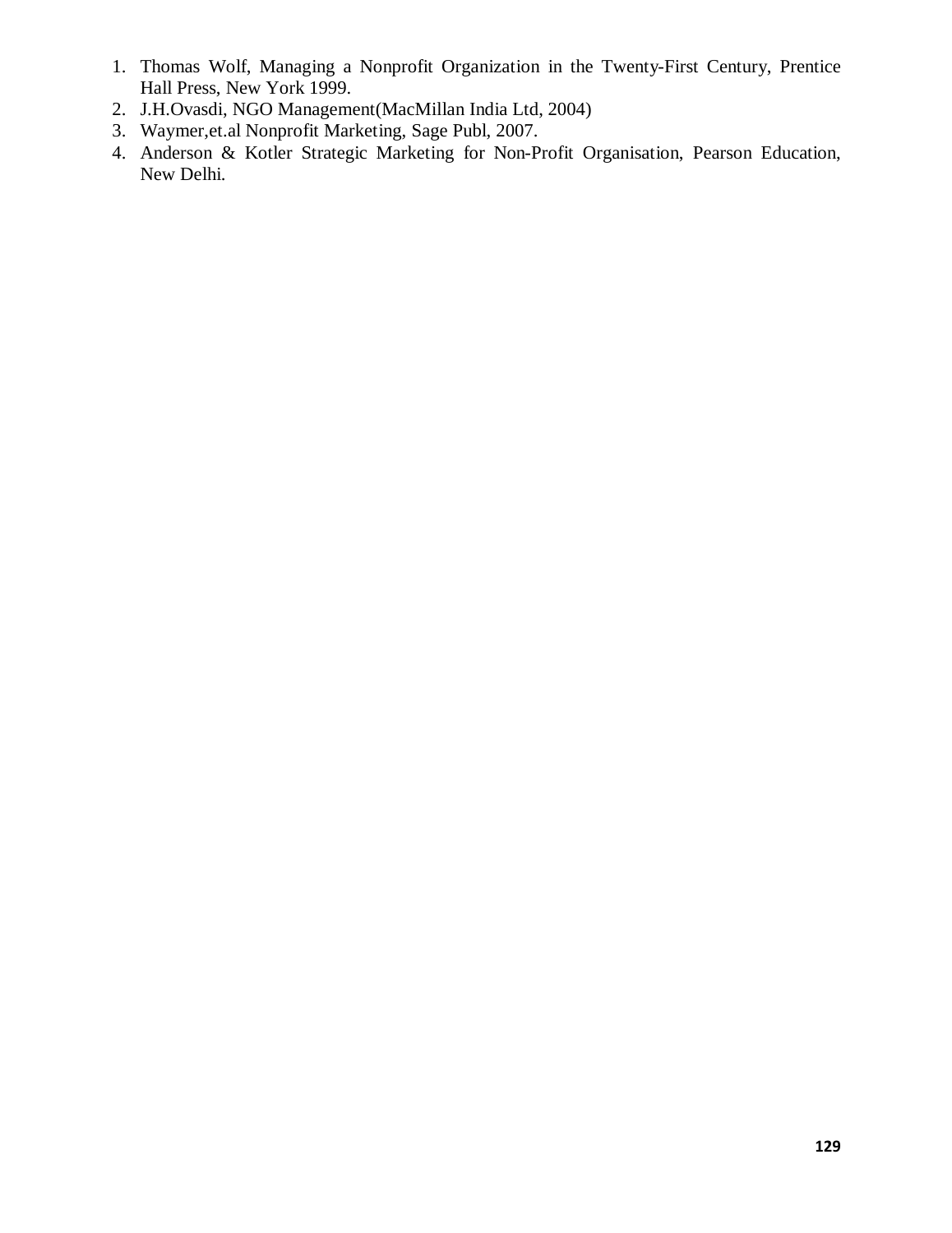# **SOCIAL ENTREPRENEURSHIP**

**Subject Code: Credit: 2 Contact Hours/week: 02 Exam Marks: 40 Semester: III Internal Marks: 10**

**Objectives:** 

- 1. Build appreciation of the nature of the poverty, the needs of the poor and the obstacles to development in emerging markets and develop business model.
- 2. Enhance capacity to analyse the challenges opportunities and potential of social entrepreneurs and social organization that are addressing global problems.

#### **Outcome:**

Students are introduced and made acquainted with the world of social entrepreneurship.

#### **Module I:** 10 Hours

**Social Entrepreneurship & Social Enterprises:** Definition of social entrepreneurship, Challenges, recognition opportunities, the idea of social innovation, social enterprises as hybrid organization, characteristics of social enterprises, market influence on the development of social enterprise, future & sustainability of social enterprise.

#### **Module II: 08 Hours**

**Challenges & Management of Risk of Innovation in Social Entrepreneurship:** Skills for Social Entrepreneurship, Challenges. Conceptualizing innovation and its ethics, analyzing innovation system skills, implementing innovation- minds set shifts. Distinctive leadership and management tasks in social enterprises.

#### **Module III: 12 Hours**

**Newer Business Models at the Bottom of the Pyramid Markets:** Definition, examples, the impact of cultural, the poor as Consumers, business models at the BoP, designing product that will create value for the BoP. Providing access to credit, providing access to information  $\&$ financial services through technology, providing access to health care, education. Creating a successful business model and finding funding, generating income, scaling & replicating to increase impact, social entrepreneurs' point of view, and new opportunity for collaborative venture at the BoP. Evaluating the social impact of BoP ventures.

### **Practical Component:**

- 1. Visit a social enterprise and interview the social entrepreneur.
- 2. Identify a pressing social problem and prepare a business model to start the social venture.

### **Recommended Readings:**

#### **Essential Reading:**

1. Social entrepreneurship; a skills approaches, by Robert Gunn, Chris Durkin.

#### **References:**

1. Bornstein, David, How to change the world; Social Entrepreneurs & the power of new ideas, 2007, Oxford University Press.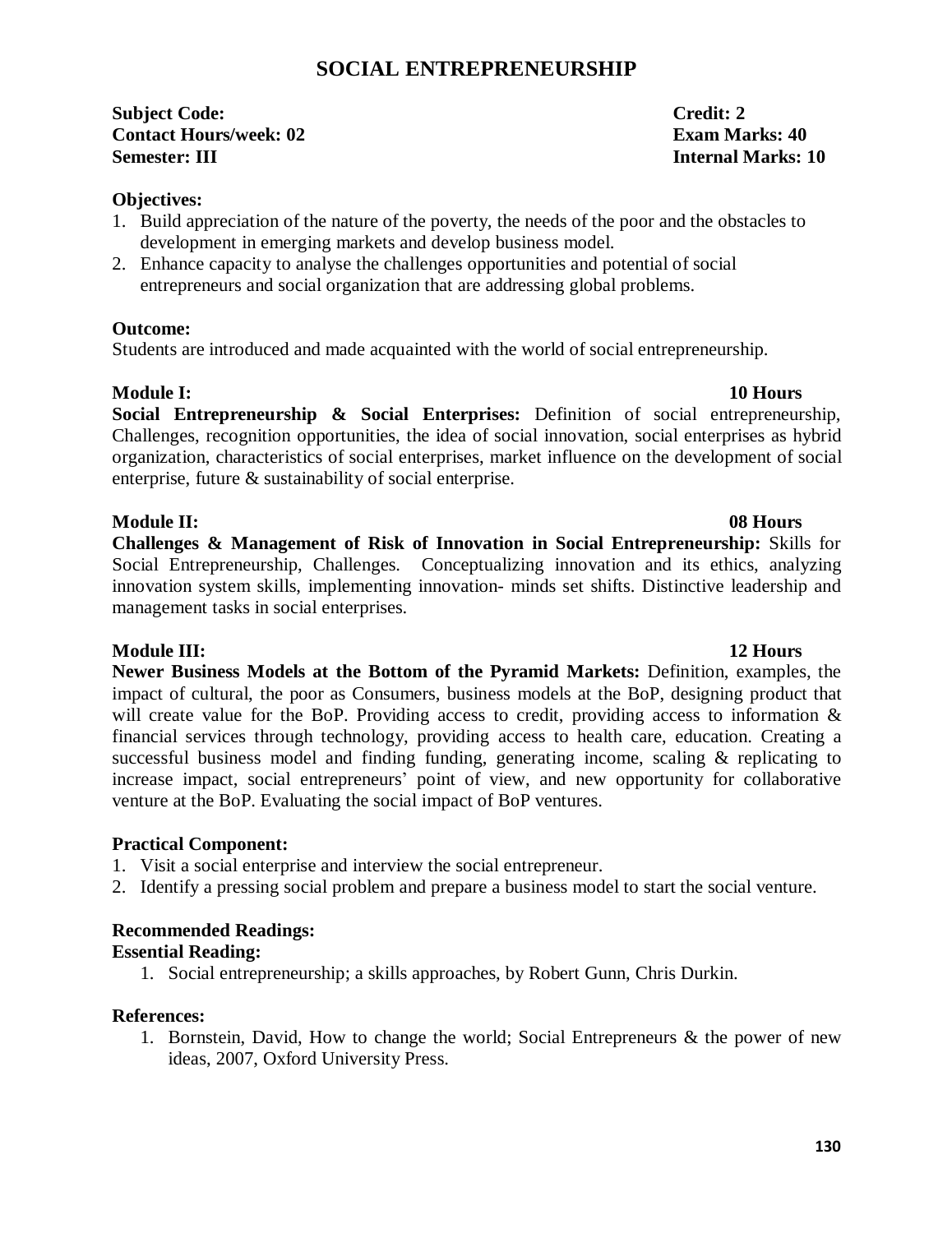# **FINANCE SPECIALIZATION**

| Sl.            | Name of the Subject                                               | Course | Internal     | Semester                 | Total        | Teaching | Credit |
|----------------|-------------------------------------------------------------------|--------|--------------|--------------------------|--------------|----------|--------|
| No.            |                                                                   | Code   | <b>Marks</b> | End Exam<br><b>Marks</b> | <b>Marks</b> | Hours    |        |
| $\mathbf{1}$   | <b>Banking</b><br>Management                                      | 3012   | 20           | 80                       | 100          | 04       | 04     |
| $\overline{2}$ | <b>Derivatives Markets</b>                                        | 3013   | 20           | 80                       | 100          | 04       | 04     |
| $\overline{3}$ | <b>Financial Markets</b><br>& Institutions                        | 3014   | 20           | 80                       | 100          | 04       | 04     |
| $\overline{4}$ | Foreign Exchange<br>Market                                        | 3015   | 20           | 80                       | 100          | 04       | 04     |
| 5              | <b>Investment Analysis</b><br>& Portfolio<br>Management           | 3016   | 20           | 80                       | 100          | 04       | 04     |
| 6              | <b>Investment Risk</b><br>Management &<br><b>Financial Ethics</b> | 3017   | 20           | 80                       | 100          | 04       | 04     |
| $\overline{7}$ | Tax Planning &<br>Management-I                                    | 3018   | 20           | 80                       | 100          | 04       | 04     |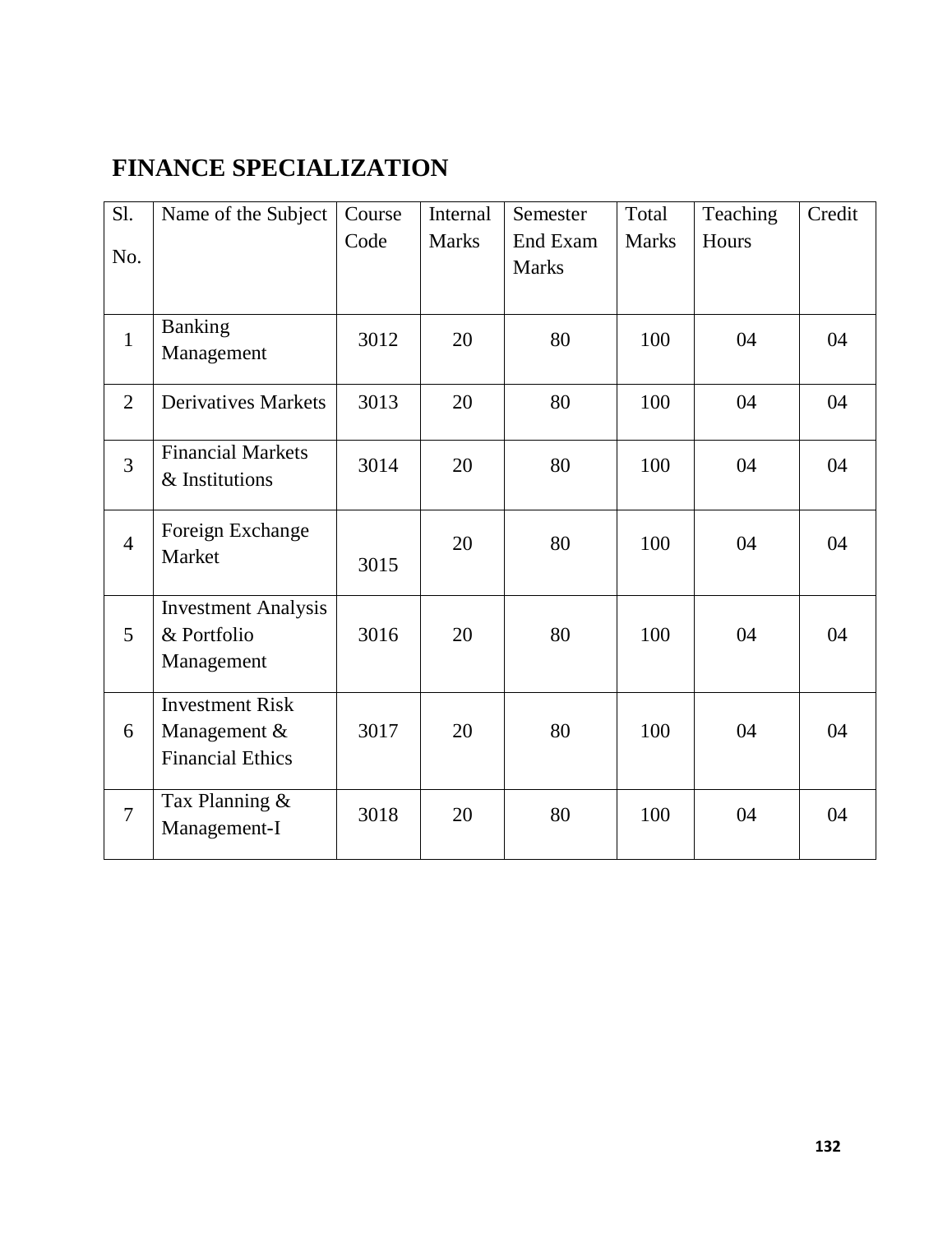# **BANKING MANAGEMENT**

#### **Subject Code:** Contact Hours: 60 **Work Load: 4hrs/WEEK Credit Points: 04 Semester End Exam Marks: 70 Internal Marks: 30**

This course has been designed for students aspiring for a career in banking. The course is also aimed at acquainting the students with knowledge of banking sector.

#### **COURSE OBJECTIVES**:

- 1. To give complete exposure to products and services offered by banks.
- 2. To equip the students with the knowledge of management of lending, risk, treasury and expenses by banks
- 3. To help students to understand working of banks in the competitive environment.

#### **EXPECTED OUTCOME:**

Students are expected to imbibe basic banking concepts necessary for entry level bank jobs thereby making them well placed to perform effectively in the market. The paper offer career opportunities in the niche areas of Banking.

| <b>MODULE</b> | <b>TITLE AND CONTENT</b>                                             | No. of       |
|---------------|----------------------------------------------------------------------|--------------|
|               |                                                                      | <b>Hours</b> |
| $\mathbf{1}$  | <b>Introduction to Banking Sector</b>                                |              |
|               | <b>Regulatory &amp; Legal Framework: Overview: Banking Companies</b> |              |
|               | Act 1970; RBI Act 1934; Banking Regulation Act 1949; Banking         |              |
|               | Laws (Amendment) Act 2012; Narsimhan Committee Report; Tandon        |              |
|               | Committee Report; BASEL Committee Report; Regulatory                 |              |
|               | Authorities in India; LPG and Banking Sector Deregulations;          |              |
|               | <b>Changes in Banking Environment</b>                                |              |
|               | RBI and Its Functions; Types of Banks - Commercial, Rural,           |              |
|               | Developmental, Public, Private, Cooperative Etc.; Role of            |              |
|               | Commercial Banks; Competition in Banking Industry; Performance       |              |
|               | of Commercial Banks in India; Factors Influencing Performance;       |              |
|               | Foreign Banks Entry in India                                         |              |
|               | Retail and Wholesale Banking: Banking Products and Services;         |              |
|               | Banker-Customer Relationship; Types of Customers; KYC Norms;         |              |
|               | Retail Assets; Retail Liability Products & Ancillary Services; Cross |              |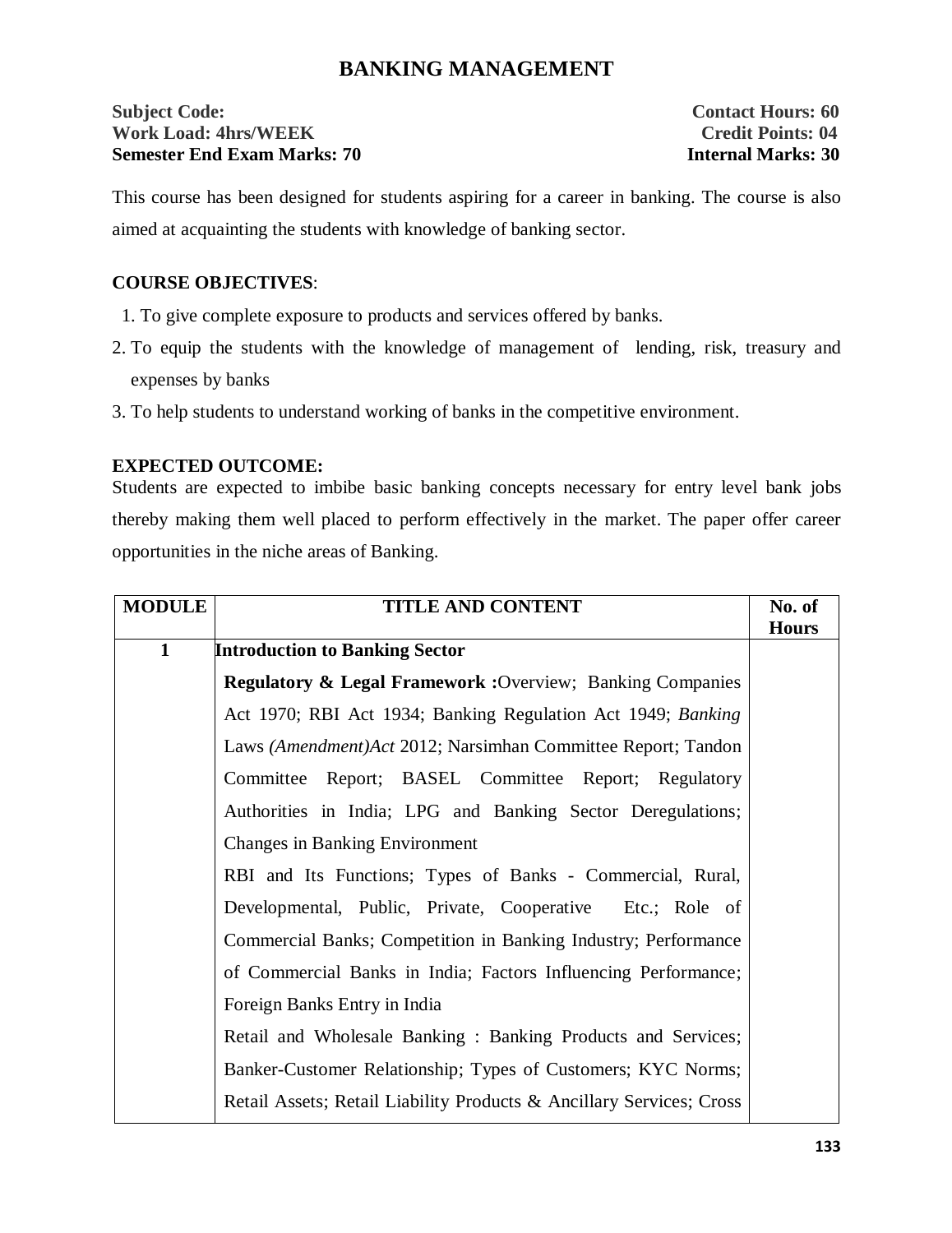|                         | Products; Retail Banking Operations;<br>Selling<br>Negotiable              |           |
|-------------------------|----------------------------------------------------------------------------|-----------|
|                         | Instruments; Bankers Duties and Responsibilities; Anti-Money               |           |
|                         | Laundering and PMLA Rules; Operations Risk Management;                     |           |
|                         | Banking Ombudsman.                                                         | 20        |
| $\boldsymbol{2}$        | <b>Credit and Credit Risk Management</b>                                   |           |
|                         | Lending – Products; Lending Criteria; Lending Principles; Lending          |           |
|                         | Policy & Regulations; Types of Borrowers; Types of Advances;               |           |
|                         | Types of Securities; Different Methods of Creating Charges; Pledge,        |           |
|                         | Hypothecation; Mortgage; Documentation; Stamping of Documents;             |           |
|                         | Limitation Act; Credit Appraisal Techniques; Credit Monitoring;            |           |
|                         | Credit Risk And Basel Rules; CIBIL; NPA Management; IRAC                   |           |
|                         | Rules; DRT And SARFAESI – Concept; Tools; Loan Processing &                |           |
|                         | Administration; Loan Calculator                                            |           |
|                         | <b>Credit Risks</b> – Concept; Types; Credit Assessment; Credit Rating     |           |
|                         | System - Tools; Designing and Monitoring; Credit Risk                      |           |
|                         | Management – Concept; Tools; Credit Risk Disclosure                        | 10        |
|                         |                                                                            |           |
| $\overline{\mathbf{3}}$ | <b>Liquidity and Treasury Management</b>                                   |           |
|                         | <b>Liquidity Risk</b> – Concept; Types;, Policy; Guidelines for Liquidity; |           |
|                         | Liquidity Sources - Optimal Level of Liquidity; Measurement                |           |
|                         | Tools; Improving Liquidity                                                 |           |
|                         | <b>Treasury Management</b> - Treasury functions; TM Tools - Balance        |           |
|                         | Sheet Mgt.; Asset and Liability Mgt.; Treasury Mgt. Regulations            | 12        |
| 4                       | <b>Technology in Banks</b>                                                 |           |
|                         | Distribution Channels- ATM; Online Banking; Tele-Banking; Cash             |           |
|                         | Dispensers; Debit Card; Credit Cards; Smart Cards; E-Commerce;             |           |
|                         | Payment and Settlement Systems - NEFT; RTGS; CHIPS/CHAPS;                  |           |
|                         | SWIFT; EFT-POS; Cheque Truncation / E- Cheques; New Age                    |           |
|                         | Clearing & Payment Gateways; Global Developments in Banking                |           |
|                         | Technology; Protecting the Confidentiality and Secrecy of Data;            |           |
|                         | Information System Audit; Information<br>Computer<br>Audit;                |           |
|                         | Technology and Disaster Management in Banks.                               | <b>10</b> |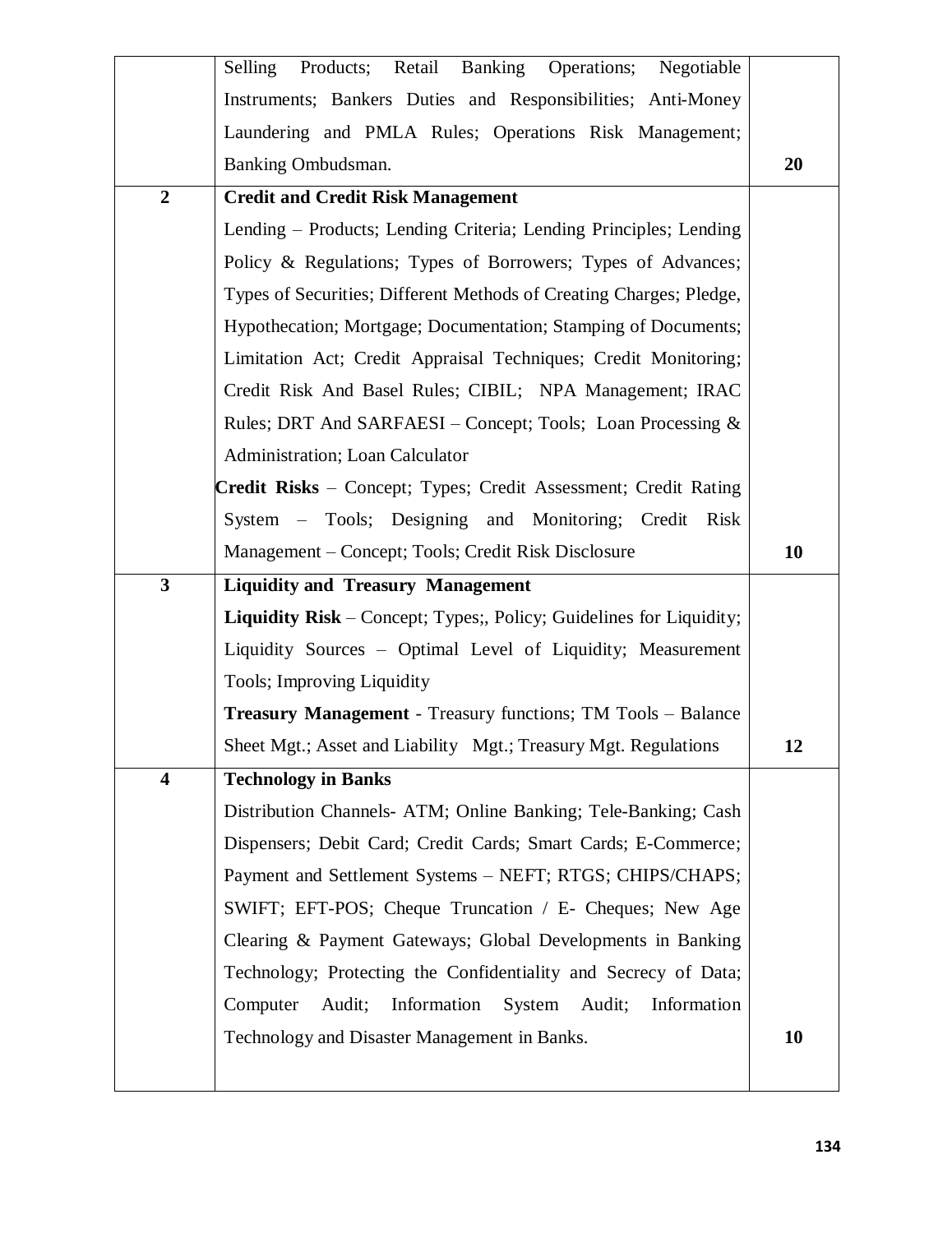| 5 | <b>Capital Management and Profit Planning</b>                        |   |
|---|----------------------------------------------------------------------|---|
|   | Prudential Norms; Capital Adequacy; Basel- II; Asset Classification; |   |
|   | Provisioning; Profit and Profitability; Approach to Profitability;   |   |
|   | Effects of NPA on Profitability; Profitability Model; SVM & EVA;     |   |
|   | Profit Planning; Measures to improve Profitability.                  | 8 |

# **RECOMMENDED BOOKS**:

- 1. Principles and Practice of Banking, IIBF, Macmillan Publications
- 2. Treasury Management, IIBF, Macmillan
- 3. General bank Management, IIBF, Macmillan
- 4. Risk Management, IIBF, Macmillan

### **REFERENCE BOOKS AND SUPPLEMENTARY READING MATERIALS**:

1. Guide to JAIIB- Principles and Practice of Banking by N S Toor, Skylark Publications

2. Introduction to Banking byVijayaragavanIyengar, Excel books

3. Basics of Banking & Finance by O P Agrawal& K M Bhattacharya, Himalaya Publishing House.

- 4. Banking Theory & Practice, K. C. Shekhar&LekshmyShekhar, Vikas Publishing House
- 5. Banking Theory and Practice by Dr. P. K. Srivastava, Himalaya Publishing House
- 6. Banking Law and Practice by Varshney P N, Sultan Chand & Sons
- 7. Tannan's Banking Law and Practice in India.
- 8. Banking Principles and Operations by M N Gopinath, Snowwhite Publications Pvt Ltd.
- 9. Advanced Bank Management, IIBf, Macmillan
- 10. Bank Financial Management, IIBF, Macmillan.
- 11. Management of Banking and Financial Services, Padmalatha Suresh and Justin Paul, Pearson
- 12 .Modern Banking: Theory and Practice by Muraleedharan, PHI publishing

#### **WEBSITE:**

1. www.rbi.org.in

BANKING BEING A FAST CHANGING AND DYNAMIC INDUSTRY, STUDENTS ARE REQUESTED TO UPDATE THEIR KNOWLEDGE CONTINUOUSLY AND KEEP THEMSELVES ABREAST OF THE LATEST CHANGES AND DEVELOPMENTS IN THE RESPECTIVE TOPICS/AREAS OF RELEVANCE VIS-À-VIS THE SYLLABUS.

# **DERIVATIVES MARKET**

**Subject Code:** Contact Hours: 60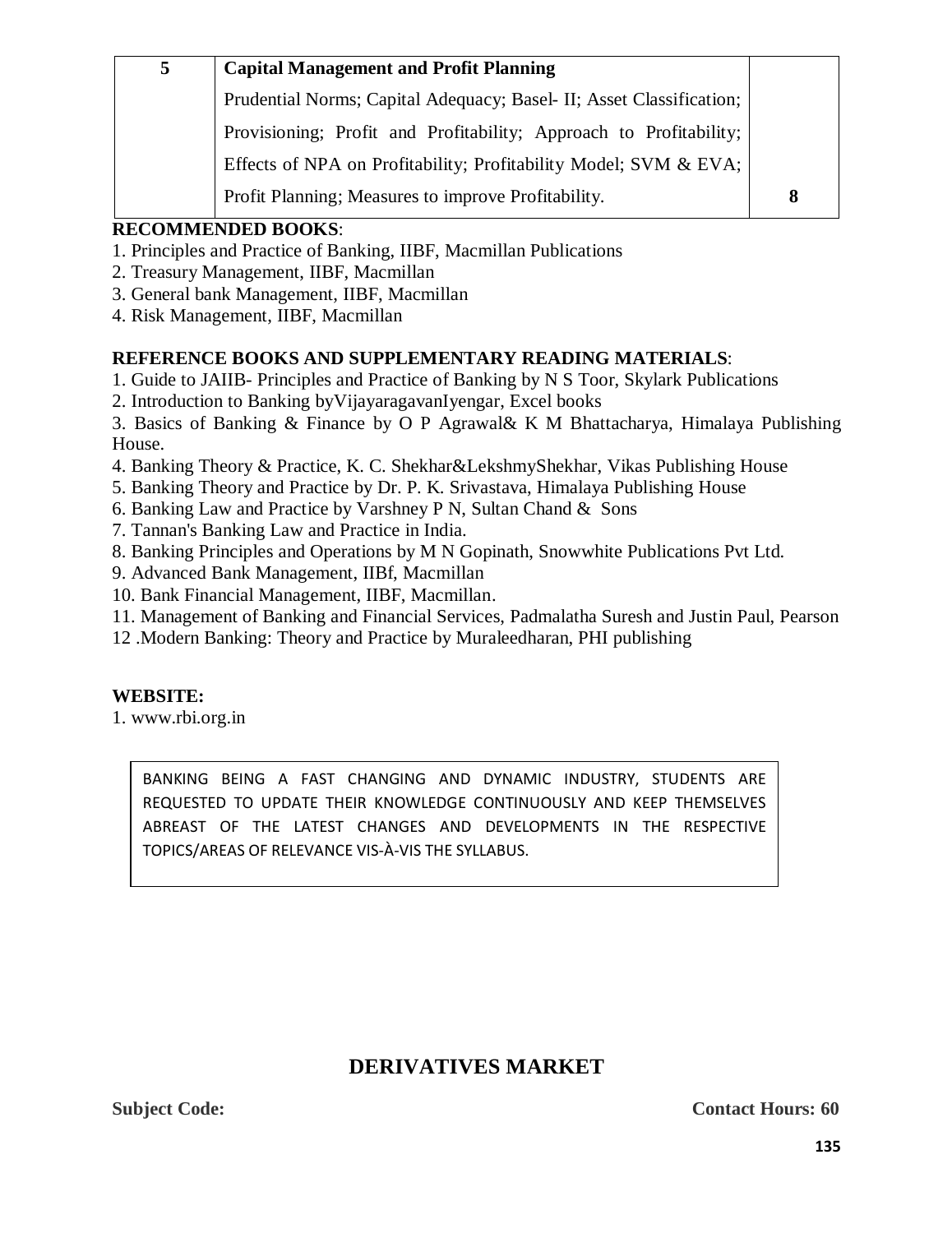This course is designed for students who wish to either begin a career in the Derivatives Market in India or simply learn the fundamentals of Futures, Options and Commodities. The course content is structured to help students to understand the futures, options & commodities trading mechanism and their usage

### **COURSE OBJECTIVE**:

- 1. Enable a better understanding of various derivatives products available in equity derivatives markets
- 2. Understand the various trading strategies that can be built using futures and options on both stocks and stock indices.
- 3. To provide exposure to managing investment risk
- 4. To provide an understanding of pricing Financial Derivatives

### **EXPECTED OUTCOME**:

The course will help students to equip themselves withbetter understanding of various derivatives products available in equity derivatives markets, regulations and risks associated with the products and the exchange mechanisms of clearing and settlement.

| <b>MODULE</b>  | <b>TITLE AND CONTENT</b>                                           | No. of       |
|----------------|--------------------------------------------------------------------|--------------|
|                |                                                                    | <b>Hours</b> |
| $\mathbf{1}$   | <b>Introduction to Derivatives</b>                                 |              |
|                | Concept; Types; Market Players; Derivative Market in India;        |              |
|                | <b>Reform and Development</b>                                      | 5            |
| $\overline{2}$ | <b>Forward and Futures Contracts</b>                               |              |
|                | Forward Contracts – Concept; Types; Forward Rates; Forward Rate    |              |
|                | Agreements (FRA); Exercises; Forward Markets;                      |              |
|                | Future Contract - Concept; Types; Participants, Marking to Market; |              |
|                | Exercises; Market Quotes; Futures Pricing; Pricing by Arbitrage;   |              |
|                | Futures & Spot Price (cost of carry and reverse cost of carry);    |              |
|                | Exercises; Trading, Clearing and Settlement; Future Trading &      |              |
|                | Hedging Strategies; Index Futures; Exercises; Constructing an      |              |
|                | Index; Methodology of Construction; Trading an Index Future;       |              |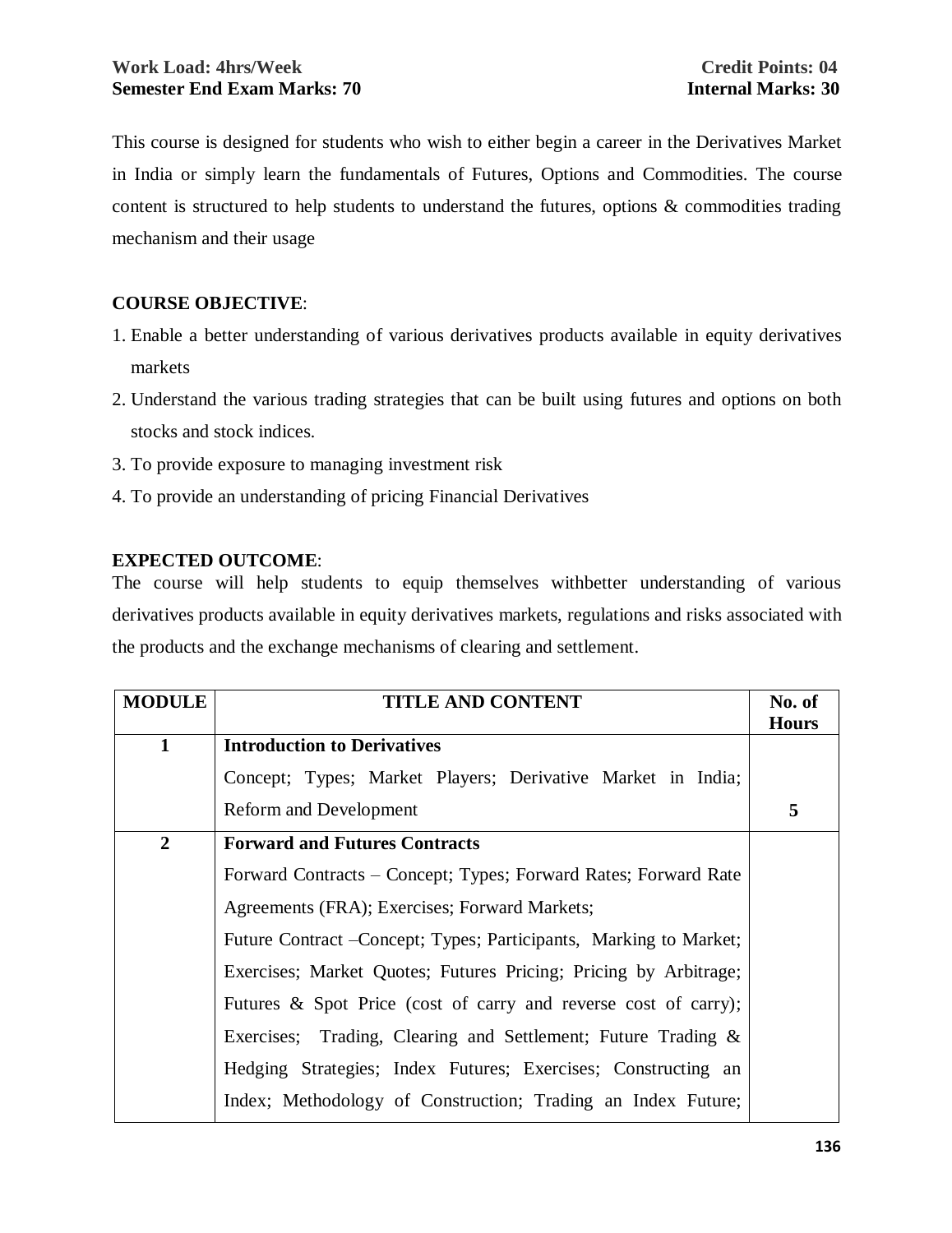|                         | <b>SEBI</b> Guidelines                                                | 15 |
|-------------------------|-----------------------------------------------------------------------|----|
| $\overline{\mathbf{3}}$ | <b>Option Contract</b>                                                |    |
|                         | Concept; Types & Classification; Time Value & Risk Exposure;          |    |
|                         | Participants; Marking to Market, Exercises; Market Quotes; Option     |    |
|                         | Pricing: Black-Scholes Model & Binomial Model, Exercises; Risk        |    |
|                         | Analysis and Management: Option Greeks, Delta, Gamma, Vega,           |    |
|                         | Theta, Rho, Exercises; Option Trading Strategies - Hedging &          |    |
|                         | Trading Strategies, Exercises; Trading, Clearing & Settlement;        |    |
|                         | Index Options: Concept & Exercises; Market Indicators : Put-Call      |    |
|                         | Ratio, Open Interest, Roll-over, Exercises; Volatility: Estimated vs. |    |
|                         | Implied, Historical Volatility, Exercises; SEBI Guidelines            | 20 |
| $\overline{\mathbf{4}}$ | <b>Commodity Markets</b>                                              |    |
|                         | Agricultural<br>Commodities<br>Markets<br>$\&$<br>Non-Agricultural    |    |
|                         | Commodities Markets; Spot Commodity Market v/s Commodity              |    |
|                         | Future Market; Indian Commodity Future Market; Reform and             |    |
|                         | development; Commodity Forward Contracts - Hedging risk;              |    |
|                         | Exercises; Commodity Futures Contracts: Participants, Marking to      |    |
|                         | Market, Exercises; Market Quotes, Future Pricing : Pricing by         |    |
|                         | Arbitrage, Exercises; Futures & Spot Price (cost of carry and reverse |    |
|                         | cost of carry); Trading, Clearing and Settlement; Future Trading &    |    |
|                         | Hedging Strategies; Exercises; Commodity Exchanges                    | 14 |
| 5                       | <b>Swaps</b>                                                          |    |
|                         | Concepts; Types - Interest & Currency; SWAP Designing;                |    |
|                         | Exercises; Basics of CDS & ABS                                        | 6  |

### **RECOMMENDED BOOK**:

1 Option and Futures by John C Hull,  $6<sup>th</sup>$  Edition

### **REFERENCE BOOKS AND SUPPLEMENTARY READING MATERIALS:**

- 1. Futures and Options by Vohra and Bagri.
- 2. Gardener Series on Options, Futures and Swaps
- 3. Downloaded study material for NCFM Cash and Derivatives Market
- 4. Derivatives by Strong
- 5. Derivatives by David and Thomas
- 6. Financial Derivatives by S.L Gupta, PHI Learning
- 7. Derivatives- Valuation & Risk Management by Dubofsky& Miller, Oxford University Press
- 8. Financial Derivatives by Bishnupriya Mishra and SathyaSwaroopDebashish, Excel Books
- 9. Derivatives and Risk Management by Rajiv Srivastava, Oxford UniversityPress.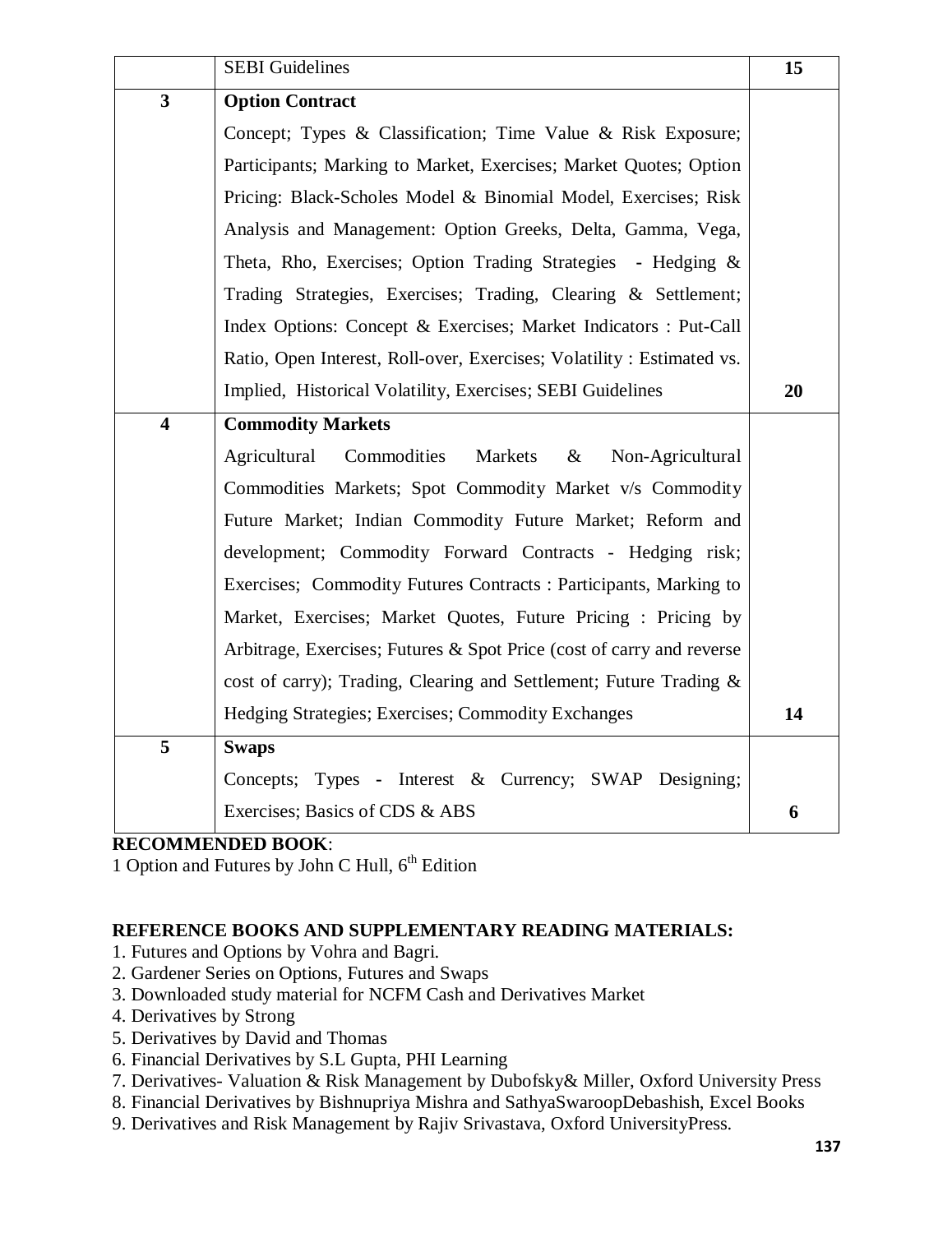- 10. Futures, Options and Swaps by Robert W. Kolb, Wiley India Pvt. Ltd.
- 11. Options & Futures by Edwards & Ma, McGraw Hill
- 12. NISM-Series-VIII: Equity Derivatives Certification Examination
- 13. NCFM Equity Derivatives: A Beginner's Module
- 14. NCFM Interest Rate Derivatives: A Beginner's Module
- 15. NCFM Derivatives Market (Dealers) Module (DMDM)
- 16. NCFM Options Trading Strategies Module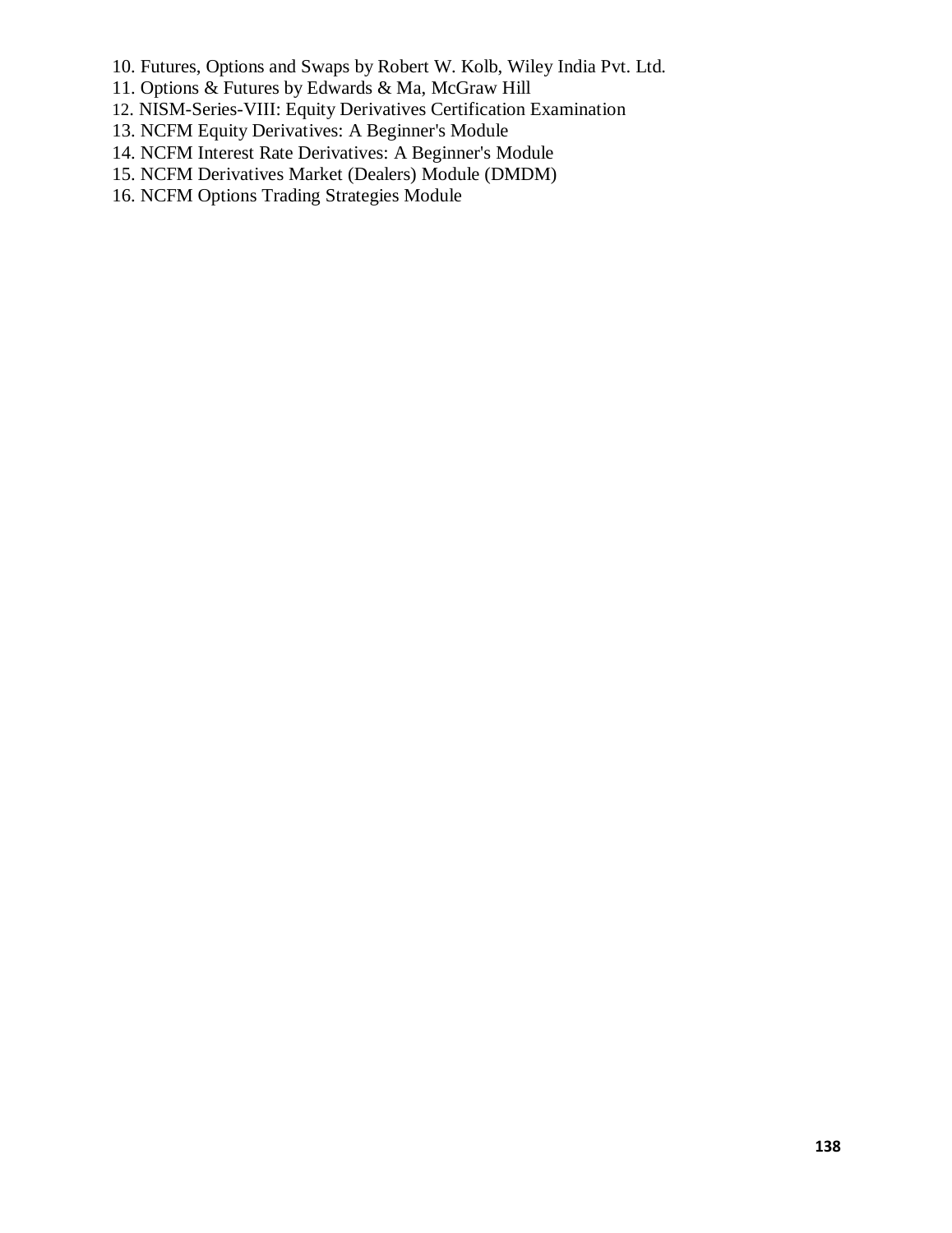# **FINANCIAL MARKETS AND INSTITUTIONS**

#### **Subject Code:** Contact Hours: 60 **Work Load: 4hrs/Week Credit Points: 04 Semester End Exam Marks: 70 Internal Marks: 30**

This course is designed for students who wish to either begin a career in the Financial Markets in India or simply learn the fundamentals of Financial Markets. The course is structured to help the students understand the basic concepts relating to the Primary and the Secondary Market

### **COURSE OBJECTIVE**:

- 1. To help students to get a basic understanding of the players and functioning of financial markets, particularly the primary and the secondary market.
- 2. To know about the eligibility criteria for seeking membership at BSE & NSE.
- 3. To understand the terms and jargons used in the financial newspapers and periodicals.

#### **EXPECTED OUTCOME:**

Students shall be aware of the functioning of Financial Market & Institutions.

| <b>MODULE</b>  | <b>TITLE AND CONTENT</b>                                         | No. of       |
|----------------|------------------------------------------------------------------|--------------|
|                |                                                                  | <b>Hours</b> |
| $\mathbf{1}$   | <b>Financial Markets</b>                                         |              |
|                | Concepts; Indian Financial System; Types of Financial Markets;   |              |
|                | Role and Need of Financial Markets; Capital Market and Economics |              |
|                | Development; Financial Engineering; Regulatory Bodies - SEBI,    |              |
|                | Registrar of Companies; Legal Framework (Key Provisions only) -  |              |
|                | Securities Contracts (Regulation) Act, 1956, Securities and      |              |
|                | Exchange Board of India Act, 1992, SEBI (Intermediaries)         |              |
|                | Regulations, 2008, The Depositories Act 1996, Companies Act;     |              |
|                | Dealer and Brokers - Code of conduct, Dealing through Brokers,   |              |
|                | <b>Model Market Practices</b>                                    | <b>10</b>    |
| $\overline{2}$ | <b>Primary Market</b>                                            |              |
|                | Concepts; Methods of raising money from Indian Primary Market;   |              |
|                | Market Players - Merchant Bankers, Depository, Brokers, Bankers, |              |
|                | Underwriter; SEBI guidelines; IPOs - Concept, Issue Process -    |              |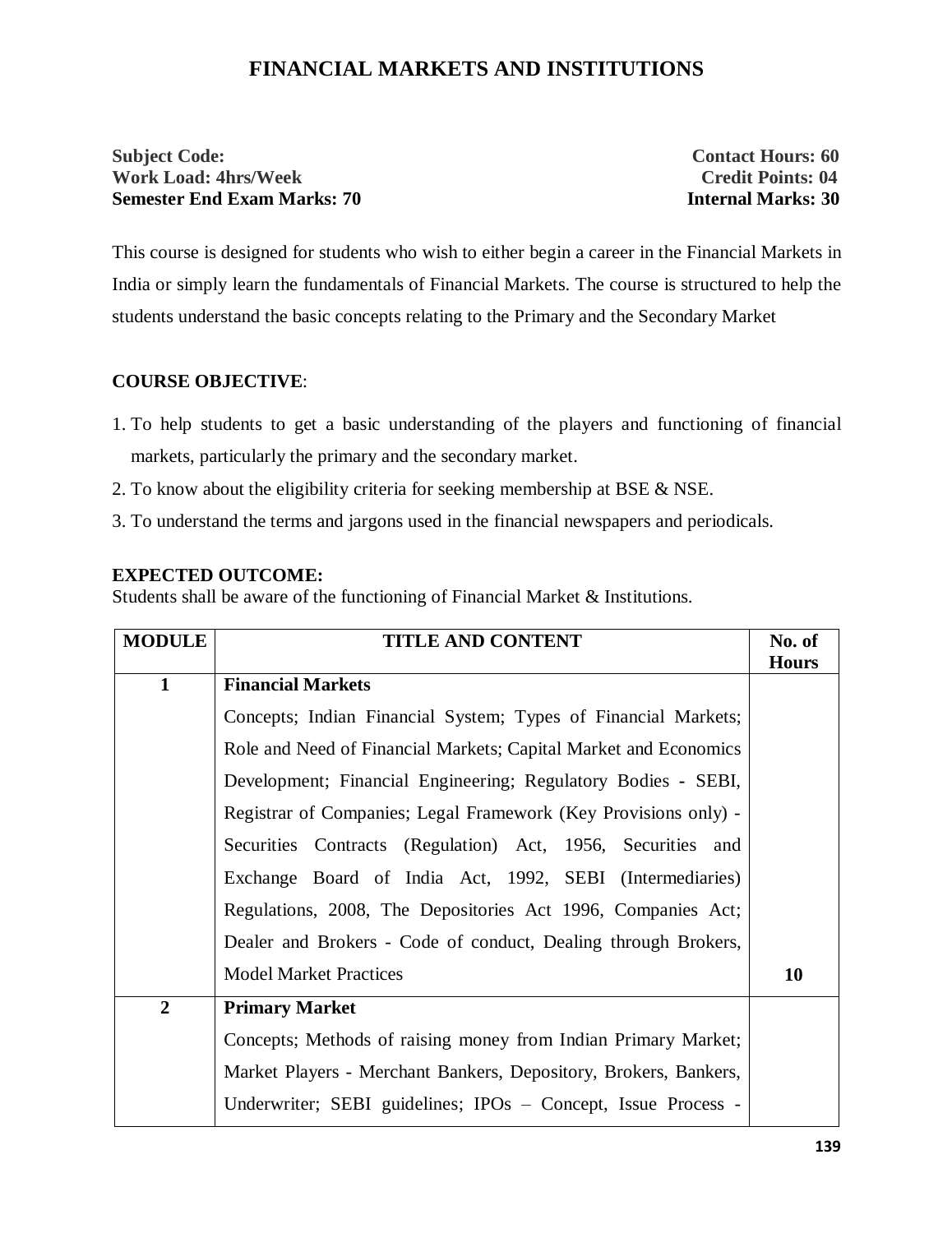|                         | Book Building; FPO; Private Placement; QIB Placement; Rights        |    |
|-------------------------|---------------------------------------------------------------------|----|
|                         | <b>Issue (Detailed Process)</b>                                     | 15 |
| $\overline{\mathbf{3}}$ | <b>Secondary Market</b>                                             |    |
|                         | Concepts; Membership of Stock Exchanges; Dematerialization;         |    |
|                         | Rematerialisation; Rolling Settlement; Market Players; Trading,     |    |
|                         | Clearing and Settlement Mechanism; Stock Exchanges in India-        |    |
|                         | BSE, NSE, OTCEI, RSEs; Market Capitalization; Investor              |    |
|                         | Protection Fund (IPF); Insider Trading; Unfair Trade Practices;     |    |
|                         | Stock Indices- Concept, Types – BSE and NSE - Construction          | 15 |
| $\overline{\mathbf{4}}$ | <b>Indian Debt and Money Markets</b>                                |    |
|                         | Concept; Instruments (all instruments traded in Indian Debt Market) |    |
|                         | - Concept, Types, Issuer, Market Participants; Wholesale Debt       |    |
|                         | Market - Market Participants; Pricing of Issue; Face Value; Coupon  |    |
|                         | Rate; Trading and Settlement System in BSE and NSE; Product and     |    |
|                         | Services offered by NSE and BSE; Yield Curve; Corporate Debt;       |    |
|                         | Market Reporting Platform; Retail Debt Market - Market              |    |
|                         | Participants; Money Market - Concept, Instruments, Issuer, Market   |    |
|                         | Participants, Pricing, Primary & Secondary Market                   | 10 |
| 5                       | <b>Specialized Financial Institutions</b>                           |    |
|                         | SIDBI, IIFCI Ltd, IIBI, BIFR, IIFC Ltd., IRFC, PFC Ltd, EXIM        |    |
|                         | Bank, NSFDC, NSTFDC, NMDFC, NHB, HDFC, KSFC.                        | 10 |

**Note**: Students should be encouraged and oriented towards writing NCFM and NISM Certifications Examinations

#### **RECOMMENDED BOOK**:

Financial Institutions and Markets by Bhole, L. M., Tata McGraw Hills, New Delhi.

#### **REFERENCE BOOKS AND SUPPLEMENTARY READING MATERIALS**:

- 1. Indian Financial System by Pathak, Pearson Education.
- 2**.** Financial Markets & Services by Gordon & Natarajan, HPH
- 3. Indian Financial SystemKhan, M.Y by Tata McGraw Hill, New Delhi.
- 4, Indian Financial System by Machiraju, H.R, Vikas Publishing House.
- 5. Working of Stock Exchange in India by Machiraju H.R., New Age Publication.
- 6. Finance India
- 7 Indian Journal of Finance
- 8. The Economic Times
- 9. Business Line
- 10. Business Standard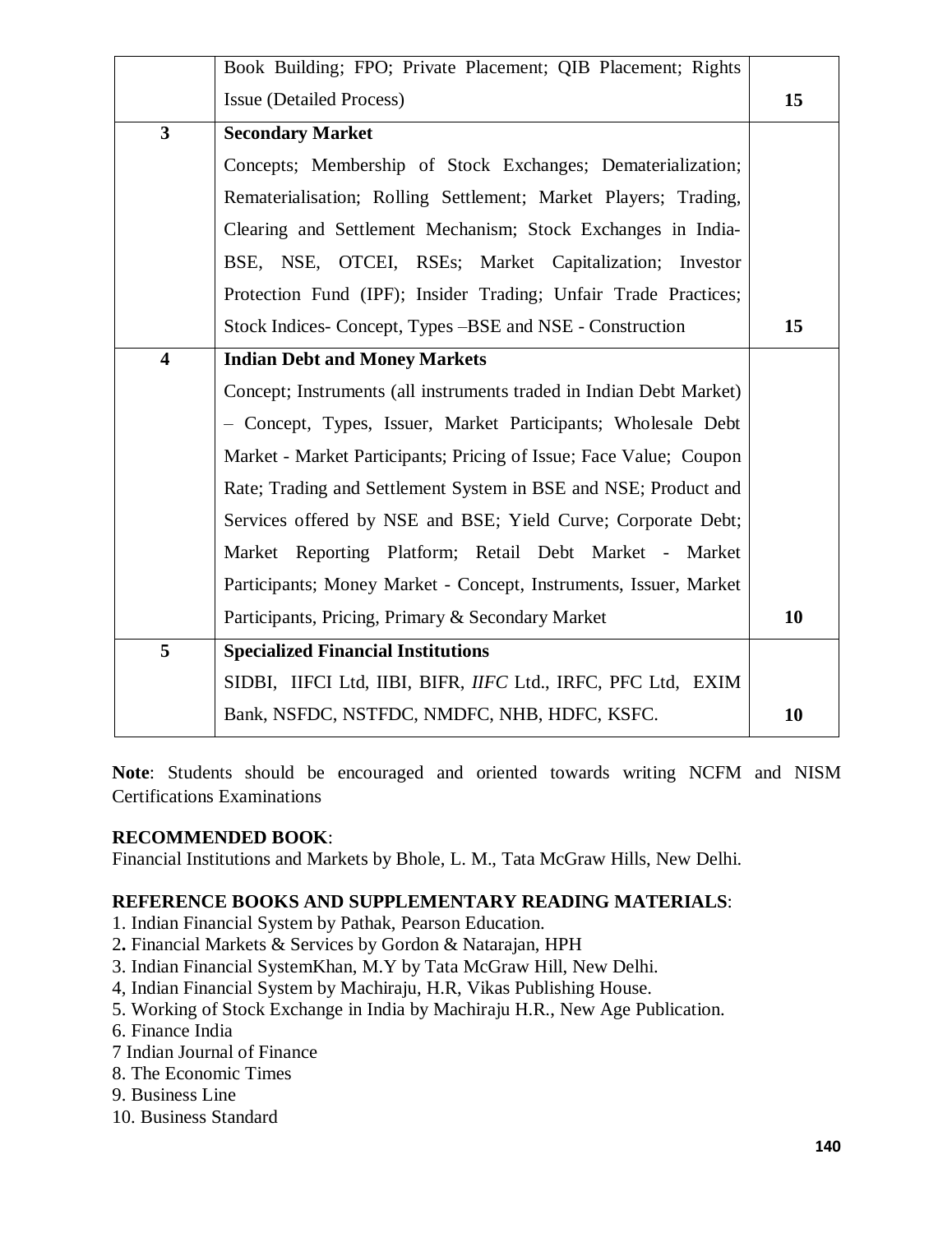# **WEBSITES:**

1. www.bseindia.com

2. www.nseindia.com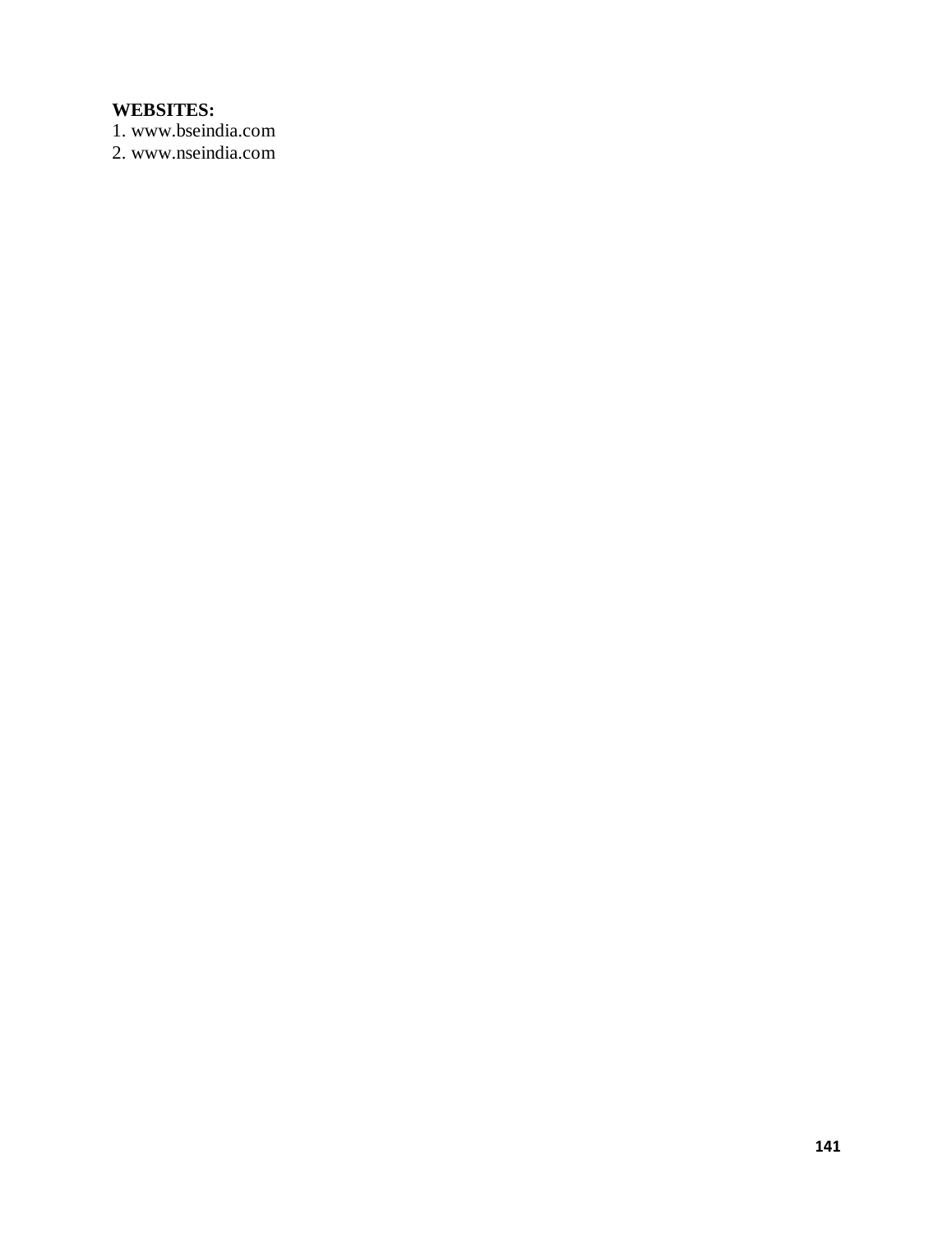# **FOREIGN EXCHANGE MARKET**

| <b>Subject Code:</b>               | <b>Contact Hours: 60</b>  |
|------------------------------------|---------------------------|
| <b>Work Load: 4hrs/Week</b>        | <b>Credit Points: 04</b>  |
| <b>Semester End Exam Marks: 70</b> | <b>Internal Marks: 30</b> |

The present subject aims at familiarizing the students with various aspects of foreign exchange markets. This will help them in gaining a deeper understanding of the role of foreign exchange market at macro & micro level in India

### **COURSE OBJECTIVES:**

- 1. To present conceptual framework & operational mechanism of Forex Market in India
- 2. To describe foreign exchange exposure measurement and management.
- 3. To provide an understanding of forex risk management aspects of the MNC

### **EXPECTED OUTCOME:**

Student should understand the concept of forex markets, quotes and its influence on business organizations.

| <b>Module</b><br>No. | <b>Content</b>                                                             | No. of<br><b>Sessions</b> |
|----------------------|----------------------------------------------------------------------------|---------------------------|
| $\mathbf{1}$         | <b>Foreign Exchange Market</b>                                             |                           |
|                      | Overview; Function and Structure of the Forex Markets; Foreign Exchange    |                           |
|                      | Market Participants; Types of Transactions & Settlements Dates;            |                           |
|                      | International Monetary System; Gold Standard; Bretton Woods System;        |                           |
|                      | Exchange Rate Regimes – Fixed, Floating, Dirty Float, Swift Mechanism.     | 10                        |
| $\overline{2}$       | <b>Indian Foreign Exchange Markets</b>                                     |                           |
|                      | Structure of Market; Transactions in the Interbank Market; Merchant        |                           |
|                      |                                                                            |                           |
|                      | Transactions; Settlement of Transactions; Foreign Exchange Rates and       |                           |
|                      | Quotations - Direct, Indirect, American, European, Conversion of Indirect  |                           |
|                      | into Direct quote; Bid-Ask Spread; Forward Quote; Premium/Discount on      |                           |
|                      | Forward; Conversion of Points into Outright Rates; Exchange Rate           |                           |
|                      | behavior-Cross Rates- -Arbitrage profit in Foreign Exchange Markets;       |                           |
|                      | Triangular and locational Arbitrage                                        | 15                        |
| $\overline{3}$       | <b>Determination and Forecasting of Forex Rates</b>                        |                           |
|                      | Absolute & Relative Interest Rate Parity; International Fisher Effect; Law |                           |
|                      | of One Price; Covered Interest Arbitrage; International Parity Conditions; |                           |
|                      | Prices and Exchange Rates; Interest Rates and Exchange Rates               | 15                        |
| $\overline{4}$       | <b>Exchange Rate Arithmetic</b>                                            |                           |
|                      | Ready Exchange Rates; Ready Rates based on Cross Rates; Forward            |                           |
|                      | Exchange Rates; Execution of Forward Contracts; Interbank Dealings;        |                           |
|                      | <b>Exchange Management by Banks</b>                                        | 10                        |
| 5                    | <b>Risk Management</b>                                                     |                           |
|                      | Currency Derivatives; Forwards Contracts; Futures and Options on           |                           |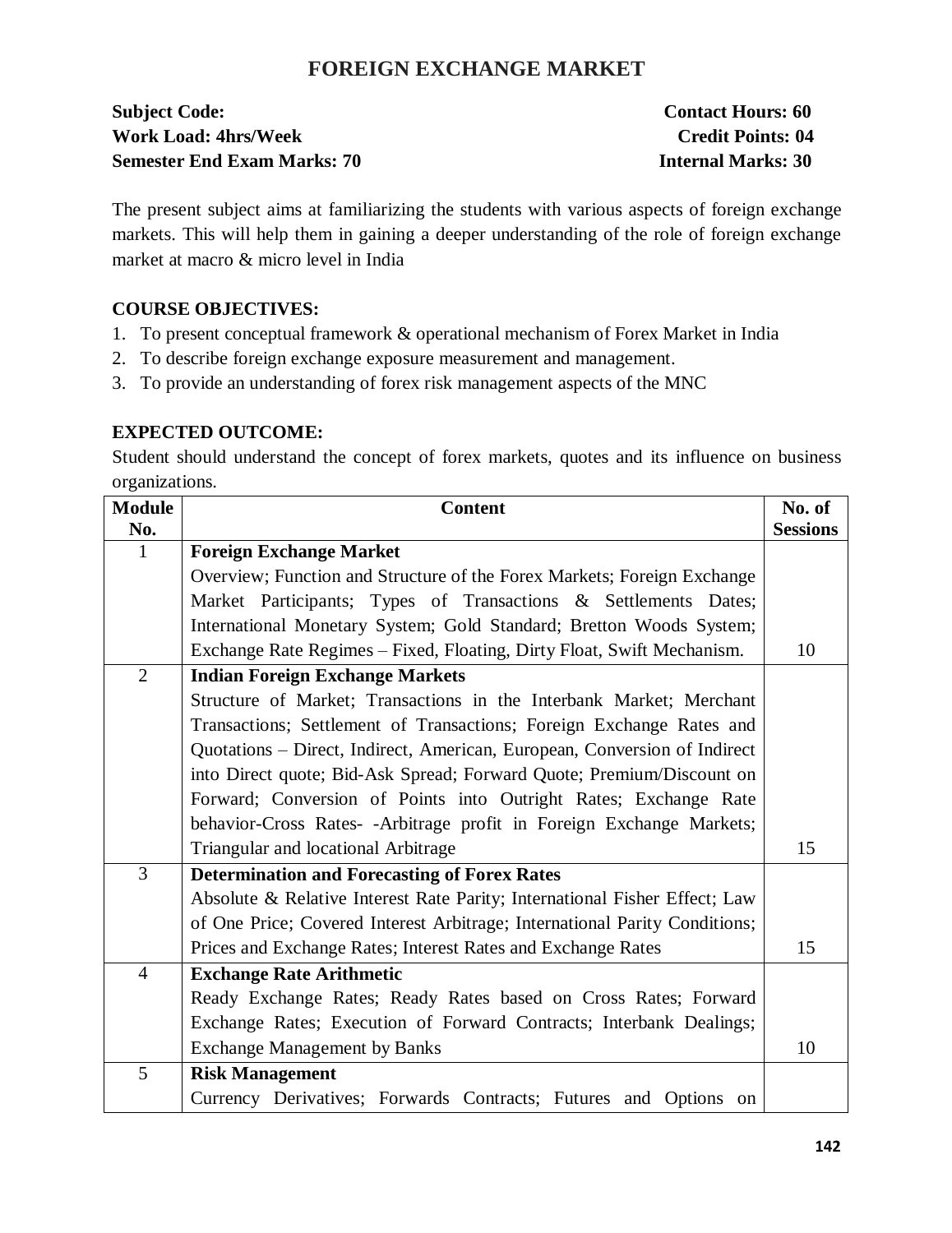### **RECOMMENDED BOOKS:**

- 1. Foreign Exchange Practice Concepts & Control, Jeevanandam C, Sultan Chand &
- 2. The Psychology of the Foreign Exchange Market, Thomas O, John Wiley and Sons

### **REFERENCE BOOKS AND SUPPLEMENTARY READING MATERIALS:**

- 1. Introduction to Forex Trading, Mark McRae
- 2. International Financial Management Apte P. G, 6/e, TMH
- 3. A Foreign Exchange Primer, Shani Shamah, John Wiley & Sons
- 4. International Financial Management Madhu Vij, Excel Books
- 5. Multinational Business Finance, David K. E, Arthur I. S & Michael H. M, Pearson Education

### **JOURNALS:**

- 1. Asian Economic Bulletin
- 2. International Business & Research Journal
- 3. Journal Of International Business
- 4. International Trade Journal

### **WEBSITE:**

1. RBI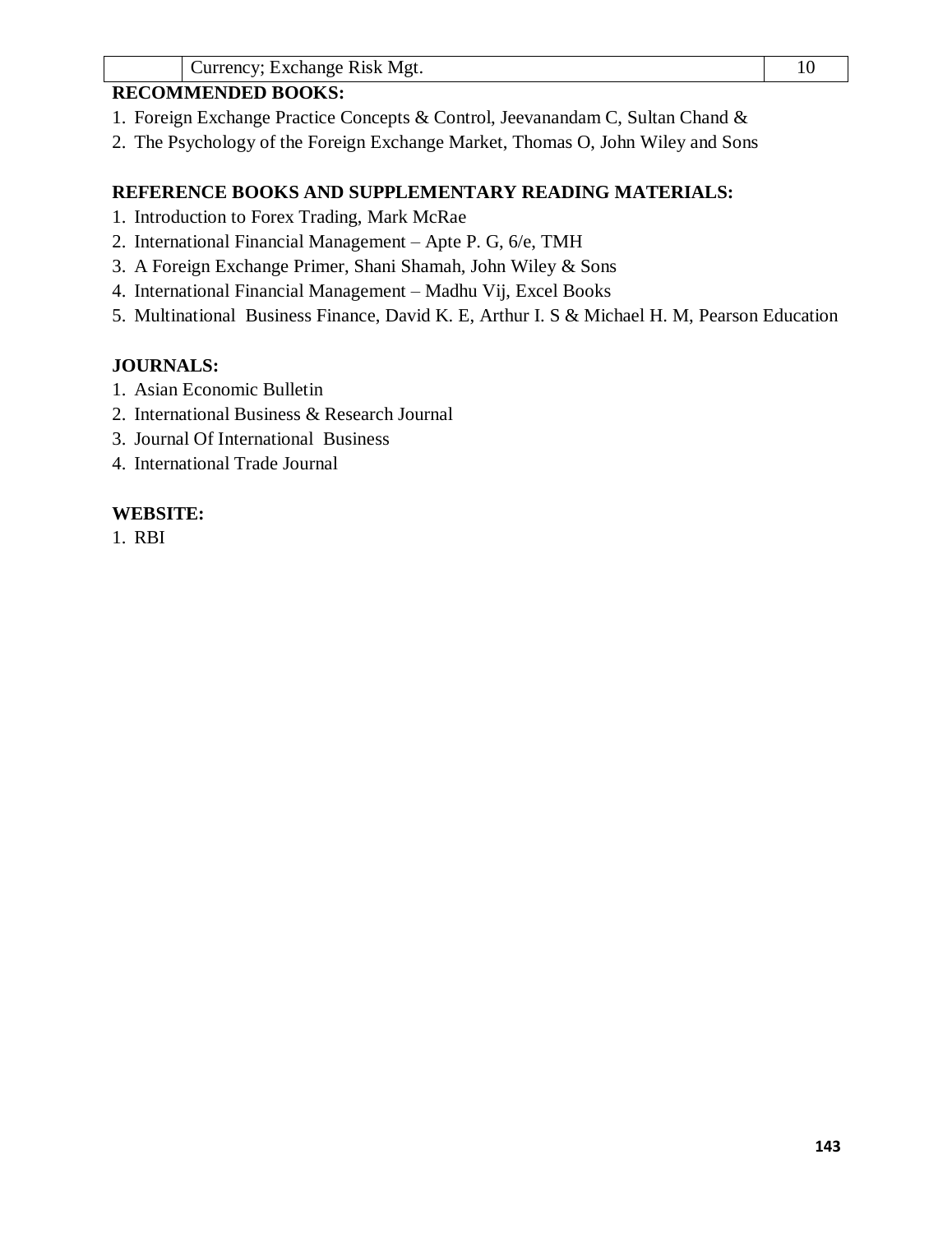# **INVESTMENTANALYSIS AND PORTFOLIO MANAGEMENT**

### **Subject Code:** Contact Hours: 60<br> **Subject Code:** Contact Hours: 60<br>
Credit Points: 04 **Work Load: 4hrs/Week Semester End Exam Marks: 70 Internal Marks: 30**

This course has been designed to acquaint the students with the conceptual framework of the key decision areas in Investment Analysis.

#### **COURSE OBJECTIVES**:

- 1. To create awareness about various investment avenues
- 2. To provide students with a conceptual and analytical framework of evaluating a investment avenues especially stock market investment
- 3. To equip the students with the knowledge of basic and advanced tools to be used for the purpose of investment analysis and portfolio construction

#### **EXPECTED OUTCOME:**

.

Students are expected to master the art of investment decision

| <b>MODULE</b>           | <b>TITLE AND CONTENT</b>                                           | No. of       |
|-------------------------|--------------------------------------------------------------------|--------------|
|                         |                                                                    | <b>Hours</b> |
| $\mathbf{1}$            | <b>Investment Avenues</b>                                          |              |
|                         | Investment – Concept; Investment Avenues; Marketable Securities    |              |
|                         | & Non Marketable Financial Assets - Concept, Features, Benefits,   |              |
|                         | Limitations; Investment Objectives; Investment Process; Do's and   |              |
|                         | Don'ts for Investors; Speculation v/s Investment; Investment       |              |
|                         | Planning                                                           | 6            |
| $\overline{2}$          | <b>Measurement of Risk and Return</b>                              |              |
|                         | Risk: Concept; Types – Systematic & Unsystematic; Measurement of   |              |
|                         | Risk; Tools of Measuring Risk of Equity, Bond, Money Market        |              |
|                         | Instruments, Debenture, Real Estate, Gold investment; Exercises.   |              |
|                         | Return : Concept; Investment Avenues & Return; Measurement of      |              |
|                         | Return; Tools of Measuring Return of Equity, Money Market          |              |
|                         | Instruments, Debenture, Mutual Fund, Real Estate, Gold Investment, |              |
|                         | Bond Valuations. Bond Yields, Yield Curve; Exercises.              | 12           |
| $\overline{\mathbf{3}}$ | <b>Security Analysis</b>                                           |              |
|                         |                                                                    |              |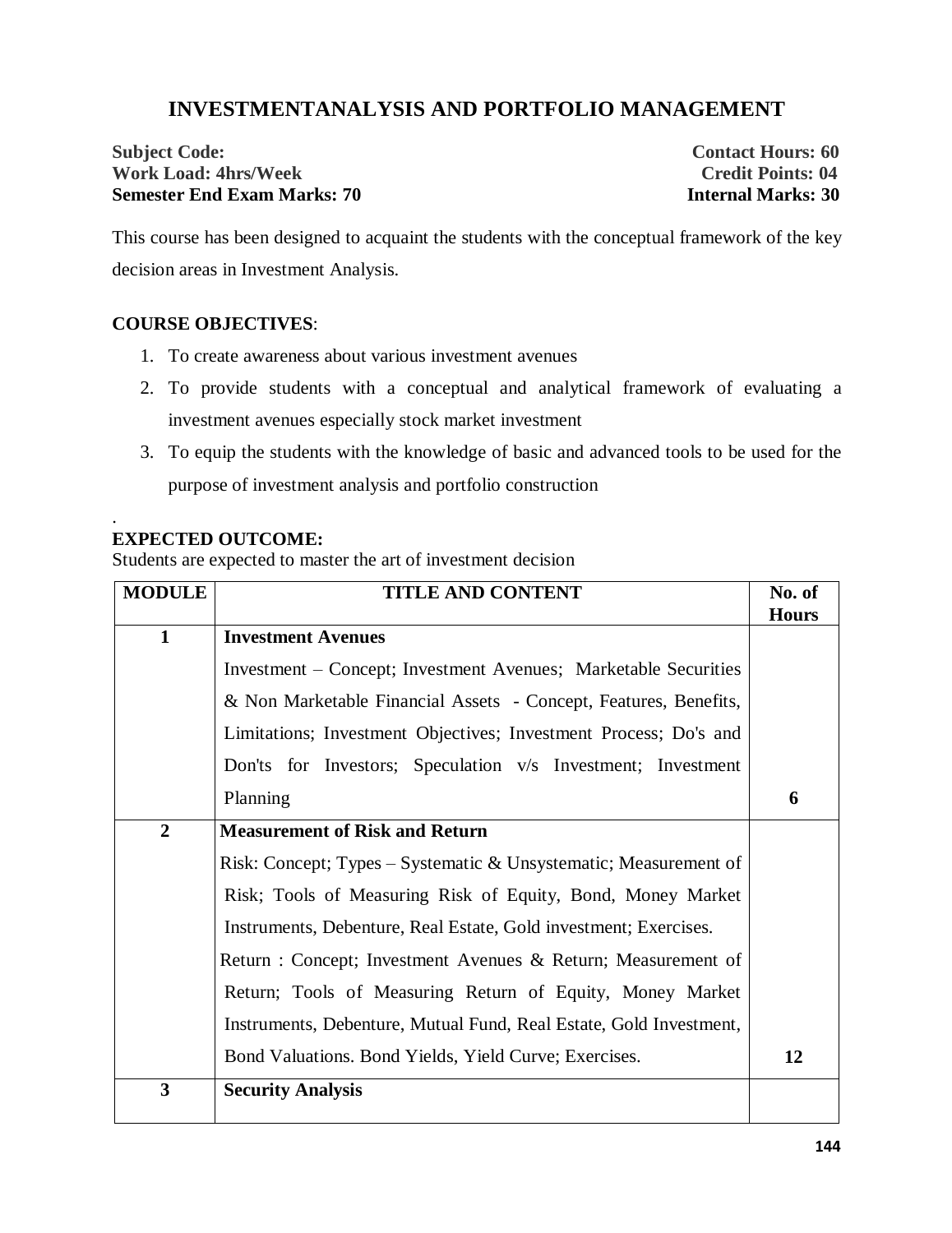|                         | Fundamental Analysis: Concept; Components of Fundamental                |    |
|-------------------------|-------------------------------------------------------------------------|----|
|                         | Analysis; Process of Fundamental Analysis - Economic Analysis,          |    |
|                         | Industry and Company Analysis (Financial and Non-Financial              |    |
|                         | Analysis), Exercises.                                                   |    |
|                         | <b>Equity Valuation:</b> Dividend Discount Models (Single Period,       |    |
|                         | Multi Period and Constant Growth Model); Valuation through P/E          |    |
|                         | ratio; P/B Ratio; Required Rate of Return on Equity; Free Cash          |    |
|                         | Flow; Enterprise Value; Exercises.                                      | 12 |
| $\overline{\mathbf{4}}$ | <b>Technical Analysis</b>                                               |    |
|                         | Concept; Theories - Dow Theory, Eliot Wave Theory, Random               |    |
|                         | Walk Hypothesis; Basic Technical Analysis Tools; Advanced               |    |
|                         | Technical Analysis Tools - Market Breadth, Simple Moving                |    |
|                         | Average, Exponential Moving Average, MACD, Oscillators,                 |    |
|                         | Resistance and Support Level, ROC, RSI, etc; Exercises; Charts          |    |
|                         | Analysis – Basic and Advanced Charts; Exercises.                        | 15 |
| 5                       | <b>Portfolio Management</b>                                             |    |
|                         | Portfolio Selection and Construction: Markowitz Model, Portfolio        |    |
|                         | Selection; Opportunity Set; Efficient Frontier; Sharpe Single Index     |    |
|                         | Model; Capital Asset Pricing Model; Arbitrage Pricing Theory.           |    |
|                         | <b>Portfolio Performance Evaluation : Sharpe Index Ratio; Treynor's</b> |    |
|                         | Model; Jenson's Index Model; Fama's Net Selectivity                     |    |
|                         | Portfolio Management Strategies: Investment objectives and              |    |
|                         | Constraints; Selection of Asset Mix; Active and Passive Portfolio       |    |
|                         | Management Strategy.                                                    |    |
|                         | <b>Portfolio Revision</b>                                               | 15 |
|                         |                                                                         |    |

### **RECOMMENDED BOOK:**

1. Security Analysis & Portfolio Management – Punithavathy Pandian, Vikas Publication.

### **REFERENCE BOOKS AND SUPPLEMENTARY READING MATERIALS**:

- 1. Investment Analysis and Portfolio management Prasanna Chandra, TMH.
- 2. Security Analysis & Portfolio Management Fisher and Jordan, Pearson
- 3. Investment Management Bhalla V. K, 17/e, S.Chand, 2011
- 4. Security Analysis & Portfolio Management Avadhani V. A, HPH
- 5. Investment Analysis & Portfolio Management– Reilly, Cengage Learning
- 6. Fundamentals of Investment Alexander, Sharpe, Bailley, PHI, 2001.
- 7. Investments Zvi Bodie, Kane, Marcus & Mohanty, TMH, 2010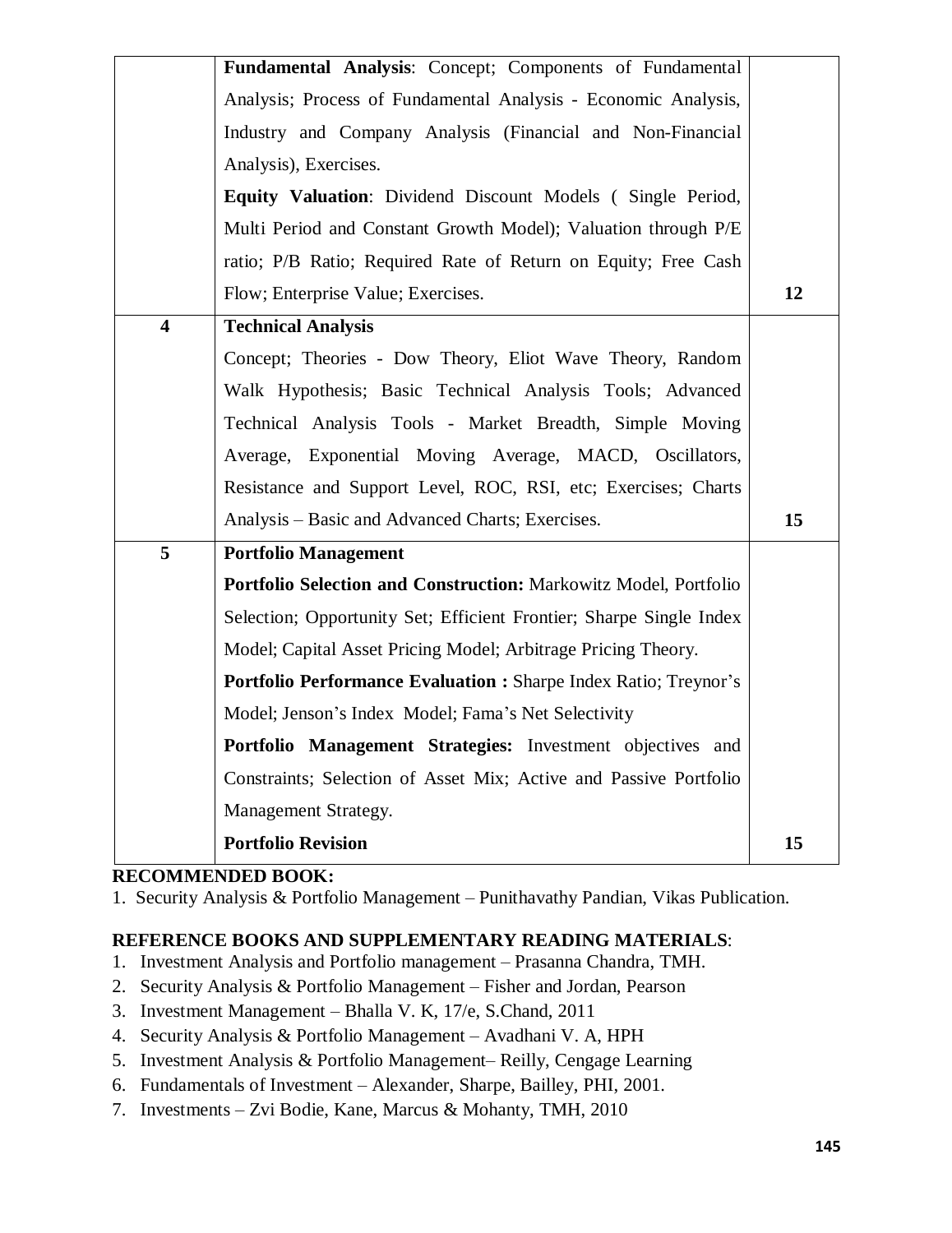- 8. Security Analysis & Portfolio Management Sudhindra Bhat, Excel Books.
- 9. NCFM Investment Analysis and Portfolio Management Module
- 10. NCFM Fundamental Analysis Module
- 11. NCFM Technical Analysis Module
- 12. NISM-Series-X A Investment Adviser module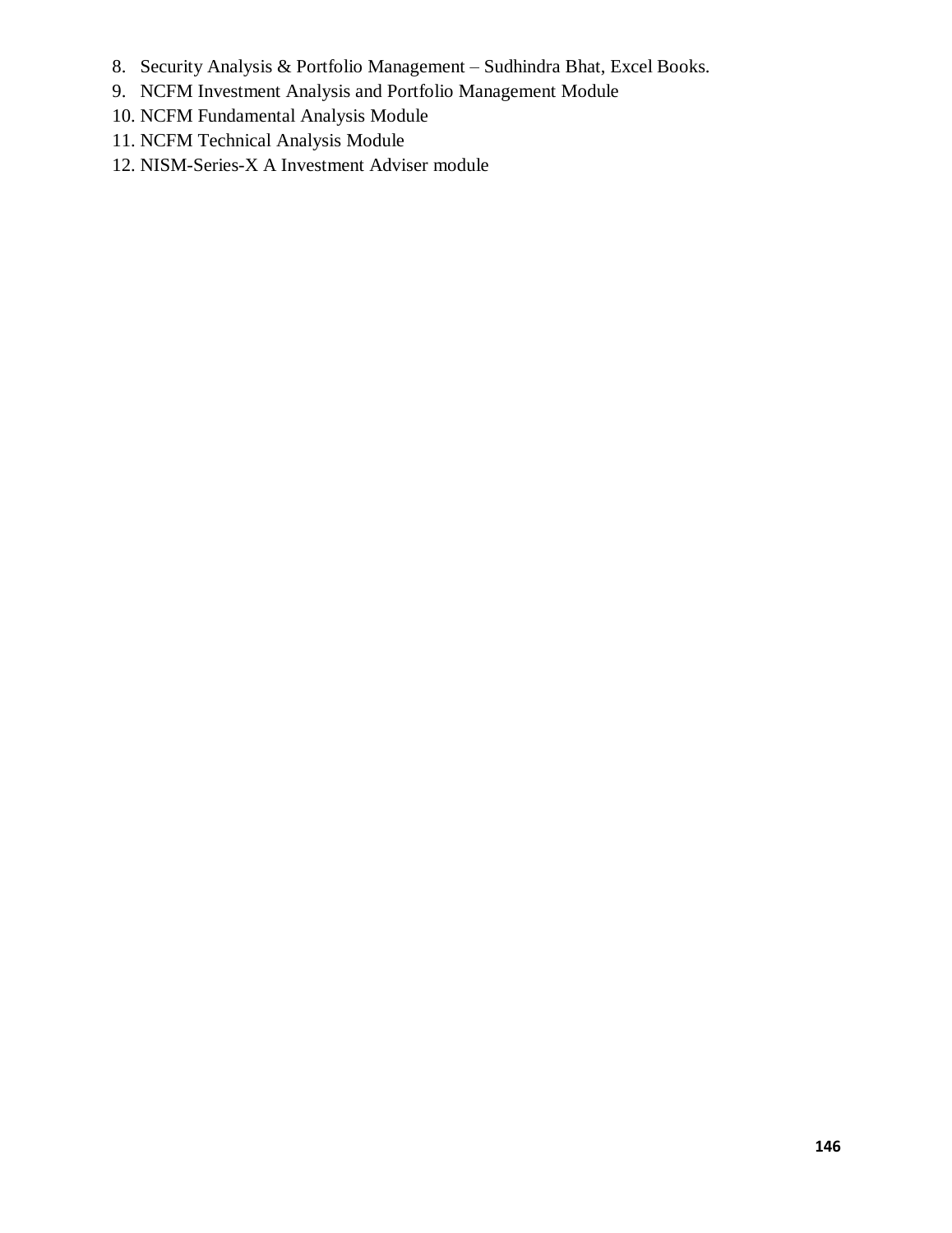# **INVESTMENT RISK MANAGEMENT AND FINANCIAL ETHICS**

## **Subject Code: Contact Hours: 60 Work Load: 4hrs/Week Credit Points: 04 Semester End Exam Marks: 70 Internal Marks: 30**

This course has been designed to enable students to understand investment risk and tools of measurement of investment risk

### **COURSE OBJECTIVES**:

1. To give complete exposure to investment risks

2. To equip students with the knowledge of measurement of investment risk

## **EXPECTED OUTCOME:**

The students are expected to master the art of Risk Analysis

| <b>MODULE</b>  | <b>TITLE AND CONTENT</b>                                            | No. of       |
|----------------|---------------------------------------------------------------------|--------------|
| $\mathbf{1}$   | <b>Introduction to Investment Risk</b>                              | <b>Hours</b> |
|                |                                                                     |              |
|                | Concept; Financial Risk; Types of Financial Risk : Equity Risk,     |              |
|                | Interest Rate Risk, FX Risk, Credit Risk, Option Risk, Future Risk, |              |
|                | Commodity Risk, Real Estate Risk, Mutual Fund Risk, Market-         |              |
|                | Credit-Liquidity and Operational Risk; Lessons from some            |              |
|                | Financial Disasters; Modeling Risk Factors                          | 08           |
| $\overline{2}$ | <b>Measurement of Volatility</b>                                    |              |
|                | Concept; Types (Historical & Implied); Measurement Tools:           |              |
|                | Average True Range, Standard Deviation, Histogram,<br>Beta,         |              |
|                | Parkinson's Historical Volatility, Simple Moving Average,           |              |
|                | Exponentially Weighted Moving Average, Black-Scholes Model,         |              |
|                | Logarithmic Garman Klass (LGK), ARCH & GARCH, Geometric             |              |
|                | Brownian Motion, Stochastic Volatility, Heston Model; Exercises     | <b>20</b>    |
|                | <b>Value-at-Risk</b>                                                |              |
|                | Concept; Measurement Tools: Variance, Covariance Approach,          |              |
|                | Historical Simulation Method, Monte Carlo Method, Tail-Index;       |              |
|                | Multifactor VAR; Marginal & Relative VAR; Stress Testing &          |              |
|                | Back-Testing; Exercises                                             | 12           |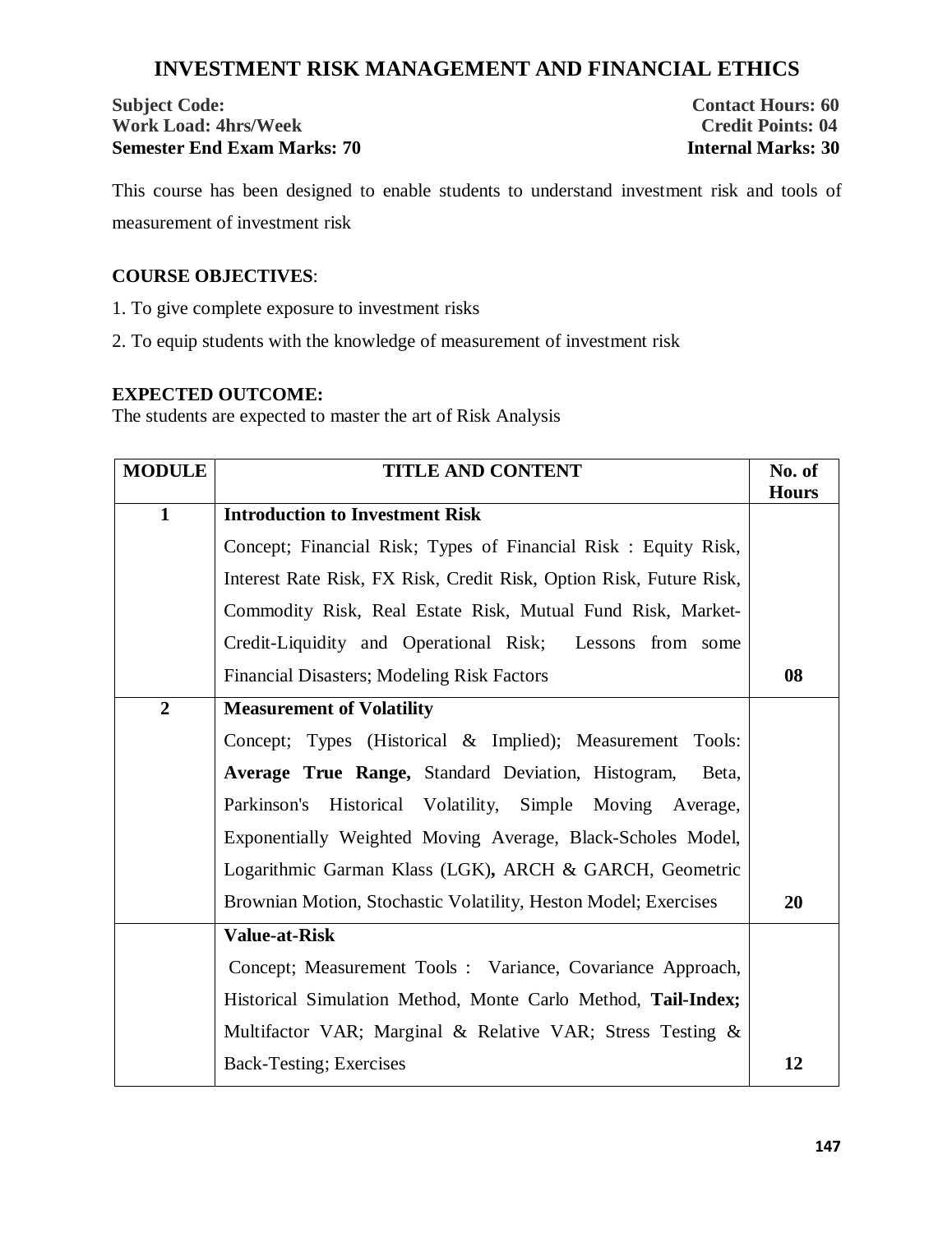| <b>An Introduction to Financial Ethics</b>                            |    |
|-----------------------------------------------------------------------|----|
| Concept of Ethics; Ethics and Financial Practice; Ethical Accounting  |    |
| Practices : GAAP, Window Dressing, Hiding Data, Misleading Data,      |    |
| Confidentiality, Ethical Profit, Stakeholder Interest V/S Shareholder |    |
| Interest, Social Investment, Green Investment, Responsible            |    |
| Investment, Unethical Financial Products, Misleading information      |    |
| about Financial Product/Services; Ethics in Financial Market - Stock  |    |
| Market Scandals, Global Market Scandals, Real Estate Bubbles,         |    |
| Global Financial Meltdown, Short Selling, Insider Trading, Money      |    |
| Laundering (Hawala Transaction), Terrorism Finance, Tax Evasion       |    |
|                                                                       | 10 |
| <b>Curbing Unethical Financial Practices</b>                          |    |
| Brokers Code of Conduct; Fair Investment Reports & Tips; Fair and     |    |
| Transparent Ratings; Whistleblower Policy; Improvised Standards;      |    |
| Comprehensive Laws; Strict Vigilance & Surveillance System;           |    |
| Hefty Penalty and Punishment; Role of Institutional Investors $\&$    |    |
| Auditor; Financial Literacy; RTI; Regulatory Bodies; Disclosure       |    |
| Forms & Practices; Compliance Report; Ethical Challenges              | 10 |

### **RECOMMENDED BOOK:**

1. Investment Risk Management by Yen Yee Chong,Wiley

2. Finance Ethics: Critical Issues in Theory and Practice by John R. Boatright, Wiley Blackwell

# **REFERENCE BOOKS:**

- 1. Global Investment Risk Management by Ezra Zask, McGraw-Hill
- 2. Measuring Market Risk by Kevin Dowd, Wiley

3. Practical Risk Mgt.: An Executive Guide to Avoiding Surprises & Losses by Erik B & Richard D, Wiley

4. An Introduction to Market Risk Measurement by Kevin Dowd, Wiley

5. Investment Risk & Uncertainty: Advanced Risk Awareness Techniques for the Intelligent Investor by Steven P. Greiner, Wiley

6. Ethics in Finance by John R. Boatright, Wiley Blackwell

7. Ethics and Finance- An Introduction by John Hendry, Cambridge

8. Finance Ethics: The Rationality of Virtue by John Dobson, Rowman & Littlefield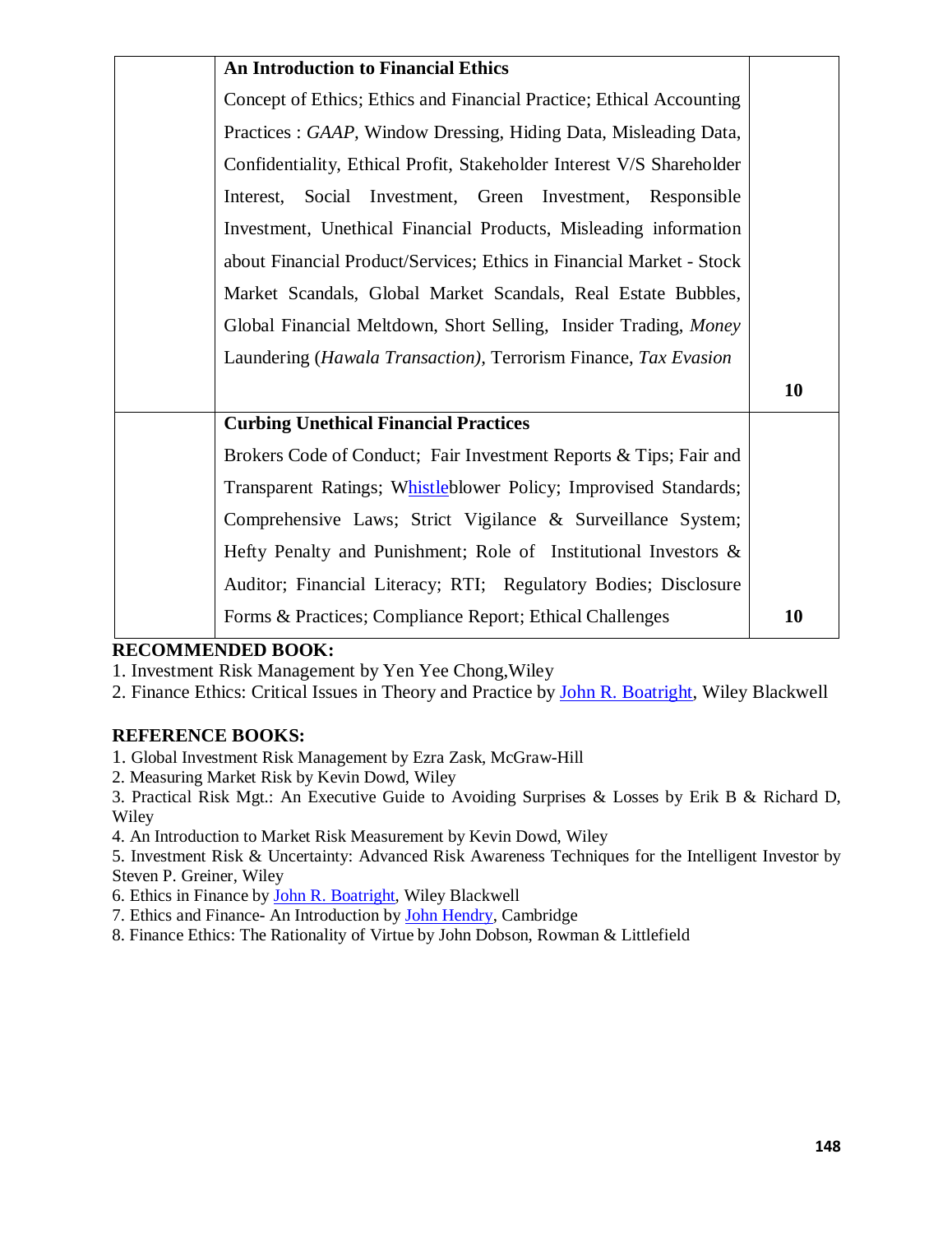# **TAX PLANNING AND MANAGEMENT – I (DIRECT TAXES)**

# **Subject Code:** Contact Hours: 60 Work Load: 4hrs /Week **Credit Points: 4**<br>
Semester End Exam Marks: 70 **Credit Points: 4 Semester End Exam Marks: 70**

This course has been designed to acquaint the students with the knowledge of Tax Planning and Management

# **COURSE OBJECTIVE**:

To gain knowledge about the direct tax planning and to provide an insight into procedural aspects for assessment of tax liability for various assessee.

# **EXPECTED OUTCOME**:

Students shall be able to be able to practice tax planning and management and to compute the taxable income of various assesses.

| <b>MODULE</b>           | <b>TITLE AND CONTENT</b>                                             |              |  |  |
|-------------------------|----------------------------------------------------------------------|--------------|--|--|
|                         |                                                                      | <b>Hours</b> |  |  |
| $\mathbf{1}$            | <b>Introduction to Income Tax</b>                                    |              |  |  |
|                         | Concept; Income Tax; Person; Assessee; Assessing Officer; Pervious   |              |  |  |
|                         | Year; Assessment Year; Income; Gross Total Income; Total Income;     |              |  |  |
|                         | Basis of Charge; Rates of Taxes; Residential Status & Scope of Total |              |  |  |
|                         | Income; Income which do not form part of Total Income; Exercises     | 6            |  |  |
| $\overline{2}$          | Computations, Deductions and Tax Planning under various              |              |  |  |
|                         | <b>Heads of Income</b>                                               |              |  |  |
|                         | Income from Salary; Income from House Property; Income from          |              |  |  |
|                         | Business and Profession - Computation, Deductions, Rebate, Tax       |              |  |  |
|                         | Planning; Capital Gains; Income from Other Sources; Exercises        | 16           |  |  |
| $\overline{\mathbf{3}}$ | Direct Tax Planning and Tax Management -Part I                       |              |  |  |
|                         | Set off and Carry Forward of Losses; Deductions from Gross Total     |              |  |  |
|                         | Income; Exercises; Clubbing of Income; TDS, TCS, Recovery and        |              |  |  |
|                         | Refund of Tax, Advance Tax; Procedure for Assessment; Return of      |              |  |  |
|                         | Income; E-Filing; Search and Seizure; Appeals and Revision;          |              |  |  |
|                         | <b>Settlement Commission; Penalties and Offences</b>                 | 10           |  |  |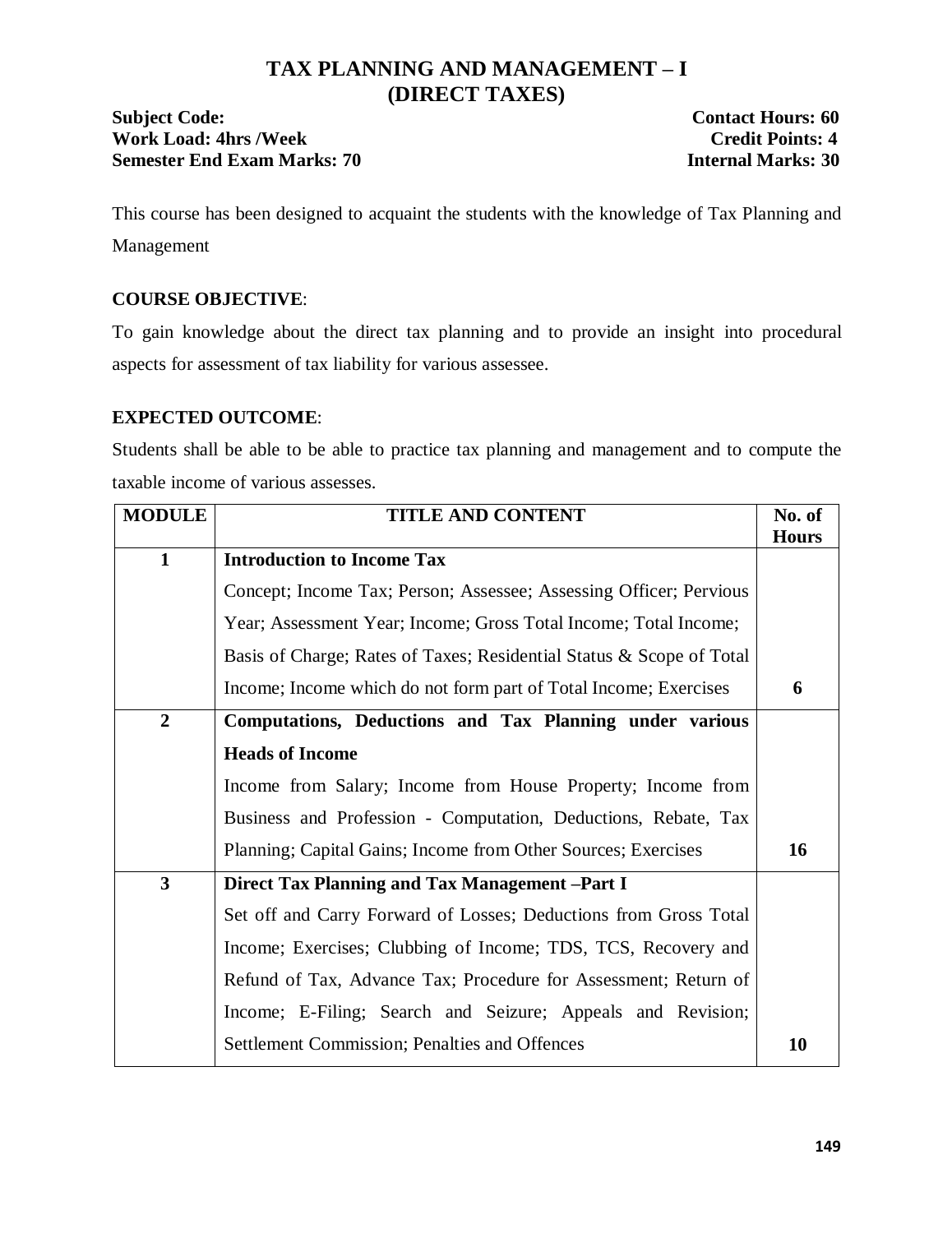| $\overline{\mathbf{4}}$ | Direct Tax Planning and Tax Management -Part II                     |    |
|-------------------------|---------------------------------------------------------------------|----|
|                         | Assessment of Individuals; Assessment of Partnership Firm;          |    |
|                         | Assessment of Companies; Minimum Alternate Tax; Tax Evasion         |    |
|                         | and Tax Avoidance; Special Tax Provisions - Special Economic        |    |
|                         | Zone (Sec 10AA & Sec 80-IAB)- Infrastructure Development (Sec       |    |
|                         | 80-IA) - Specified Industrial Undertaking (Sec 80-IB) - Undertaking |    |
|                         | in Backward Areas and State (Sec 80-IE) - Employment of New         |    |
|                         | Workmen (Sec 80-JJAA)                                               |    |
|                         | Tax Planning for New Business – Location; Sector; Investment $\&$   |    |
|                         | Forms of Organization; Tax Holidays & Tax Incentives; Tax           |    |
|                         | Planning and Financial Mgt Decisions: Capital Structure, Dividend   |    |
|                         | Policy & Bonus Issues; Tax Planning and Managerial Decisions:       |    |
|                         | Mergers & Takeovers, Own or Lease, Make or Buy, Repair or           |    |
|                         | Replace, Renovation, Shutdown or Continue, Export or Sale, Expand   |    |
|                         | or Contract; Employee's Remuneration and Payments.                  | 20 |
| 5                       | <b>International Taxation and Wealth Tax</b>                        |    |
|                         | Concepts; DTAA; Transfer Pricing; Advance Ruling; GAAR-2            |    |
|                         | <b>Wealth Tax Act, 1956</b>                                         |    |
|                         | Background; Concept and Charge; Assets; Deemed Assets and Assets    |    |
|                         | Exempt from Tax; Valuation of Assets; Computation of Net Wealth;    |    |
|                         | Return of Wealth Tax and Assessment                                 | 8  |
|                         |                                                                     |    |

**Note: The semester's previous "Finance Act" shall be applicable to the examination. For ex: If 3rd semester begins in July 2015, then "Finance Act, 2014" will be applicable for the examination.**

# **RECOMMENDED BOOK**:

Professional Approach to Direct Taxes – Dr. Girish A and Dr. Ravi Gupta, Bharat Law House

# **REFERENCE BOOKS AND SUPPLEMENTARY READING MATERIALS**:

- 1. Direct Taxes Law and Practice Dr. Vinod Singhania, Taxmann Publications
- 2. Direct Tax Laws T N Manoharan, Snow White Publication
- 3. Income Tax Act, 1961
- 4. Income Tax Rules, 1962
- 5. Latest cases of Supreme Court and High Court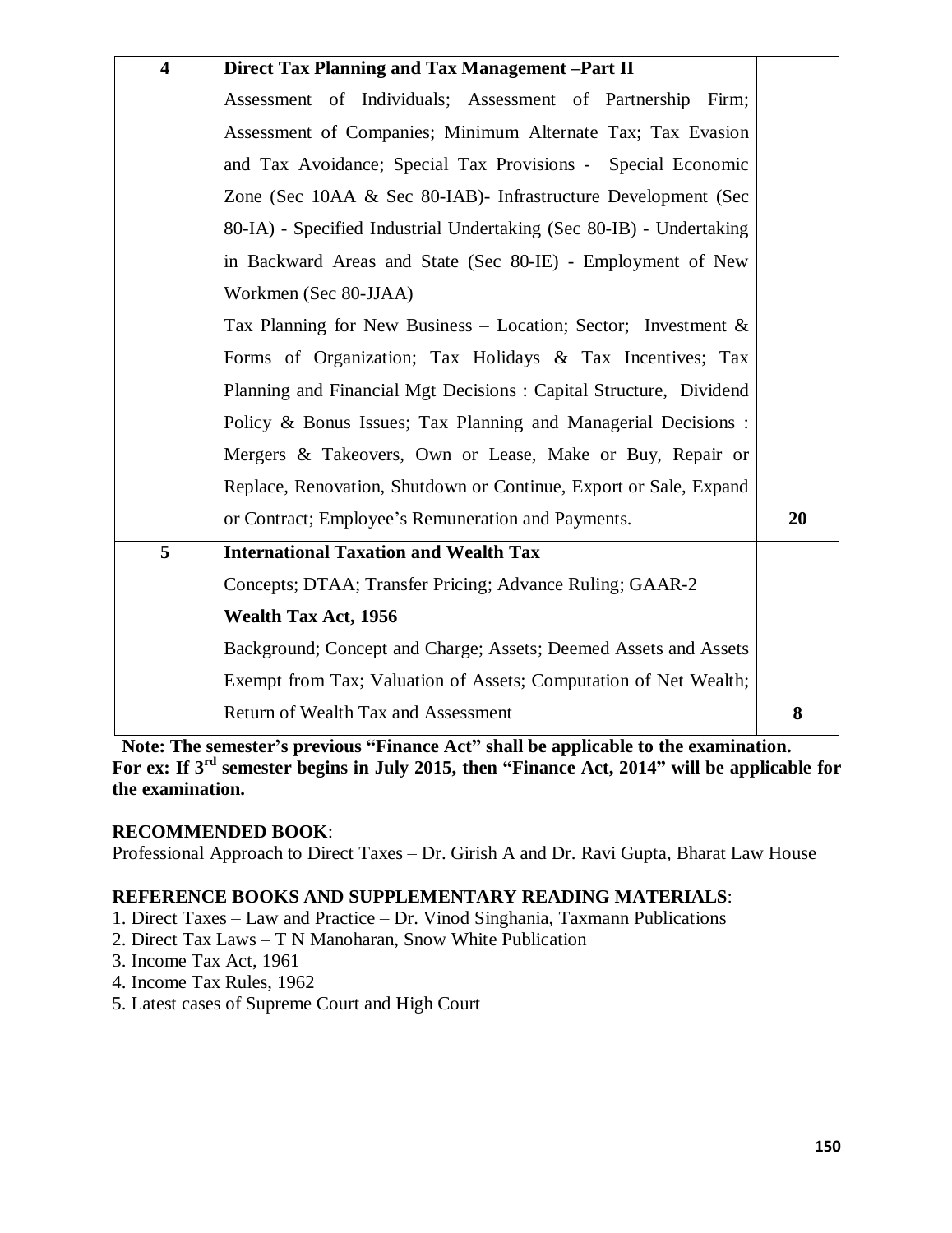# **HUMAN RESOURCE SPECIALIZATION**

| SI.<br>No.     | Name of the Subject                                                              | Course<br>Code | <b>Internal</b><br><b>Marks</b> | <b>Semester</b><br><b>End Exam</b><br><b>Marks</b> | <b>Total</b><br><b>Marks</b> | <b>Teaching</b><br><b>Hours</b> per<br>week | <b>Credit</b> |
|----------------|----------------------------------------------------------------------------------|----------------|---------------------------------|----------------------------------------------------|------------------------------|---------------------------------------------|---------------|
|                |                                                                                  |                |                                 |                                                    |                              |                                             |               |
| $\mathbf{1}$   | Employee<br>Engagement & Inter<br>personal<br>Effectiveness                      | 3019           | 20                              | 80                                                 | 100                          | 04                                          | 04            |
| $\overline{2}$ | Global Human<br>Resources<br>Management                                          | 3020           | 20                              | 80                                                 | 100                          | 04                                          | 04            |
| $\overline{3}$ | Industrial &<br><b>Employee Relations</b>                                        | 3021           | 20                              | 80                                                 | 100                          | 04                                          | 04            |
| $\overline{4}$ | Knowledge<br>Management &<br><b>Human Resources</b><br>and Information<br>System | 3022           | 20                              | 80                                                 | 100                          | 04                                          | 04            |
| 5              | Organization design<br>& Development                                             | 3023           | 20                              | 80                                                 | 100                          | 04                                          | 04            |
| 6              | Performance<br><b>Management System</b>                                          | 3024           | 20                              | 80                                                 | 100                          | 04                                          | 04            |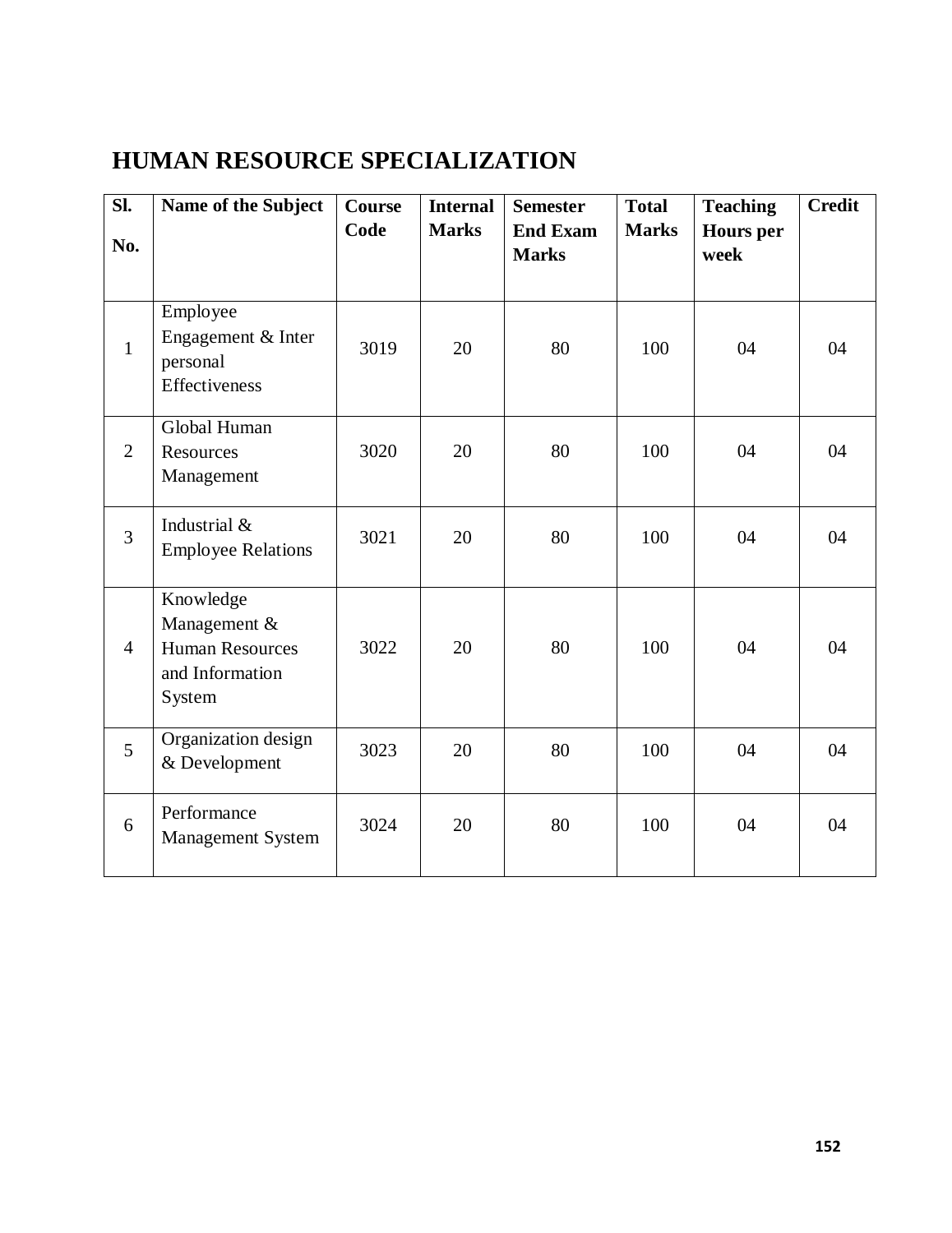# **Course Title: EMPLOYEE ENGAGEMENT & INTERPERSONAL EFFECTIVENESS**

| <b>Subject Code:</b>               | <b>Contact Hours: 60</b>  |
|------------------------------------|---------------------------|
| Work load: 4 hrs/ week             | <b>Credit Points: 04</b>  |
| <b>Semester End Exam Marks: 80</b> | <b>Internal Marks: 20</b> |
| <b>OBJECTIVES:</b>                 |                           |

- 1) To make students have a clear understanding about the concepts, methods and techniques and issues involved in employee engagement.
- 2) To identify the student strengths and weaknesses as individual, as a member of a group/ organization using personality typing.
- 3) To build the interpersonal skills among the students.

# **Outcomes:**

Equip him/her with the skill and competence to apply positive psychology principles in a range of environments to increase individual and collective wellbeing for maintaining good relationship.

| <b>Part I Employee Engagement</b>          |                                                                                                                                                                                                                                                                                                                                                                                                                                                                                                                              |          |  |  |
|--------------------------------------------|------------------------------------------------------------------------------------------------------------------------------------------------------------------------------------------------------------------------------------------------------------------------------------------------------------------------------------------------------------------------------------------------------------------------------------------------------------------------------------------------------------------------------|----------|--|--|
| <b>Module 1</b>                            | <b>Employee Engagement and Commitment</b> , Employee Engagement:<br>introduction, Importance, Advantages, Key Ingredients, The Link Between<br>Employer Practices and Employee Engagement, A Closer Look at<br>Workforce Surveys, Designing Engagement Initiatives: Guidelines to<br>Consider.                                                                                                                                                                                                                               | 12 hours |  |  |
| <b>Module 2</b>                            | Quality of Working Life (QWL), What is QWL? Evolution and<br>Development of the Concept of QWL, Constituents of QWL, QWL in the<br>Indian Context, Employee engagement through QWL.                                                                                                                                                                                                                                                                                                                                          | 08 hours |  |  |
| <b>Part II Interpersonal Effectiveness</b> |                                                                                                                                                                                                                                                                                                                                                                                                                                                                                                                              |          |  |  |
| <b>Module 3</b>                            | Nurturing Relationships: Meaning of relationship, Changing concepts and<br>roles in relationships, Relationship with self - Self-concept, Self-<br>acceptance, self-esteem, self-confidence, Power of self-talk. Relationship<br>with others - Cultivating open communication, Adjustments, compromises,<br>give and take, empathy& Prioritization.                                                                                                                                                                          | 12 hours |  |  |
| <b>Module 4</b>                            | Personal effectiveness: Understanding our Thinking Process, Managing<br>our Internal Dialogue, Perceptual Positions for Assertiveness, Managing<br>Conflicts, Creating Rapport, Powerful Persuasion Strategies. Personality<br>theories, Personality Typing using Enneagram, Carl Jung\'s theory of<br>personality types and Myers Briggs Type Indicator test (MBTI), Trait<br>theories- Guilford Peugeot, Seven Habits of Highly Effective People,<br>Effective Life and Time Management, Spiritual Foundations of Personal | 16 hours |  |  |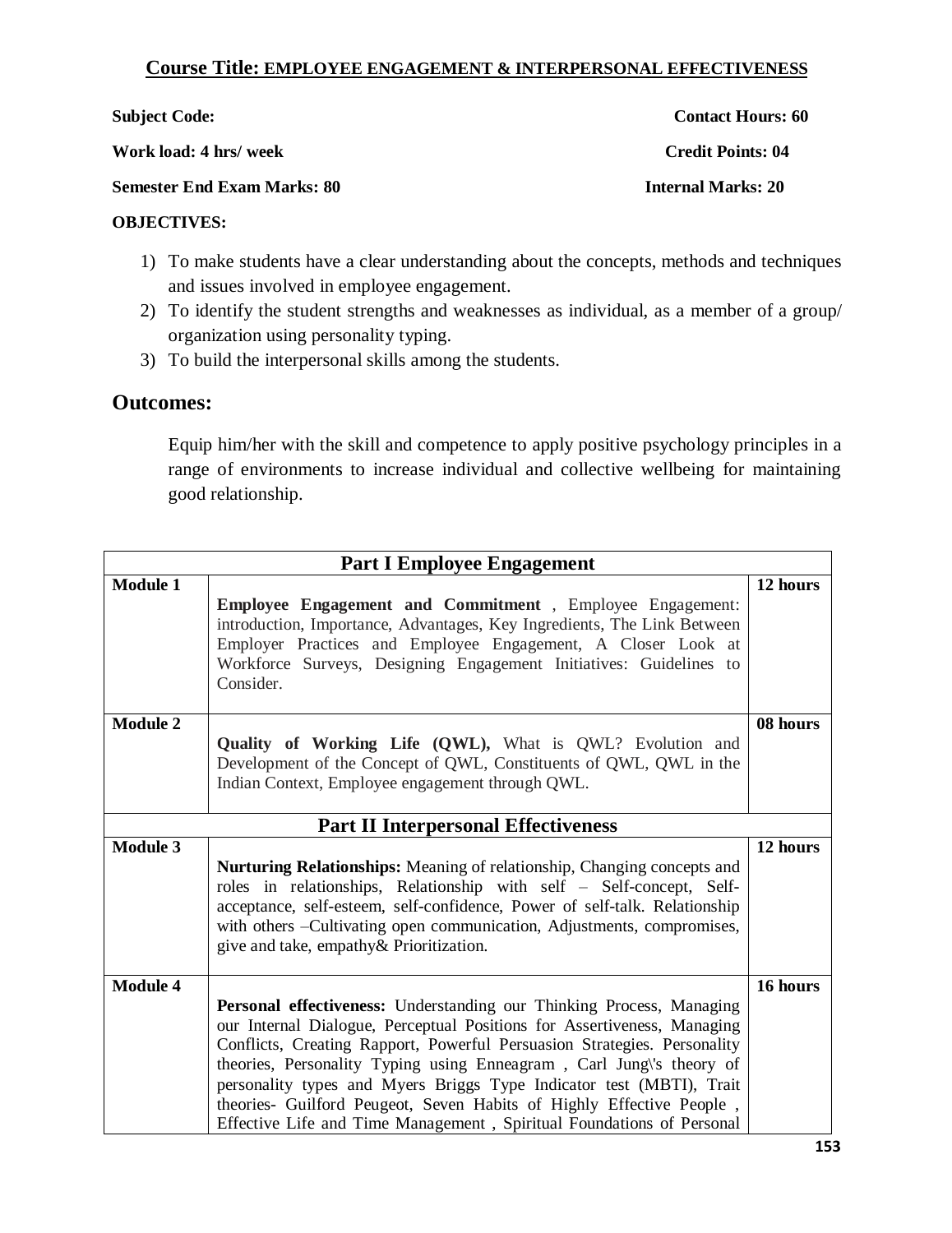|                 | Effectiveness                                                                                                                              |          |
|-----------------|--------------------------------------------------------------------------------------------------------------------------------------------|----------|
| <b>Module 5</b> |                                                                                                                                            | 12 hours |
|                 | Interpersonal relations and personal growth: Interpersonal needs,<br>motivation and behavior for interpersonal relations and growth-FIRO-B |          |
|                 | and Johari Window concepts, Neuro-linguistic programming                                                                                   |          |
|                 | (NLP), Defense Mechanism in groups, T-Group, human process labs.                                                                           |          |

# **Practical Activities**

- 1. NLP Workshop for students.
- 2. MBTI Workshop for students and can test their inner personality.
- 3. Presentation by students on Resilience and can also test their resilience level.
- 4. FIRO-B (interpersonal relationship orientation) assessment on students.
- 5. Activity on JOHARI window and assessment of students individually and then in groups.
- 6. A short trip to spiritual foundations for a talk about personal effectiveness.

### **Recommended Books:**

- 1) Employee Engagement and Commitment by Robert J. Vance, Ph.D.SHRM Foundation.
- 2) Development of Management Skills Whetten & Cameron, 7/e, PHI.
- 3) Human Relations in Organizations Robert N. Lussier, 6/e, McGraw Hill Education.

### **Reference Books**

- 1) Understanding OB UdaiPareek, Oxford University Press.
- 2) Competency Mapping Assessment and Growth Naik G. P, IIHRM, 2010.
- 3) Emotions and the Workplace by Sanjeev Kumar Singh, IUP publications.
- 4) Employee Engagement: William H. Macey, Benjamin Schneider, Karen M. Barbara, and Scott A. Young
- 5) Theories of Personality- Calvin S Hall, 4/e, Wiley India Pvt. Ltd.
- 6) Seven habits of highly effective people Stephen R Covey, Pocket BOOKS.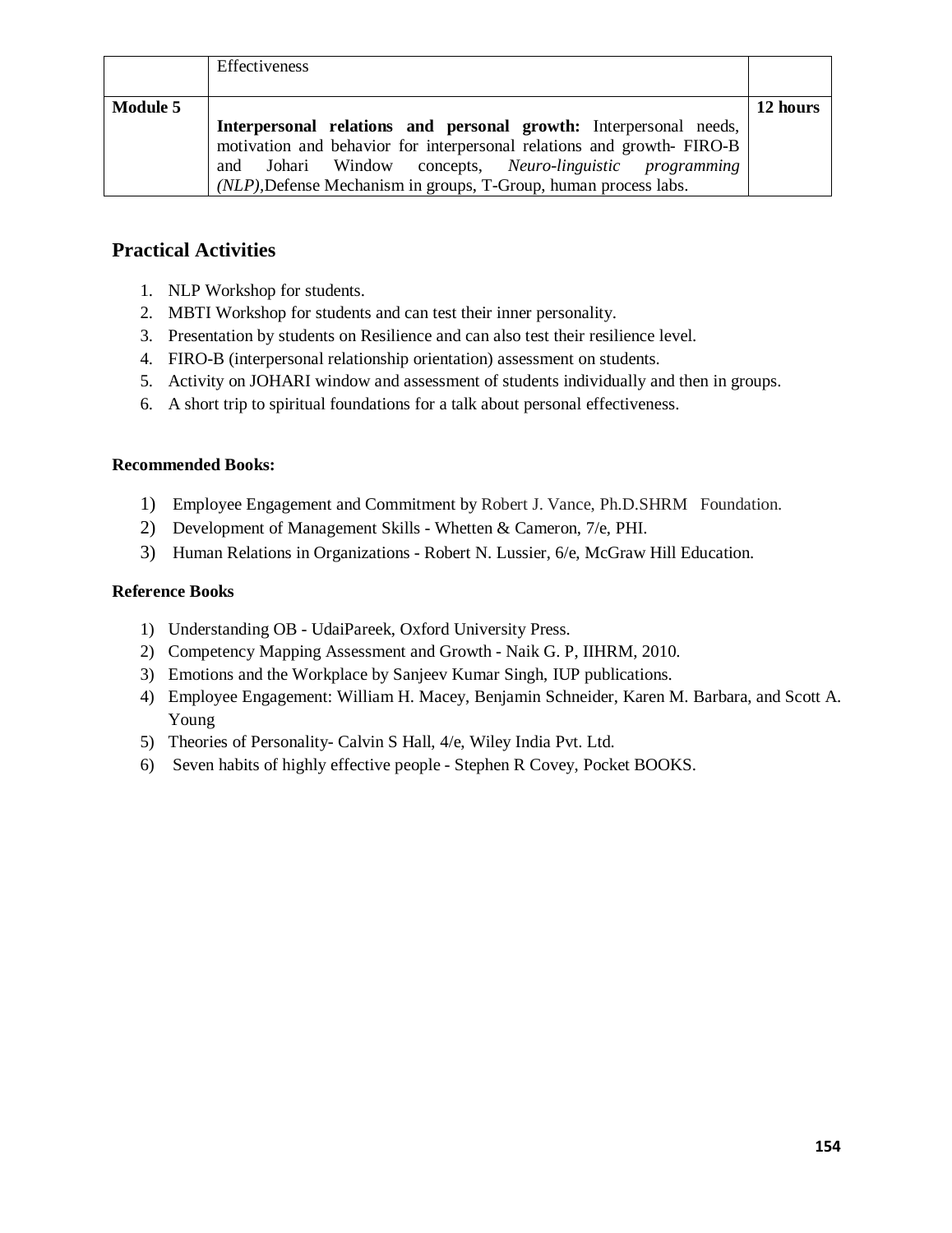# **GLOBAL HUMAN RESOURCE MANAGEMENT**

**Subject Code:** Contact Hours: 60 **Weekly hours: 4 Credit Points: 04 External Marks: 80 Internal Marks: 20**

### **OBJECTIVES:**

1. To familiarize the students with the knowledge of the global practices in GHRM

2. To assist students understand the challenges posed by rapid globalization of business, analyze human resource issues for making effective decisions in the contemporary international business environment of managing HR in the global economy.

#### **EXPECTED OUTCOME:**

Understand the theories, models and concepts developed in the areas of international management, international organizational behavior, cross-cultural management, and other emerging disciplines.

#### **MODULE: 1 (10 Hours)**

#### **INTRODUCTION TO GHRM**

Definition, reasons for going global, Approaches to GHRM,Difference between GHRM and Domestic HRM, Reasons for emergence of GHRM, Models of GHRM-Matching model, Harvard Model-Brewester-Bournois Model, Contextual Model, 5P Model.

European Model, Hofstede model,Trompennar model. Andre Laurent studies. Corporate culture models.

#### **MODULE: 2** (20 Hours)

## **INTERNATIONAL STAFFING AND APPRAISAL**

Recruitment, Selection and staffing in International context: International Managers parent country nationals, third country nationals, host country nationals, advantages and disadvantages of different selection methods, different approaches to multinational staffing decisions, Recruitment methods-using head-hunters, cross-national advertising, e-recruitment; Selection criteria and techniques, use of selection tests, interviews for international selection, international staffing issues.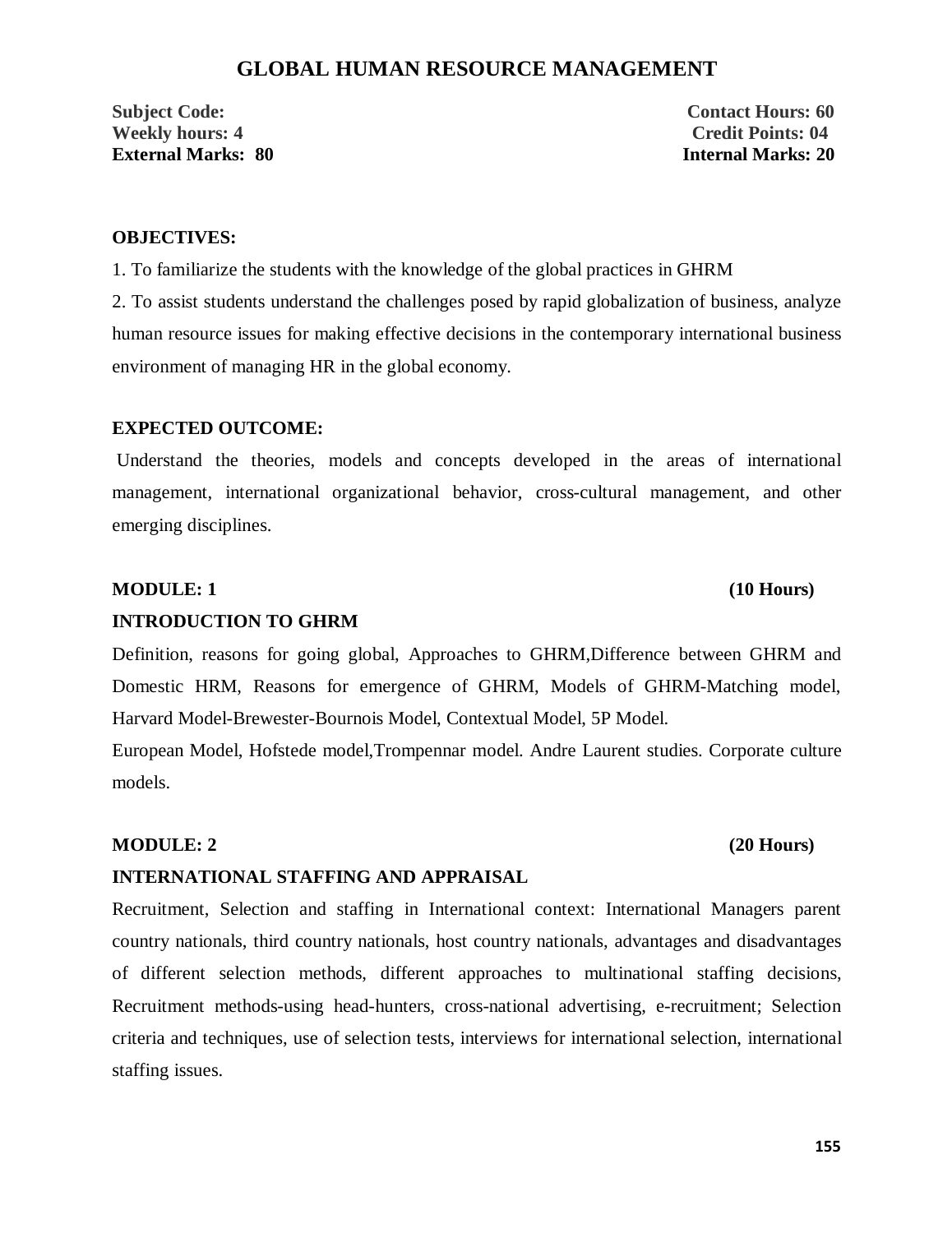**156**

**Performance Management:** A conceptual background, Constraints in goal attainment, factors associated with individual performance and appraisal – Criteria used for performance appraisal of international employees – appraisal of host country nationals, performance management cycle, models, performance and appraisal in GHRM appraisal of expatriate, third and host country employees, issues and challenges in international performance management, country- specific performance management practices.

# **MODULE: 3** (10 Hours) **TRAINING AND DEVELOPMENT IN INTERNATIONAL CONTEXT:**

Current scenario in international training and development, training &

development of international staff, Pre-departure training programmes; Cultural awareness programmes; Preliminary visits; Mendenhall, Dunbar and Oddou cross-cultural training model; cultural integrator- Cultural assimilator Language training; TCN and HCN expatriate training. Re-entry (repatriation) issues; re-adjustment; Designing a repatriation programme. Developing staff through international assignments; developing international teams through international assignments. Other Management Development Techniques. Motivation and retention of executives in global context.

## **MODULE: 4** (10 Hours)

#### **INTERNATIONAL COMPENSATION:**

Forms of compensation and factors that influence compensation policy, key components of international compensation, Approaches to international compensation, compensation practices across the countries, social security systems across the countries, global compensation: emerging issues.

#### **MODULE: 5 (10 Hours)**

### **INTERNATIONAL LABOUR RELATIONS & PRACTICES**:

Key issues-Strategic issues

Before MNCs/Employers/Employees/Governments. *Special issues in GHRM*-Women Expatriates, hiring Repatriate & Expatriate Managers: choices & dilemmas for MNCs.HRM practices in different countries- Japan, USA, UK, Turkey, Middle East, India and China.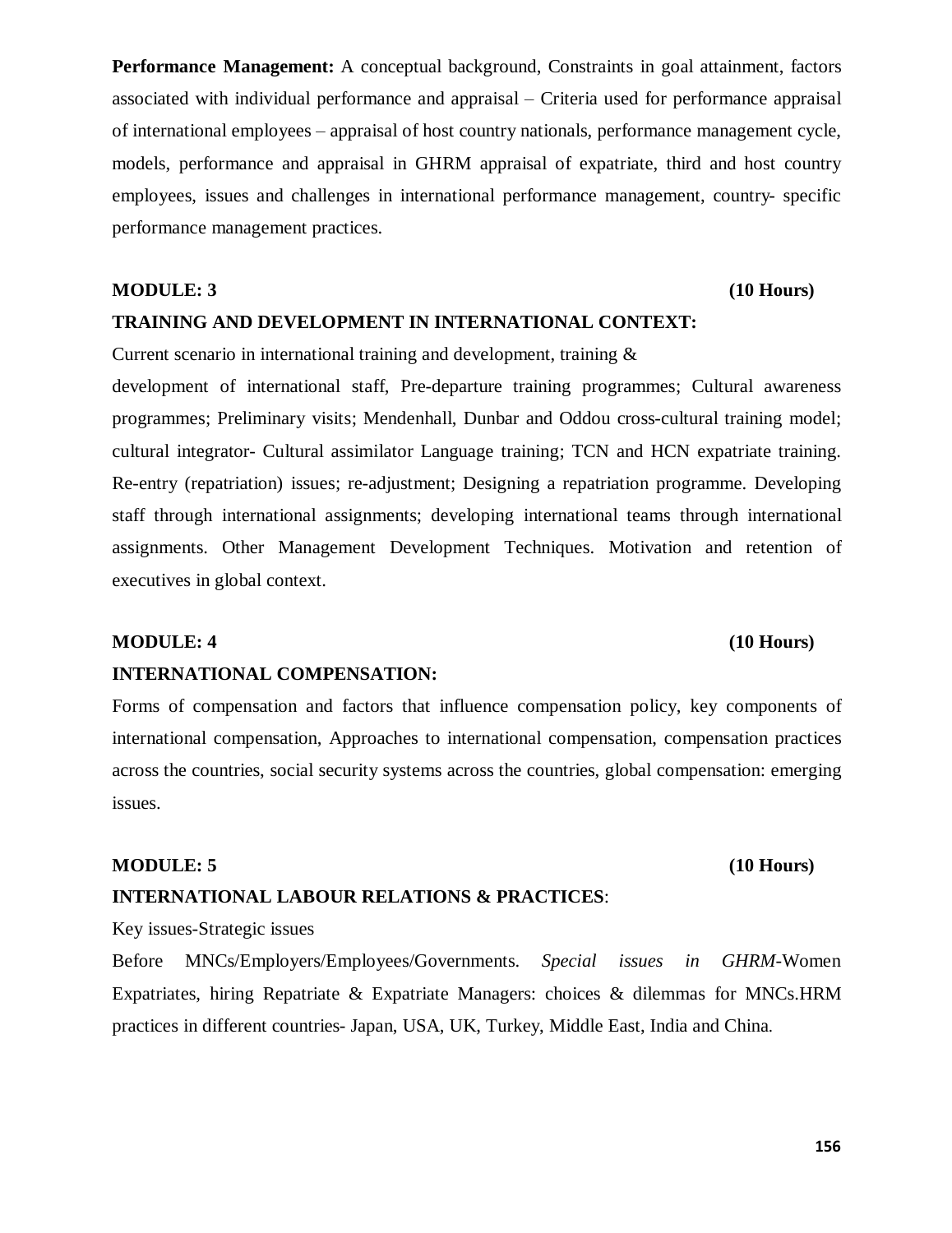**PEDAGOGY:** Lectures, Assignments, Projects, Case Studies, Management games and Seminars.

## **Practical Component:**

- · Contact companies who have expatriate employees and find out what are the various measures/approaches to manage them.
- · Look up SHRM website and become student members of the society.
- Develop cross cultural training modules.

# **ESSENTIAL READINGS**

1. The Global Challenge- framework for international human resource management, Evans, Pucik, Barsoux, Tata McGraw-Hill Irwin.

2. International Human Resource Management - Monir H Tayeb – Oxford University Press - 2005.

3. International Human Resource Management-Peter J Dowling, Denice E Welch,Cengage Learning

3. International Human Resource Management- Dr. Nilanjan Sengupta, Dr. Mousami S Bhattacharya, Excel Books

# **REFERENCE READINGS:**

1. International Human Resource Management, K Aswathappa, Sadhna Das, Mc Graw Hill Companies

2. International Human Resource Management, Tony Edwards, Chris Rees, Person Education

3. International Human resource Management – PL Rao, Excel Books

4. International Human Resource Management (Global HRM) by Randall S.Schuler, Dennis Briscoe and Lisbeth Claus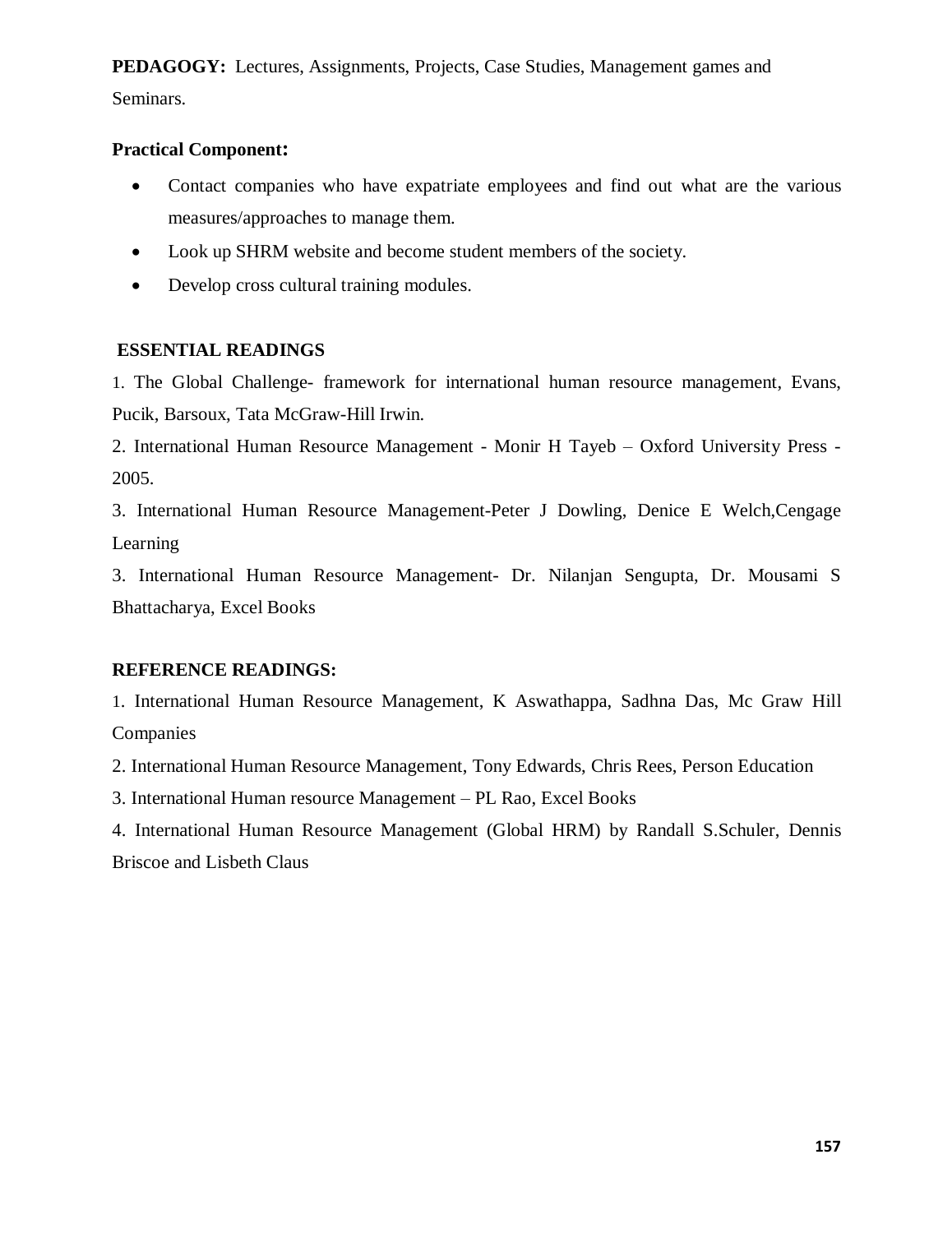### **INDUSTRIAL AND EMPLOYEE RELATIONS**

**Subject Code: Credits: 4**

**Contact Hours: 60 Weekly Hours: 4** 

**External exam: 80 marks Internal Marks: 20** 

## **OBJECTIVES**

- 1. To develop an understanding of the interaction pattern among labour, management and the State.
- 2. To build awareness of certain important and critical issues in Industrial Relations.
- 3. To understand the legal aspects related to managing industrial and employee relations

# **Outcomes**

By the end of this course the student would learn basic knowledge of the Indian Industrial Relation System and its distinctive features in comparison to other countries, and also develop the basic legal knowledge required by a HR manager.

## **MODULE 1 8 HOURS**

# **INTRODUCTION TO INDUSTRIAL RELATIONS:-**

Definition – nature –Evolution of IR in India – Context and environment of IR. – Three actors and their roles in IR – Approaches to IR- HR Relations approach – Gandhian approach – Marxian approach and Dunlop's System approach. Emerging trends in Industrial Relations. Labour reforms in India.

# **MODULE 2: 12HOURS**

# **IR POLICIES**

The state and IR policies – Evolution of IR policies – National Commission on Labour & IR policy (1969) – Grievance procedure – discipline – Labour courts – Collective bargaining: concept and development – Future of IR in India- Industrial Disputes Act 1947 – objects of the Act – Important definitions : Authorities under the Act – causes of industrial disputes – types of industrial disputes – prevention of industrial disputes – reference of disputes settlement – strikes –lockouts – Lay off – retrenchment – unfair labour practices- standing orders –service rules – misconduct – principles of natural justice – domestic enquiry – remedial counselling.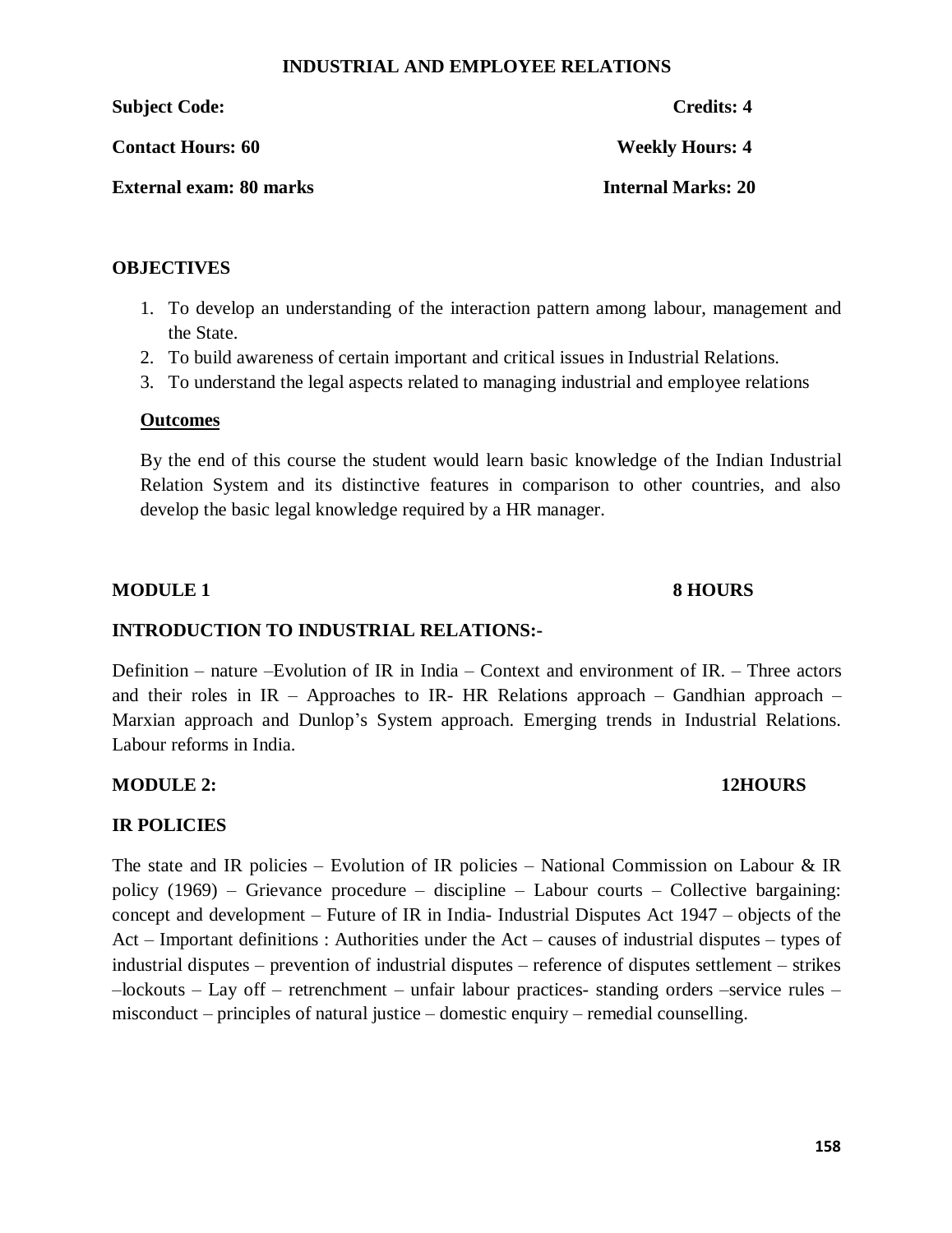### **MODULE 3:**

## **TRADE UNIONS** 12Hours

Reasons and types of trade unions- need for a trade union – Trade union movement in India – Problems and challenges of trade unions – Functions of trade unions – Strengthening trade unions, Indian Trade Unions Act, 1926 – Registration, need for recognition and rights, Central trade unions in India – Participative management – Forms and levels of participation – Process of negotiation – Prerequisites of collective bargaining – Tripartite and bipartite bodies – Joint Management council – Conciliation machinery : Mediation , arbitrations – adjudication.

### **Module 4: LABOUR LEGISLATION 14 Hours**

Indian Constitution .Fundamental Rights .Articles of the Constitution on which labour legislation has been framed. Labour legislation in India – Social security and welfare legislations – Concept of social security – ILO and social security measures in India .Meaning of Provident Fund, Gratuity, Bonus and Workmen's Compensation (Introduction to the concept and application and not the act). Maternity Benefit Act 1961, (full act), add some state acts and central acts related to labour like shops act etc..

### **Module 5: WELFARE LEGISLATIONS: 14 hours**

Labour Welfare – Meaning and types, The Factories Act 1948-Plantation Labour Act 1951- Contract Labour (Regulation and Abolitions Act – 1970, Shops and Commercial establishments Act, Latest rules regarding Industrial relations in IT and ITEs industries. Functions of Labour department in Karnataka, officers under the Department and their duties and responsibilities. Labour legislation pertaining to employees working on night shifts; specific provisions for female employees, ethical issues arising due to night shift and HR intervention; impact of night shift working on family and social life.

### **Activities:-**

- 1. Students can collect information about two industrial unrests (strikes) (MarutiUdyog Case, Toyota KirslokarCase, Baja Case, Hero Honda Case) and give a presentation of cause and consequences. Facilitate the students to attend the labour courts or interact with labour officer and submit a write up on their observations.
- 2. Practical Exercises individual and Group (Assignment to visit industries/ interaction with executives)

# **Essential Reading:**

# **Industrial Relations and Labour Laws - S.C. Srivastava, Vikas Publishing Pvt. Ltd.**

# **Reference Readings:-**

· C B Marmoria, Dynamics of Industrial Relations in India, Vikas Publishing, New Delhi.

### **159**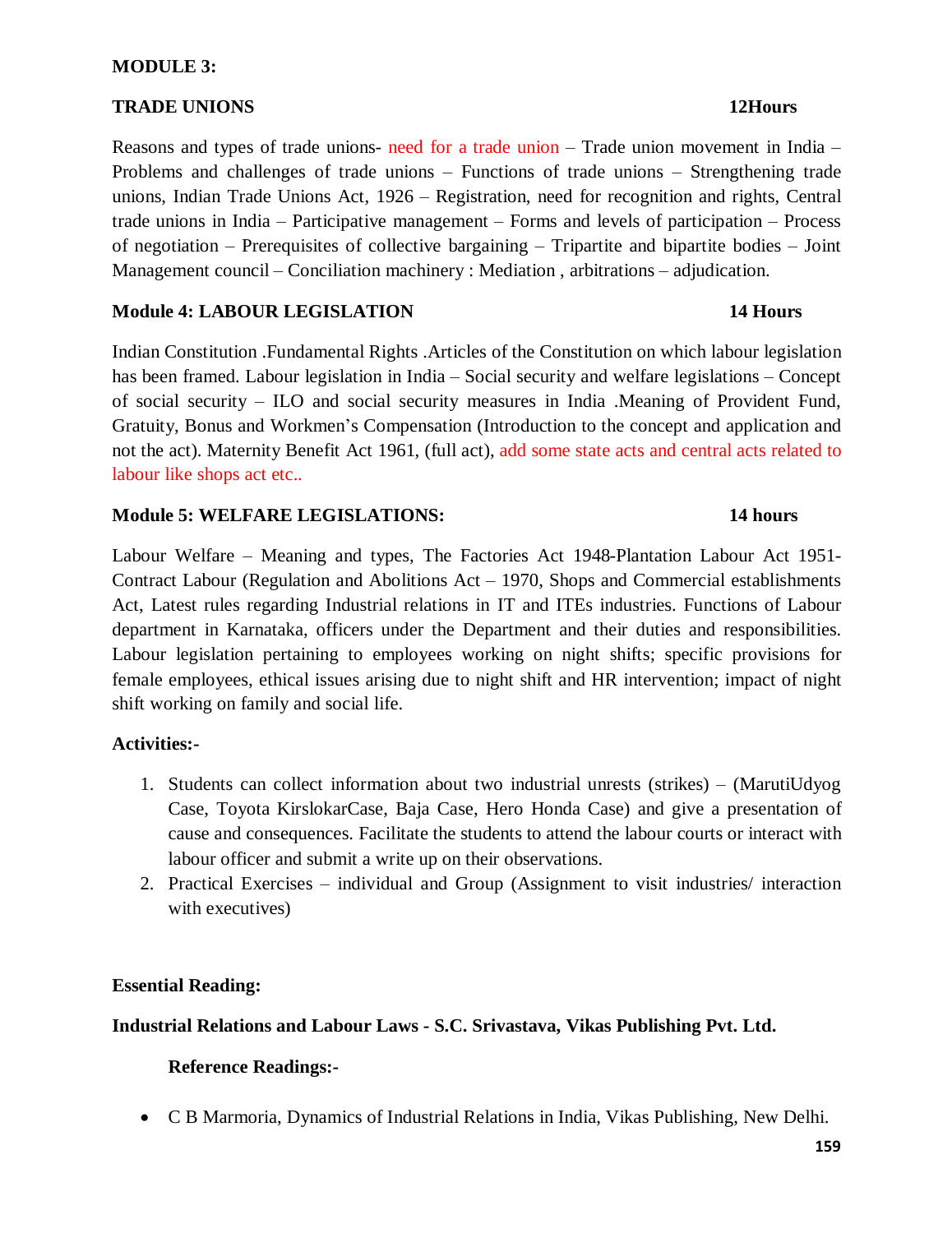- · P C Tripathi, Personnel management and Industrial Relations, S Chand, New Delhi.
- · ArunMonappa, RanjeetNambudiri, Industrial relations and labour laws, Tata McGraw Hill  $2^{nd}$  edition.
- · C.S VenkataRatnam, Industrial relations: Oxford University Press
- · B.D. Singh, Industrial relations. Excel books
- · B.D Singh, Labour laws for managers. Excel Books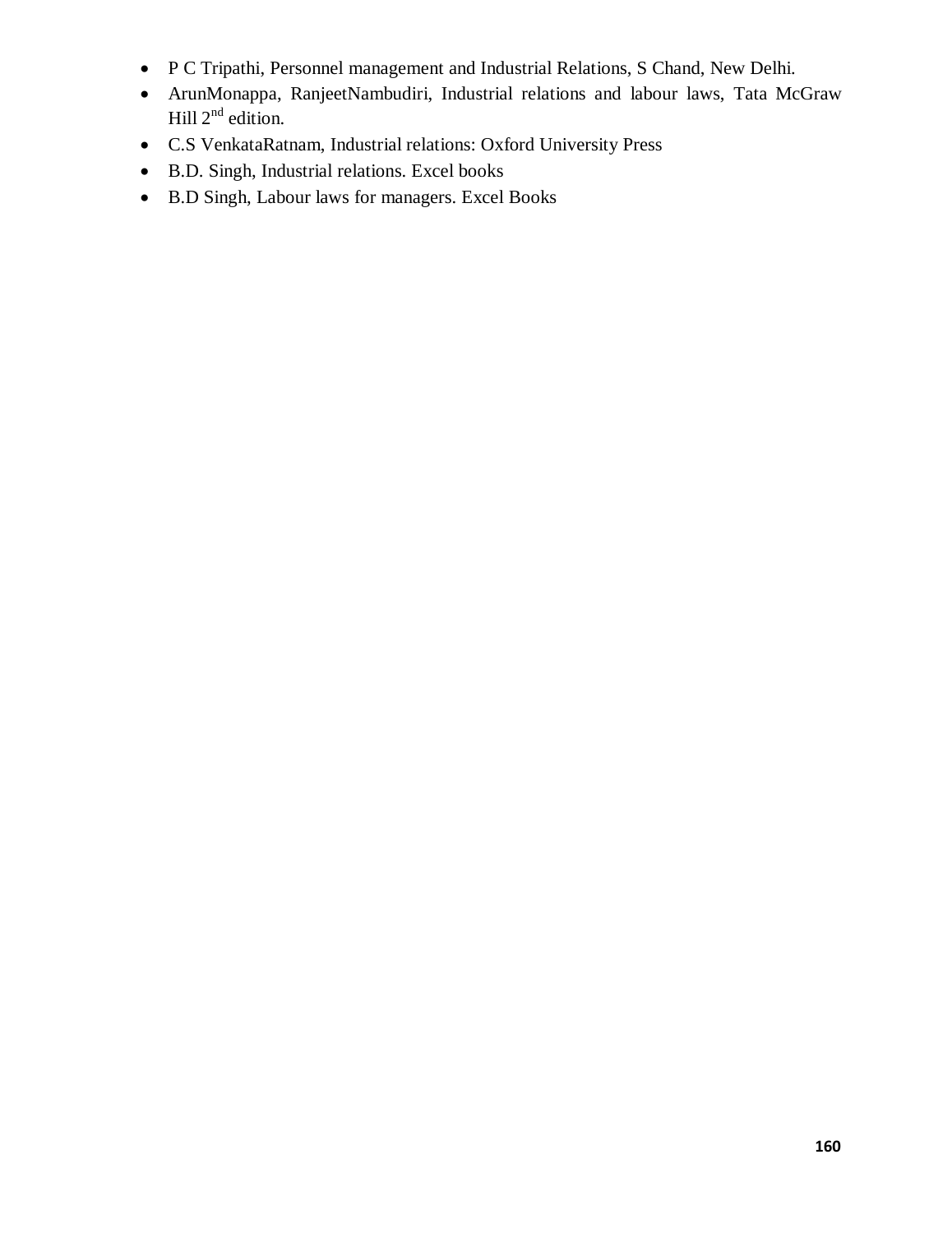# **Knowledge Management and HRIS (Human Resource Information System)**

**Subject Code: Contact Hours: 60 Weekly hours: 4 Credit Points: 04 External Marks: 80 Internal Marks: 20**

### **OBJECTIVES:**

- 1. To help the students understand the importance of KM in creating and collaborating knowledge sharing and delivering value based knowledge.
- 2. To acquire knowledge of the fundamental principles of HRIS.
- 3. Developing specific HRIS skills competencies into practical implementation.

## **EXPECTED OUTCOME:**

- 1. Students know how Global corporations are implementing KM Systems
- 2. Awareness about various HRIS applications and how it is being followed in companies.

### **MODULE: 1 (15 Hours)**

## **INTRODUCTION OF KNOWLEDGE MANAGEMANT**

Knowledge Management Concept, Definition, Understanding Knowledge, Types of Knowledge ,Roadmap of Knowledge Management, Implementation of Knowledge Management, Knowledge management- Strategies, KM in 21<sup>st</sup> century, emerging and future trends and challenges for KM.

### **MODULE: 2** (15 Hours)

### **KNOWLEDGE CAPTURE, CODIFICATION AND TRANSFER**

Knowledge capture and codifications, tacit knowledge capture at individual and group levelsinterviewing experts, structured interviewing, learning by observation and being told- strategic and practical implications. Knowledge sharing and communities of practice. Knowledge Application, at individual level and group level.

Knowledge Transfer in the E-world Intranet, Extranets, Groupware, E-Business and K M Data Mining – Knowing the unknown, who owns knowledge, Ethical and legal issues.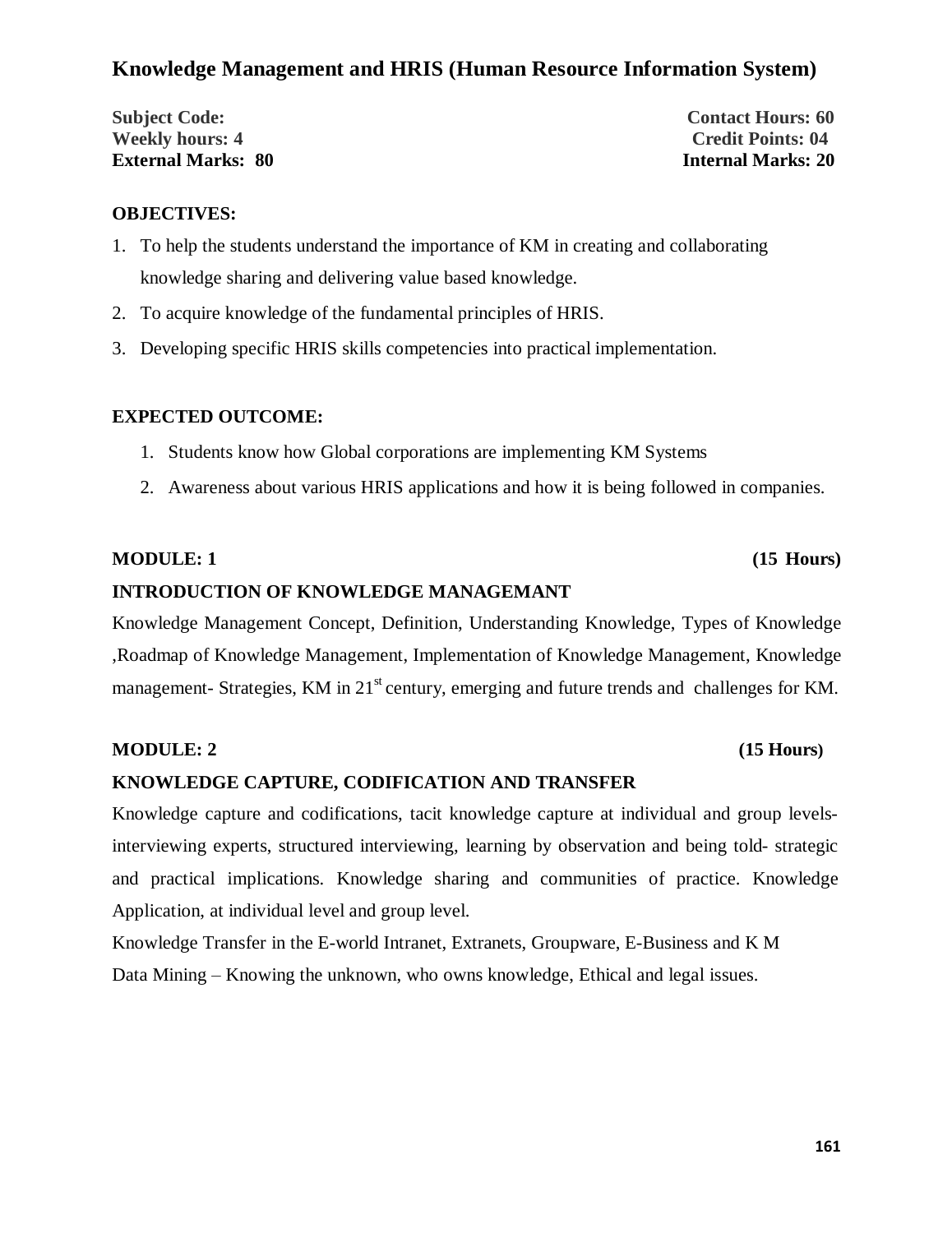### **MODULE 3** (8 Hours)

### **FUNDAMENTALS OF HUMAN RESOURCE INFORMATION SYSTEMS (HRIS)**

HRIS Basics, Human resource policies and practices enabled by HRIS, Internet recruiting and applicant tracking, E-learning and other forms of technology-based training, Telecommuting and the virtual workplace, Stages of the SDLC (Software development life cycle), Introduction of SAP (HRM Module).

# **MODULE 4 (12 Hours) HRIS APPLICATIONS:**

HR Management Process and HRIS: Job Analysis, Modules on Human Resource Planning, Recruitment, Selection, Placement; Systems for leave accounting, Payroll, ICT, Incentives, Performance Appraisals, Training & Development, Module on Pay & related dimensions, Tally Pay Roll system. Planning and Control; Integration of different HR modules.

### **MODULE 5 (10 Hours)**

# **IMPLEMENTING HRIS AND SECURITY ISSUES**

Common problems during IT adoption efforts and processes to overcome such problems. Security, Limitations of Internal Controls, IT Controls, Maintenance of HRIS.Future of HRIS, Emerging trends in HRM and IT.

**PEDAGOGY:** Lectures, Assignments, Projects, Case Studies, Management games and Seminars, Guest Lecture for Introduction of SAP who have worked on SAP(HRM Module).

### **Practical Component**

- 1. Study K M Systems at different Global corporations and submit project report and present.
- 2. Collect information about the HRIS applications followed from any company and submit project report and present.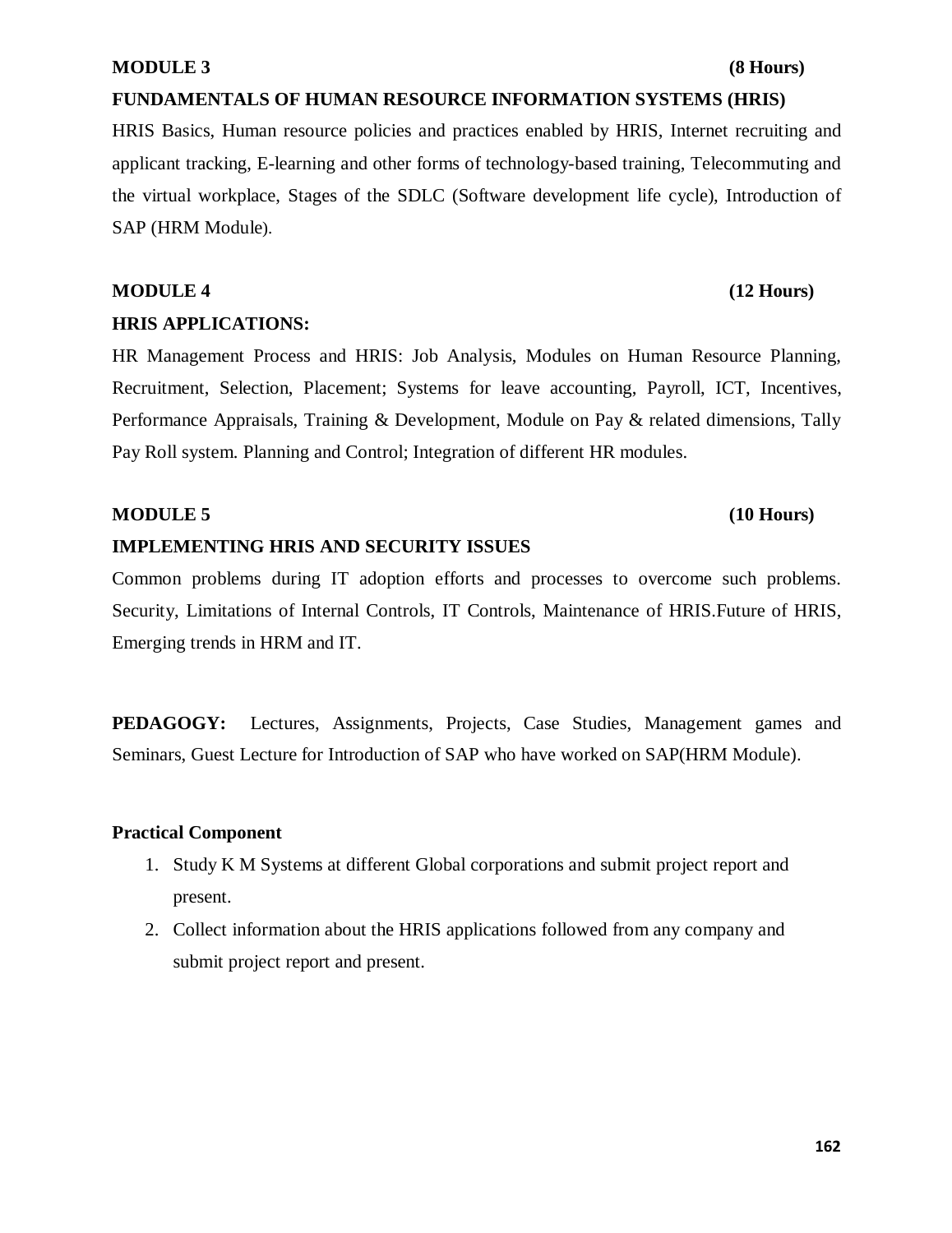# **Essential Reading:**

## **Knowledge Management**

- 1) Knowledge Management in theory and Practice- Kimiz Dalkir , Elsevier
- 2) Knowledge Management- Elias M Awad, Hassan M Ghaziri, Pearson
- 3) Knowledge Management Dr. V. Rathan Reddy ( Himalaya)

### **HRIS**

1) Human Resource Information System by P.K.Gupta and Sushil Chaabra

2 ) Efraim Turban, Dorothy Leidner, Ephraim McLean, and James Wetherbe (2008).

Information Technology for Management - Transforming Organizations in the Digital Economy, 6th Ed. New Delhi: Wiley India.

3) Michael J. Kavanagh and Mohan Thite, (2008). Human Resource Information Systems: Basics, Applications, and Future Direction, Sage, UK.

4) Teresa Torres-Coronas and Mario Arias, (2008). Encyclopedia of Human Resources Information Systems: Challenges in E-HRM, Olivia idea Group Inc (IGI), UK.

## **Websites (HRIS):**

- · http://mirror.tallysolutions.com/Downloads/TallyPDFs/BAP/Implementation%20of%20Payr oll%20in%20TallyERP%209.pdf
- · http://smallbusiness.chron.com/advantages-disadvantages-human-resource-informationsystem-2107.html

### **Reference Readings:**

- International Journal of Knowledge Management & E-Learning
- · Human Capital, Business India, Business Today
- · International Journal of HRM.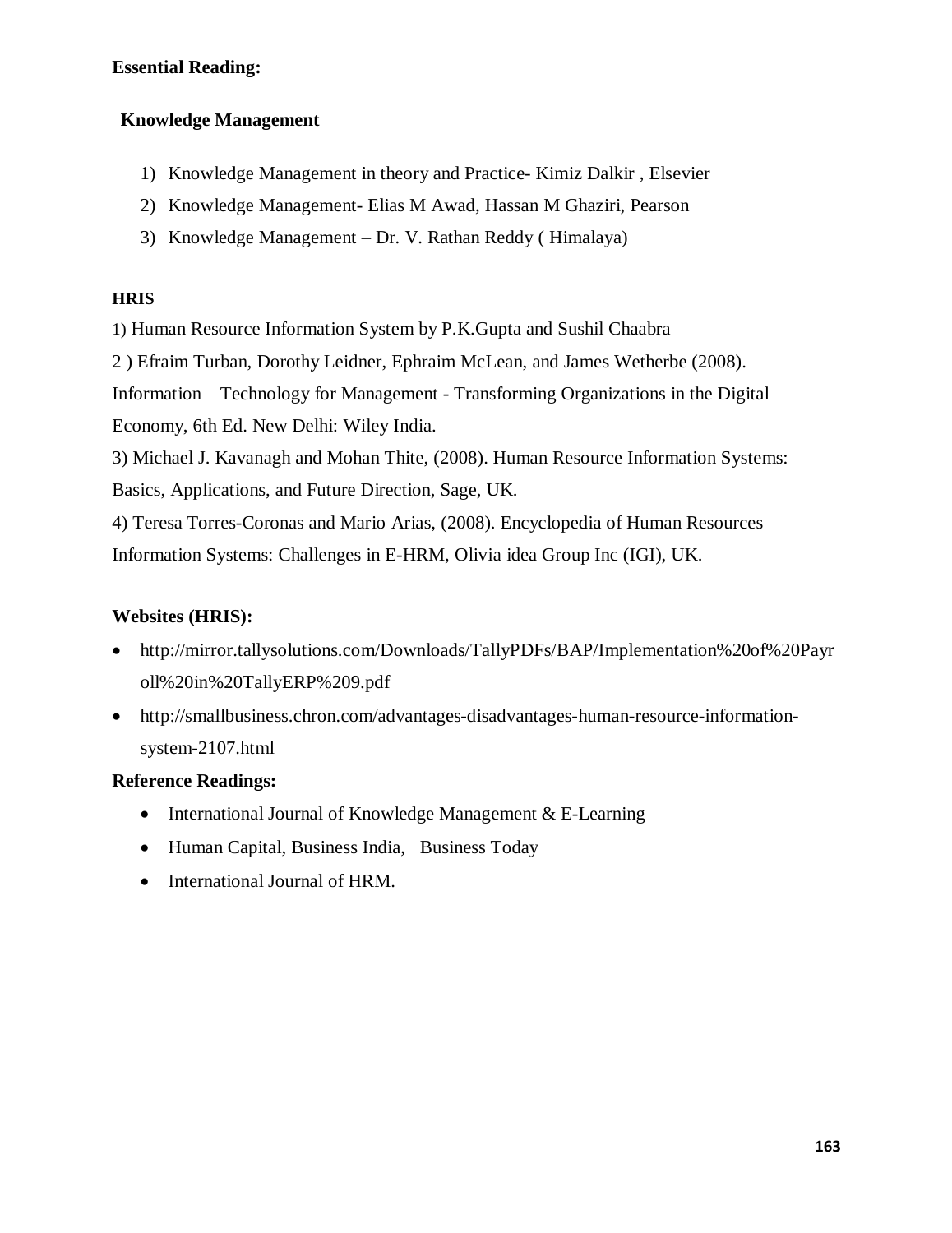# **ORGANIZATON DESIGN AND DEVELOPMENT**

\_\_\_\_\_\_\_\_\_\_\_\_\_\_\_\_\_\_\_\_\_\_\_\_\_\_\_\_\_\_\_\_\_\_\_\_\_\_\_\_\_\_\_\_\_\_\_\_\_\_\_\_\_\_\_\_\_\_\_\_\_\_\_\_\_\_\_\_\_\_\_\_\_\_\_\_\_\_\_\_\_\_\_\_\_

## **Subject Code: Credits: 4 Contact hours: 60** Weekly hours: **4External Marks: 80 Internal Marks: 20**

#### **OBJECTIVES OF THE COURSE**:

- · To introduce the concept of Organization Design and Organization Development
- · To critically understand the strategic importance of Organization Design and Organization Development

#### **LEARNING OUTCOMES:**

- The students will understand the theory of Organization Design and Organization Development Process (Knowledge)
- The students will be able to discussand relate Organization Design and Organization Development efforts, with changing business environment (Skill & Ability)

#### **MODULE 1**  $\blacksquare$  **10 Hours**

#### **Introduction to Organization Design:**

Organization theory in action. Perspectives on organizations: open systems and organizational configuration. Dimensions of organization design: Structural and Conceptual. The evolution of organization theory and design. Fundamentals of Organization Structure:Information processing perspective inorganization structure. Organization design alternatives. Functional, divisional, and geographical designs. Matrix structure. Horizontal structure. Modular Structure and Hybrid Structure.

#### **MODULE 2** -15 Hours

\_\_\_\_\_\_\_\_

#### **Organizational Design Elements:**

*Internal Design Elements*: Type of organization (Manufacturing, Service, IT etc.), Information Technology, Organization Size and Life Cycle; Organizational Culture, Power & Politics; Organizational Decision Making

*Open System Design Elements*: External Environment; Inter-organizational Relationship; Design based on International Environment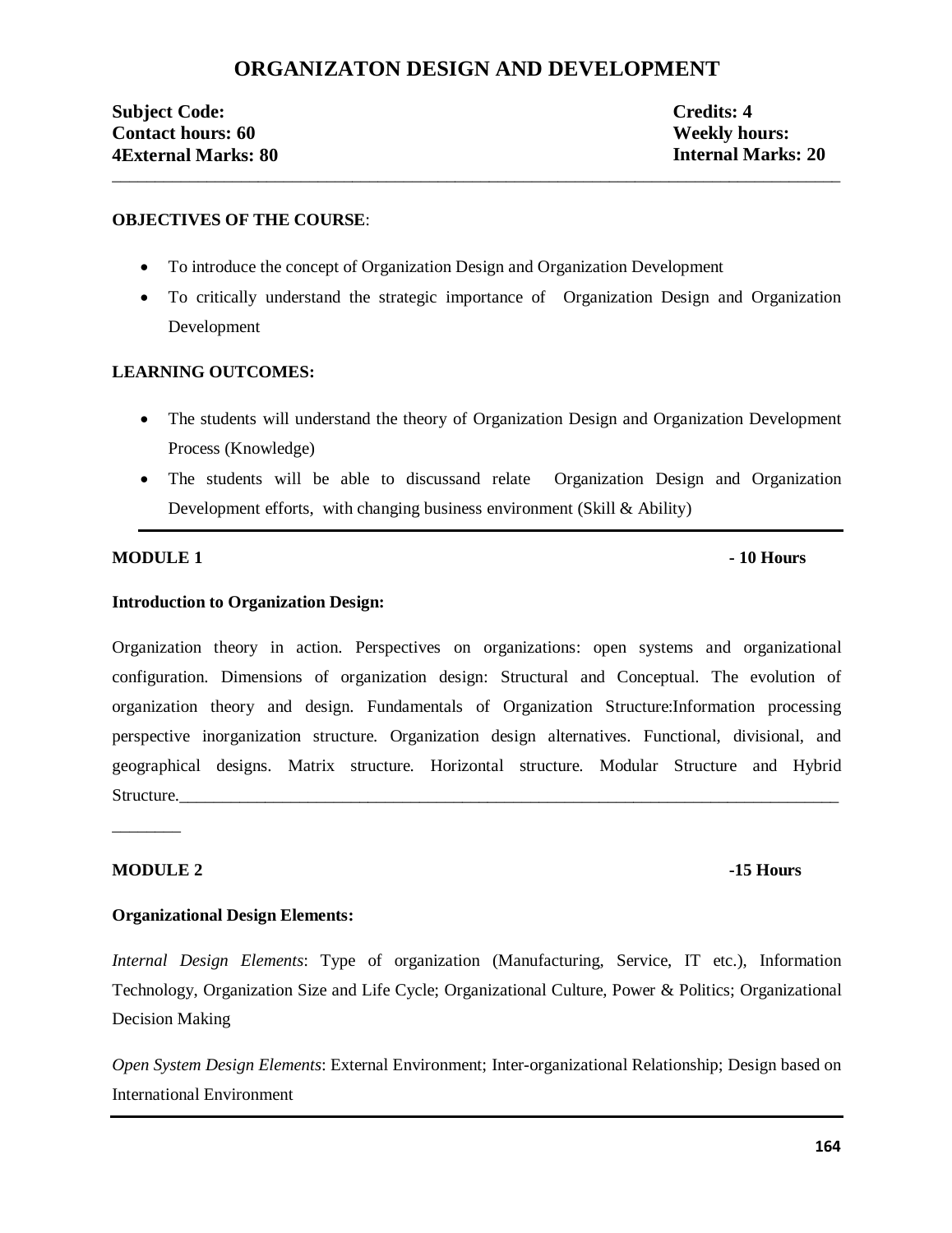### **MODULE 3** -10 Hours

#### **Introduction to Organization Development:**

# Definition, Short history, foundation, evolution and relevance of Organization Development; The process of Organization Development- Entering, Contracting, Diagnosing, Designing Interventions & Evaluating the OD process; Competencies of successful OD Practitionersand Ethics in OD Field

### **MODULE 4 -15 Hours**

#### **Organization Development Interventions:**

An Overview of OD Interventions.Team Interventions, Intergroup and Third-Party Peacemaking Interventions, Comprehensive OD Interventions, Structural Interventions and Training Experiences.

#### **MODULE 5 -10 Hours**

#### **Applications and Future of Organization Development:**

OD practices in different types of organizations; OD as Consulting Field for Organization Transformation, Organization Learning and managing change through people

#### **TEACHING AND LEARNING RESOURCES**

- · HR Magazines-Human Capital, People Matters,
- · HR Journals
- · News Paper Articles/Videos related to Organization Development
- www.shrm.org

#### **RECOMMENDED READINGS**

#### **Essential Readings**

- · Organization Theory and Design by Richard Daft, Cengage Learning Publication
- · *Organization Development:* Behavioral Science Interventions for Organization Improvement by Wendell L. *French*, Cecil *Bell*. Prentice Hall Publication
- Organization Development and Change by Cummings & Worley, Cengage Learning Publication

#### **References**

· Organization Development: Accelerating Learning and Transformation by S. Ramnarayan& T. V Rao, SAGE Publications India Private Limited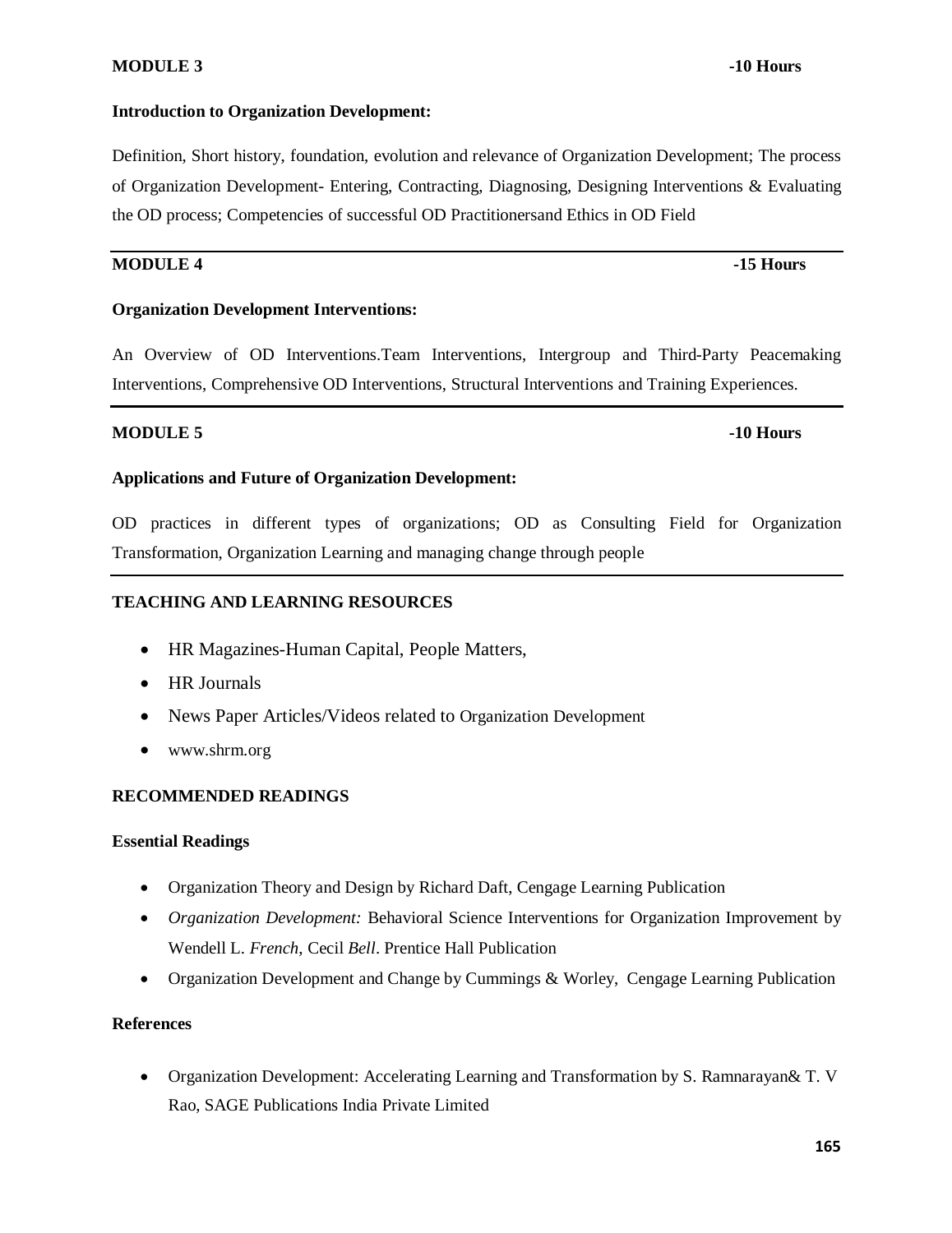# **PEDAGOGY AND ACTIVITIES**

- · Student Presentations & Discussions
- Article Reviews
- Class Project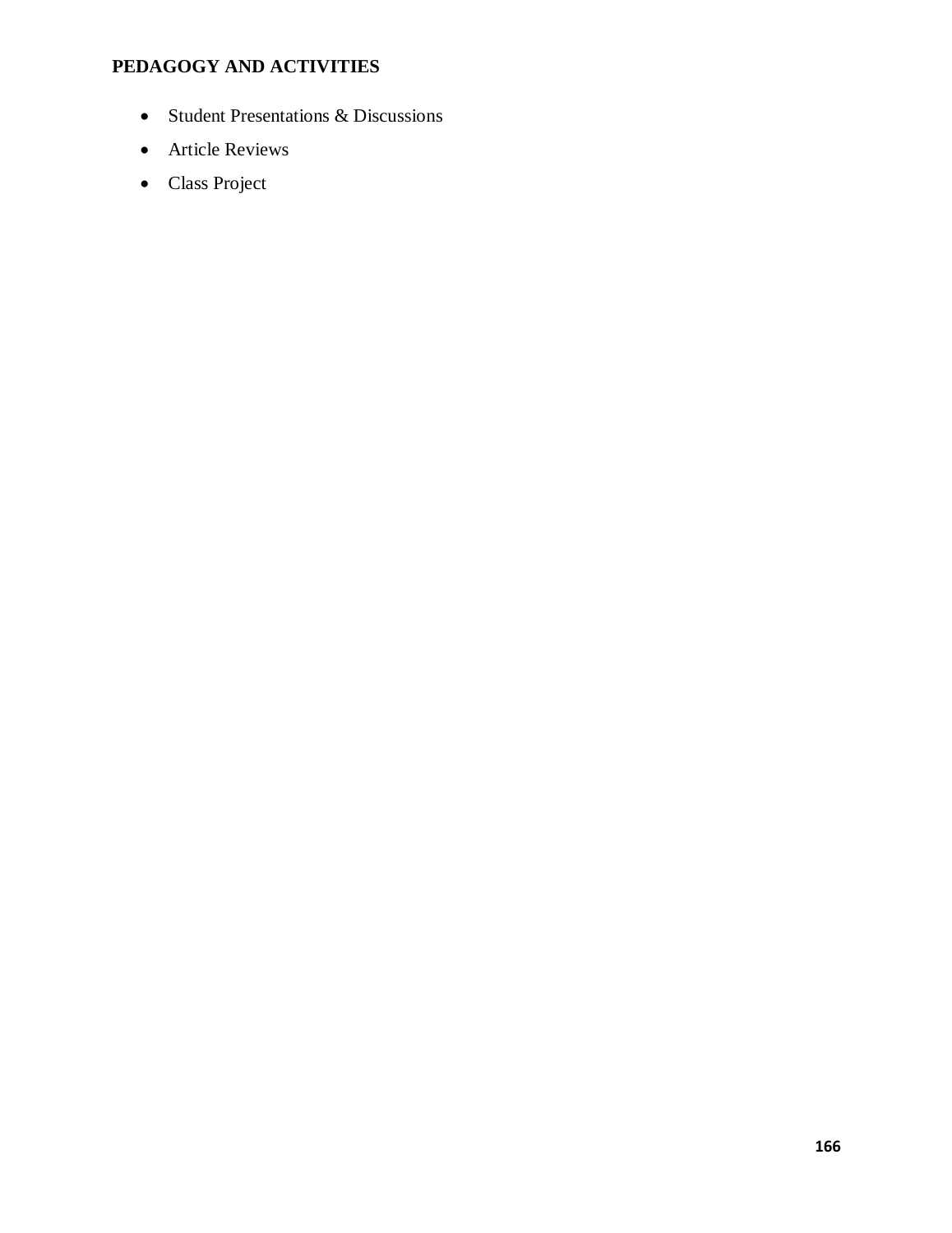# **PERFORMANCE MANAGEMENT SYSTEM**

\_\_\_\_\_\_\_\_\_\_\_\_\_\_\_\_\_\_\_\_\_\_\_\_\_\_\_\_\_\_\_\_\_\_\_\_\_\_\_\_\_\_\_\_\_\_\_\_\_\_\_\_\_\_\_\_\_\_\_\_\_\_\_\_\_\_\_\_\_\_\_\_\_\_\_\_\_\_\_\_\_\_\_\_\_

## **Subject Code: Credits: 4 Contact Hours: 60 Weekly Hours: 4 External Marks: 80 Internal Marks: 20**

### **OBJECTIVES OF THE COURSE**:

- To introduce the concept of Performance Management System
- · To critically understand the elements of and challenges to Performance Management
- · To understand the Performance Management Practices of different organizations

### **LEARNING OUTCOMES:**

- The students will understand the theory of Performance Management (Knowledge)
- The students will be able to discuss&develop the Performance Appraisal practices on their own (Skill & Ability)

\_\_\_\_\_\_\_\_\_\_\_\_\_\_\_\_\_\_\_\_\_\_\_\_\_\_\_\_\_\_\_\_\_\_\_\_\_\_\_\_\_\_\_\_\_\_\_\_\_\_\_\_\_\_\_\_\_\_\_\_\_\_\_\_\_\_\_\_\_\_\_\_\_\_\_\_\_\_

#### **MODULE 1 Fig. 10 Hours**

#### **Foundations of Performance Management System:**

Definition, Objectives, Functions, Characteristics, Prerequisites and benefits of Performance Management System. Performance Management Process: Performance Planning-Goal Setting, Setting Performance Criteria, Setting Performance Standards, Concepts of Key Performance/Result Area

\_\_\_\_\_\_\_\_\_\_\_\_\_\_\_\_\_\_\_\_\_\_\_\_\_\_\_\_\_\_\_\_\_\_\_\_\_\_\_\_\_\_\_\_\_\_\_\_\_\_\_\_\_\_\_\_\_\_\_\_\_\_\_\_\_\_\_\_\_\_\_\_\_\_\_\_\_

### **MODULE 2** -20 Hours

### **Performance Appraisal:**

Performance Appraisal-Trait based methods (Graphic Rating Scale, Mixed Rating Scale, Forced Choice Method, and Essay Method), Behavioural based methods (Critical Incident Method, Behavioural Checklist, Behavioural Anchored Rating Scale {BARS}, Behaviour Observation Scale) and Result based methods (Management byObjectives {MBO}, Productivity Measures, Balance Scorecard). Designing Appraisal Form. Common Errors and bias in Performance Appraisal.360 $^0$  Feedback, Appraisal Interviews, Performance Monitoring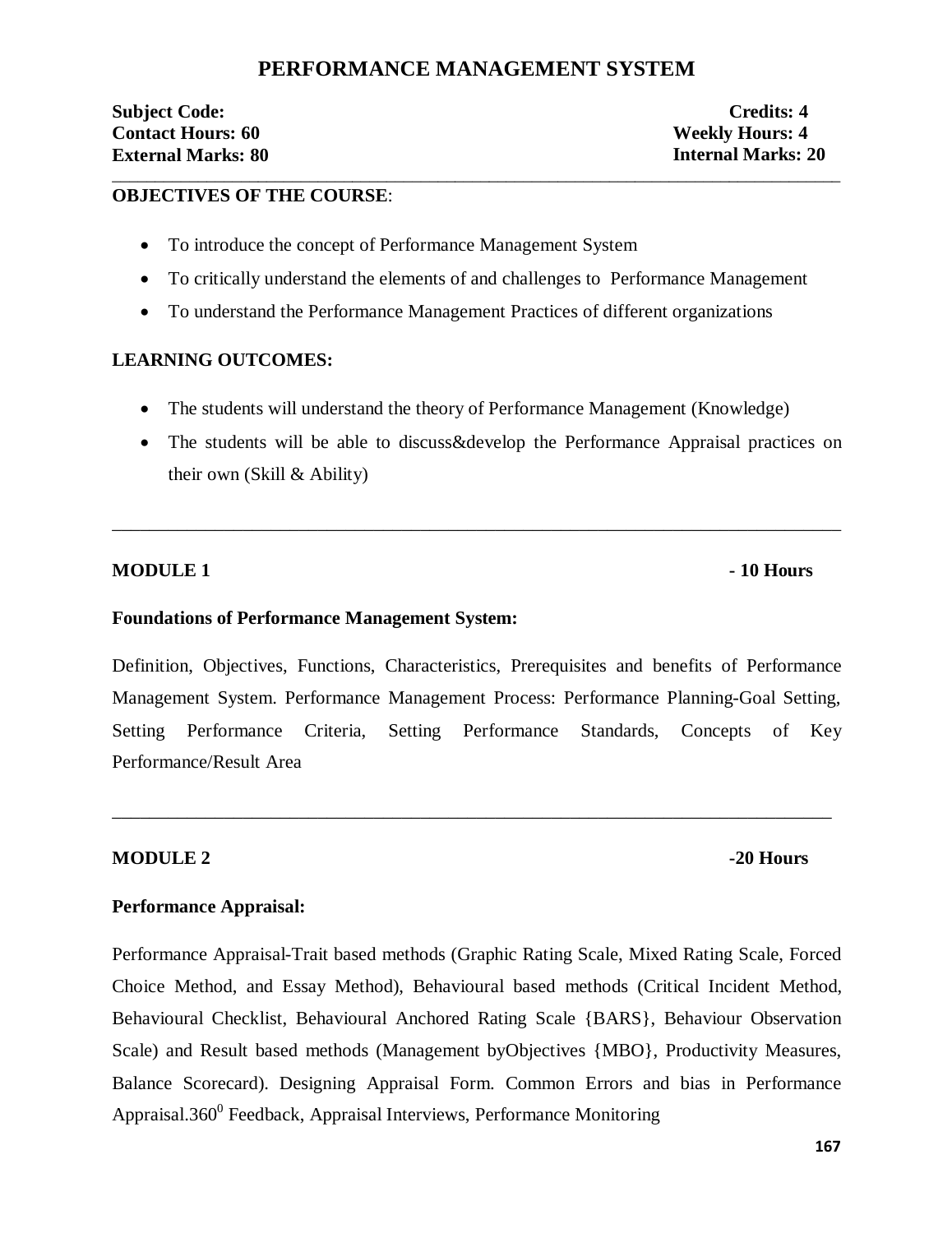### **MODULE 3** -15 Hours

#### **Implementing Performance Management:**

Strategies for effective implementation of Performance Management. Issues in implementing Performance Management {Managerial Issues & Legal Issues}. Role of Organizational Culture in developing effective Performance Management system. Electronic Performance Management System-Advantages & Disadvantages

\_\_\_\_\_\_\_\_\_\_\_\_\_\_\_\_\_\_\_\_\_\_\_\_\_\_\_\_\_\_\_\_\_\_\_\_\_\_\_\_\_\_\_\_\_\_\_\_\_\_\_\_\_\_\_\_\_\_\_\_\_\_\_\_\_\_\_\_\_\_\_\_\_\_\_\_\_

#### **MODULE 4 -10 Hours**

# **Performance Counseling and Role of HR Professionals in Performance Management System:**

Concept of Performance Counseling and Performance Counseling Skills. Role of HR Professionals in improving organizational Performance, Competencies required by HR Professionals for effective contribution in Performance Management

### **MODULE 5 -5 Hours**

# **Ethics in Performance Management:**

Principles of Ethical Performance Management, Implications of Ethical/Unethical conduct on Performance Management

# **TEACHING AND LEARNING RESOURCES**

- · HR Magazines-Human Capital, People Matters,
- HR Journals
- · News Paper Articles/Videos related to Performance Management System
- www.shrm.org

### **RECOMMENDED READINGS**

Essential Readings:

· Performance Management by A. S Kohli& T. Deb, Oxford University Press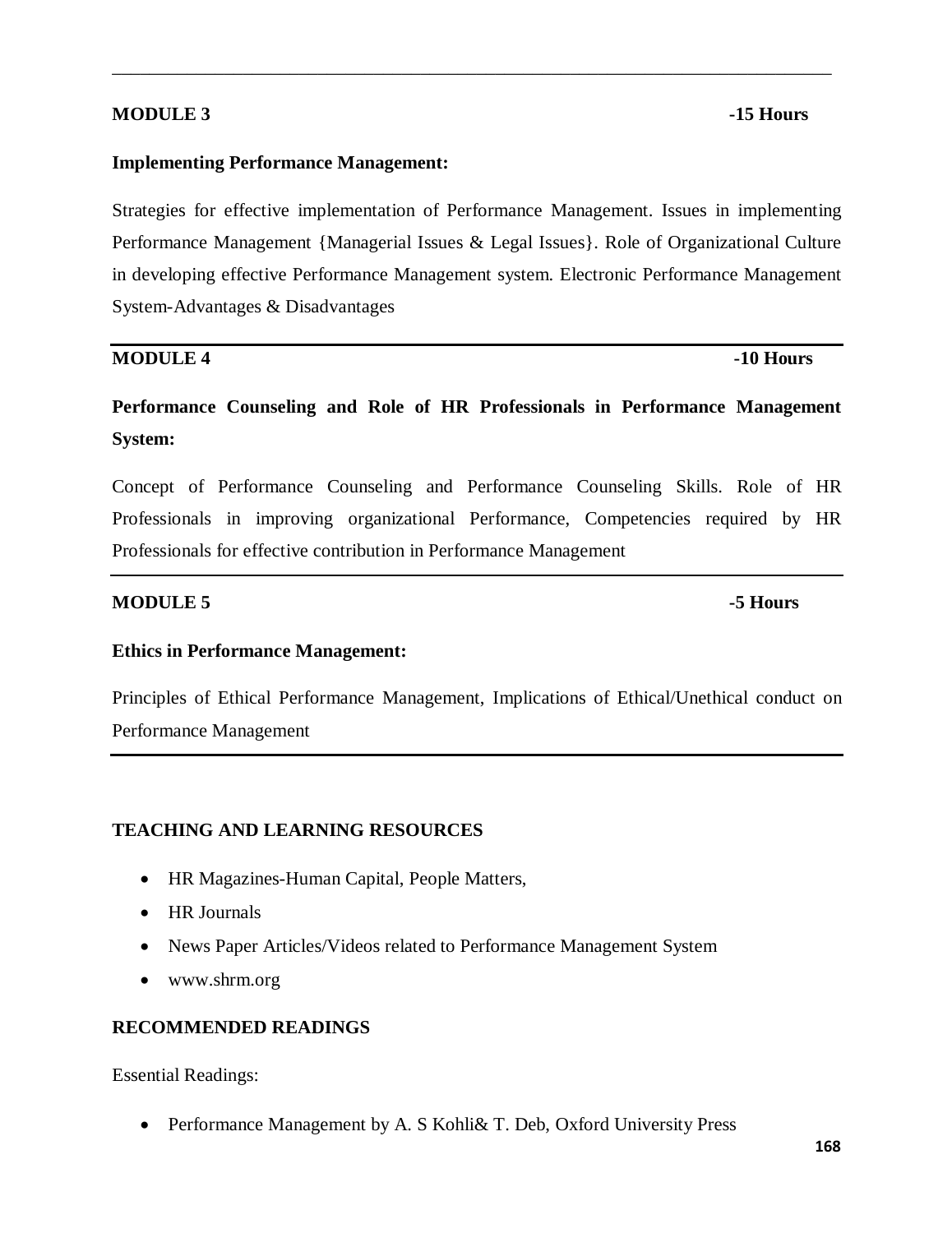· 360 Degree Feedback & Performance Management System by T. V Rao- Excel Books

## References:

- · Performance Management by Prem Chadha, Macmillan India Ltd
- · Performance Management by Srinivas R. Kandula, Prentice-Hall of India
- Performance Management- HBS Press
- · Assessment Centers by Nitin Sawardekar-Response Books

## **PEDAGOGY AND ACTIVITIES:**

- 1. Student Presentations/Article Reviews on PMS
- 2. Discussions on contemporary performance issues across various sectors (Education, Business, Government etc.,)
- 3. The students have to visit any organization to understand the Performance Appraisal Process and the students have develop the Performance Appraisal Forms using various appraisal methods.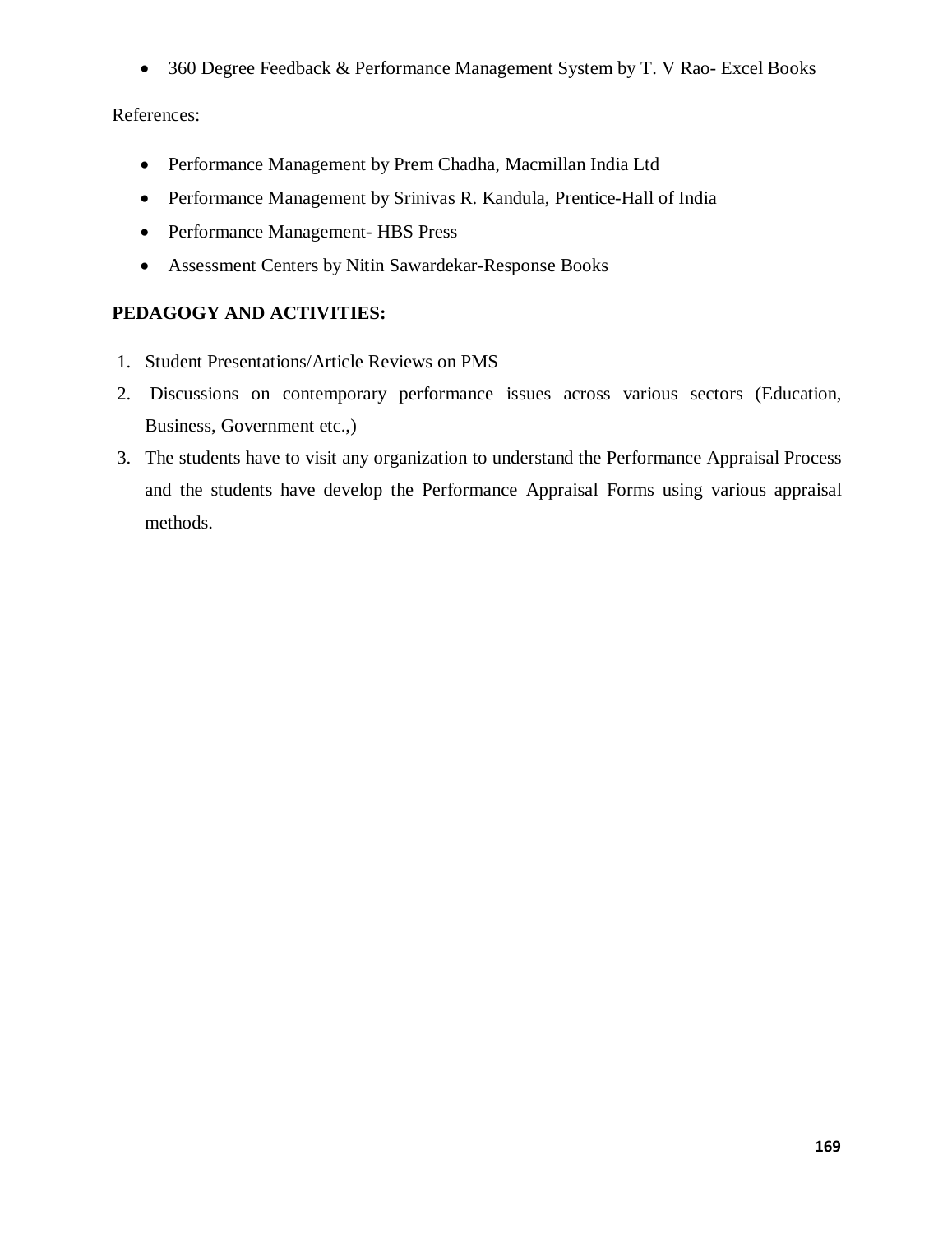# **MARKETING SPECIALISATION**

| $\overline{\text{SL}}$<br>No. | Name of the<br><b>Subject</b>             | <b>Course</b><br>Code | <b>Internal</b><br><b>Marks</b> | <b>Semester</b><br><b>End Exam</b><br><b>Marks</b> | <b>Total</b><br><b>Marks</b> | <b>Teaching</b><br><b>Hours</b> per<br>week | <b>Credit</b> |
|-------------------------------|-------------------------------------------|-----------------------|---------------------------------|----------------------------------------------------|------------------------------|---------------------------------------------|---------------|
| $\mathbf{1}$                  | Advertising<br>Management                 | 3025                  | 20                              | 80                                                 | 100                          | 04                                          | 04            |
| $\overline{2}$                | International<br>Marketing<br>Management  | 3026                  | 20                              | 80                                                 | 100                          | 04                                          | 04            |
| $\overline{3}$                | Retailing<br>Management                   | 3027                  | 20                              | 80                                                 | 100                          | 04                                          | 04            |
| $\overline{4}$                | <b>Strategic Brand</b><br>Management      | 3028                  | 20                              | 80                                                 | 100                          | 04                                          | 04            |
|                               | Two Credit Papers                         |                       |                                 |                                                    |                              |                                             |               |
| 5                             | <b>Cause Related</b><br>Marketing         | 3029                  | 10                              | 40                                                 | 50                           | 02                                          | 02            |
| 6                             | Distribution &<br>Logistics<br>Management | 3030                  | 10                              | 40                                                 | 50                           | 02                                          | 02            |
| $\overline{7}$                | <b>Legal Aspects</b><br>of Marketing      | 3031                  | 10                              | 40                                                 | 50                           | 02                                          | 02            |
| 8                             | Strategic<br>Marketing<br>Management      | 3032                  | 10                              | 40                                                 | 50                           | 02                                          | 02            |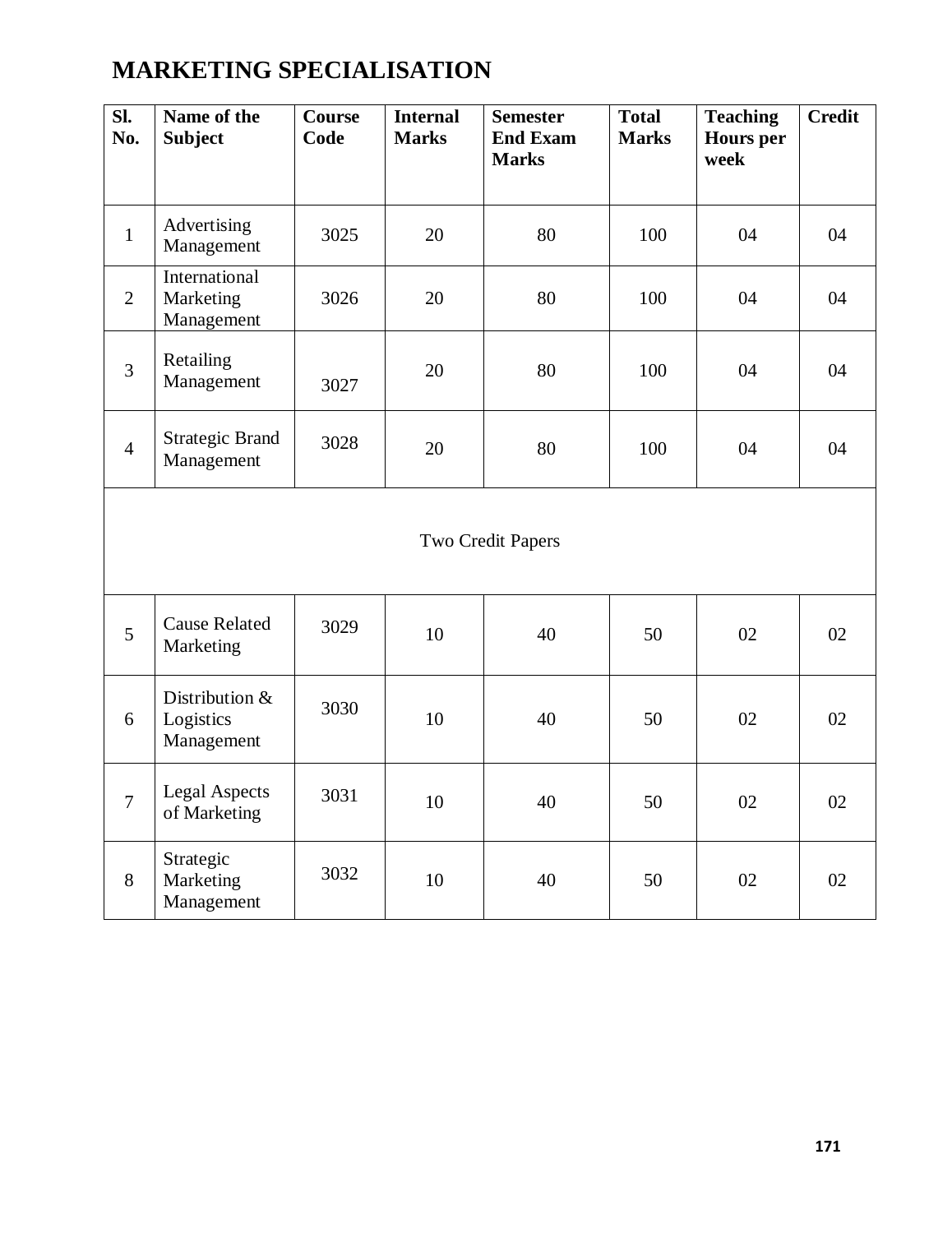# **ADVERTISING MANAGEMENT**

# **Subject Code: --- Credits: 04 Contact Hours : 60 Weekly Hours: 04 External Marks: 80 Internal Marks: 20**

**Objectives**:

1. To help students learn the basics of advertising

2. To introduce the students to the working of advertising agency along with the knowledge to make good advertising decisions.

# **Expected Outcome:**

The students gets ready for a career in the field of advertising.

# **Module 1 (8 Hours)**

Introduction; nature of advertising ; definition , evolution of advertising in India, its role in the economic development of India, Legal aspects of Surrogate advertising, Advertising Agencies Association of India(Introduction) , the decision process, external environment , types of purchase decisions, models of buyer behaviors. Howard and Sheth model. DAGMAR, AIDA.

# **Module 2 (8 Hours)**

Types of advertising, product, service, institutional, public service, financial and industrial. The agency- its departments and functions.

# **Module 3 (16 Hours)**

Types of media, electronic, print, outdoors and transit media, cable & internet.

Messages design and development, message positioning, presentation, visualization, different creative styles, ad copy types of copy and appeals copy writing and layout

# **Module 4 (18 Hours)**

The media plan development; selecting the plan counting exposures. Segmentation, effect, repetition media the copy discussion. Ad effectiveness, Positioning, Advertisement copy ,Testing, PACT-types of evaluations. Pretesting and post testing of ads

# **Module 5 (10 Hours)**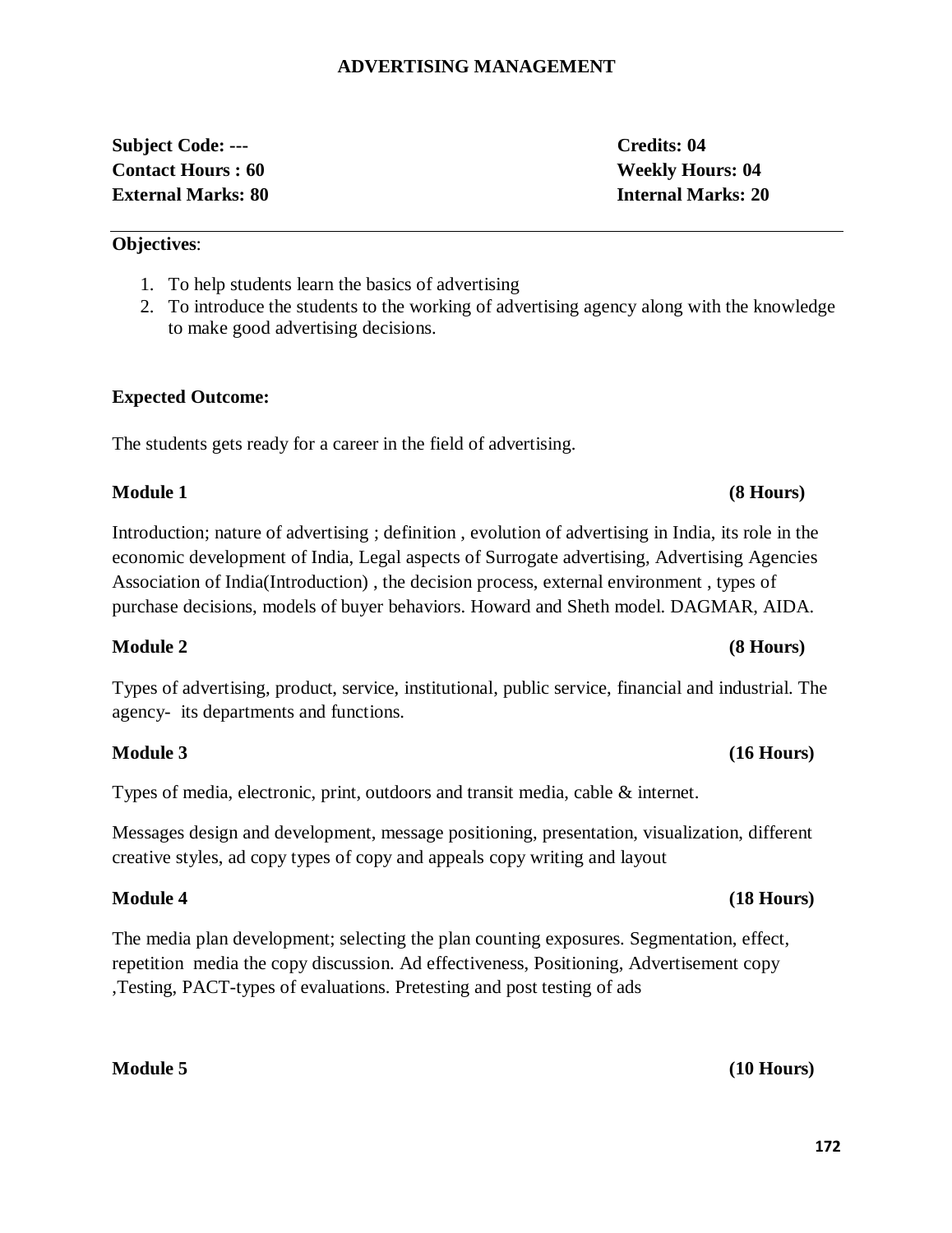Advertising budget, plans, process, different methods (sales objectives and task, all you can afford, comparative parity and incremental concept), budgeting decisions rules, ethical and social dimension of advertising. Role of computers in advertising.

# **Activity:**

The students are required to submit a set of three advertising copies of some products.

# **RECOMMENDED READING**

## **a) Essential**

- 1. Foundations of advertising Theory and Practice S A Chunawala and K C Shetia. Himalaya publishing house, Mumbai
- 2. Advertising management Aaker, and Myers. Prentice Hall India

# **b) Reference Books**

- 1. Advertising & Promotions Belch & Belch, TMH
- 2. Advertising Procedure Kleppner's, 18/e, Prenticehall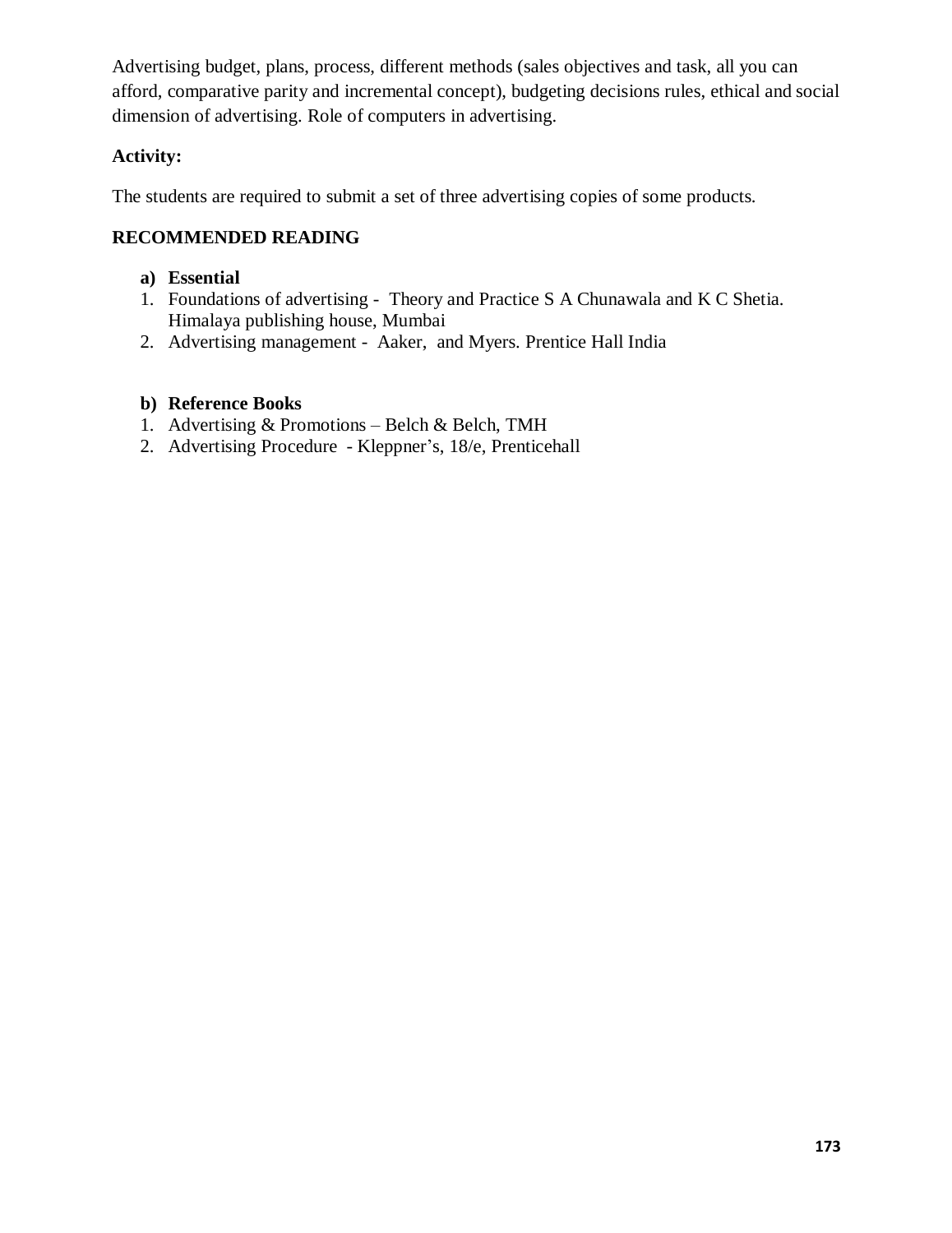# **INTERNATIONAL MARKETING MANAGEMENT**

**Subject Code: --- Credits: 04**

**Contact Hours: 60 Weekly Hours: 04** 

**External Marks: 80 Internal Marks: 20**

**OBJECTIVES:**

1. To develop understanding of International Marketing concepts.

- 2. To understand the strategies and issues involved in International Marketing.
- 3. To be aware of the developments in the field of International Marketing and practical issues

in export and import of goods and services

# **Expected Outcome:**

To prepare the students for a career in International marketing

**Module 1 (12 Hours)**

# **The Concept of International Marketing**

- a) Theories of International Trade Theory of Mercantilism
	- Theory of Absolute Advantage
	- Theory of Comparative Advantage
	- Factor Endowment Theory
	- Theory of IPLC
	- Theory of Competitive Advantage
- b) Internationalization of Indian Firms
- c) Process of International Marketing (towards GLOCAL marketing)
- d) WTO & RIA's (Regional Integration Agreements/ Trade Blocks: EU, NAFTA, ASEAN, SAFTA, SAARC)
- e) Adaptation to International Markets (w.r.t product, culture, etc)
- f) EPRG Framework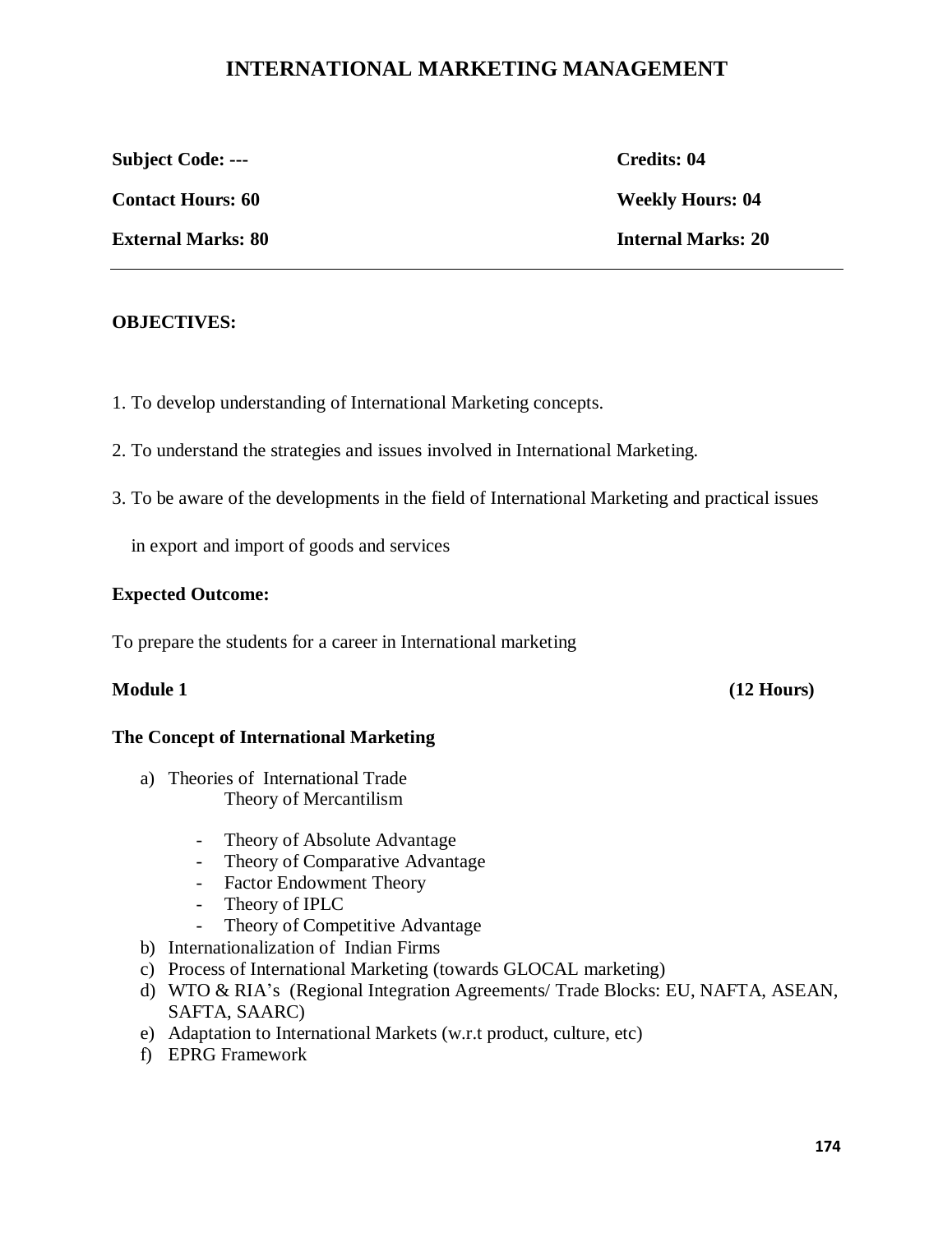## **Module 2 (14 Hours)**

## **Decision Making Process for entering International Markets**:

Market Entry Modes, International Distribution

- a) Types of Channels
- b) Selecting Channels
- c) Market Intermediaries
- d) Structure of Distribution Channel in International Markets

Research in International Marketing: Consumer Behavior, Psychological and Social aspects, Marketing Research and Information System.

# **Product and Brand Building Strategy for International Marketing:**

Standardization v/s Adaptation in International markets, Voluntary factors influencing product adaptation in international markets, Product quality decisions, packaging and labelling for International markets, PLC and product strategies in International markets, Selecting brand name for international markets, brand name, brand equity, brand identity, brand essence, brand positioning, brand revitalization, Strategy for building global brands, Life cycle concept and brand, international branding strategy.

# **Module 4 (10 Hours)**

# **Pricing Decisions in International Marketing:**

Pricing approaches and factors influencing pricing decisions in International Markets, Terms of payment and delivery, Types of credit, Dumping, Counter trade, Transfer pricing and Grey marketing

# **Module 5 (12 Hours)**

Supporting Framework for International Marketing

- a) India's EXIM Policy
- b) EOU, STP, Export / Trading / Star Trading Houses / Superstar Trading Houses
- c) ECGC

Export Procedure and Documentation

# **Module 3 (12 Hours)**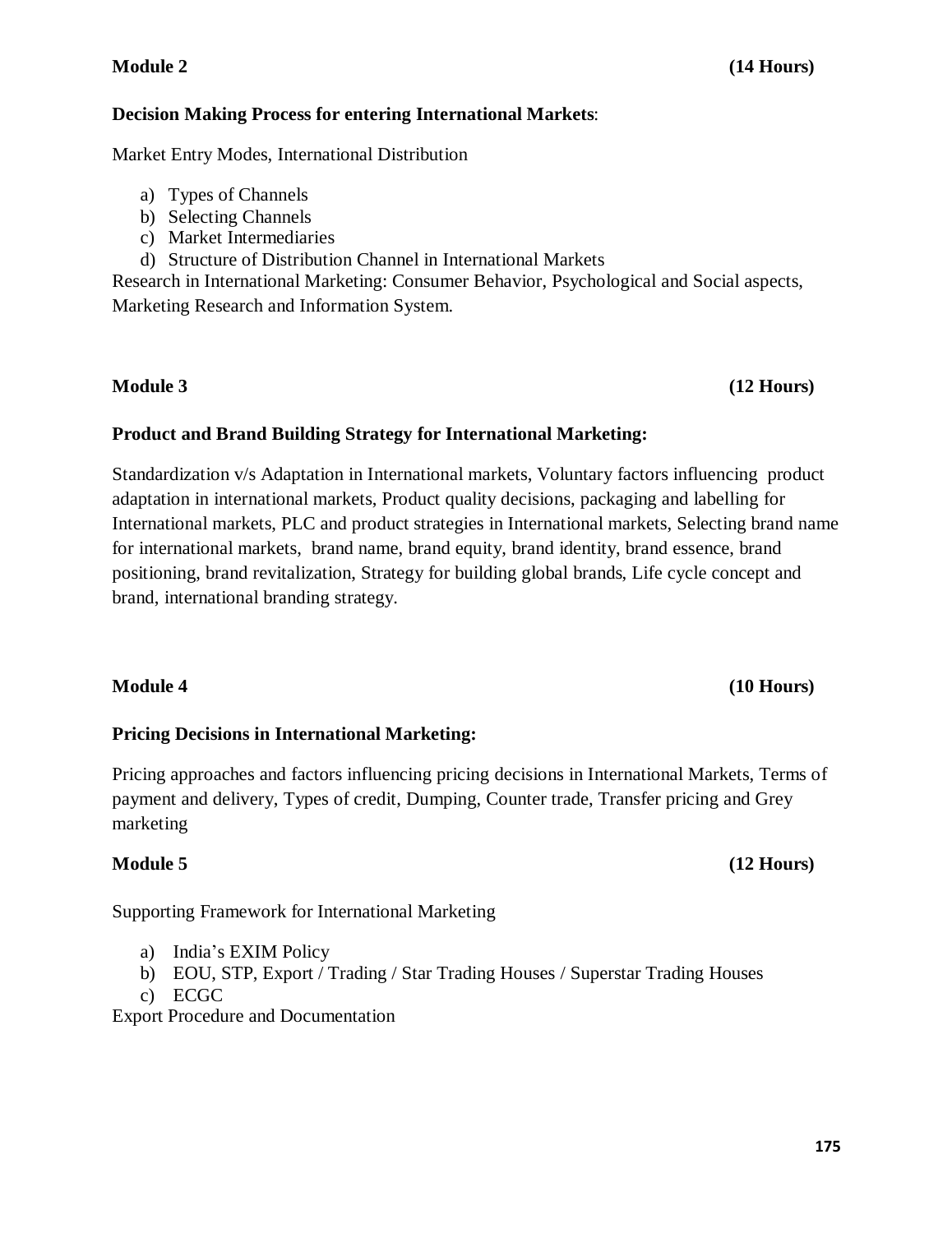# **Activity:**

- 1. Students to visit a company and discuss with the concerned person the export orientation of the company and study their export import procedure, documentation etc. for different countries. Students should prepare a report and make a presentation to the class
- 2. To prepare the country profile for exporting a chosen product

# **RECOMMENDED READINGS:**

## **a) Essential Reading**

- 1. International Marketing by Rakesh Mohan Joshi, Oxford Publication
- 2. International Marketing by Philip Cateora & John Graham  $12<sup>th</sup>$  edition, TMH

## **b) References:**

- 1. Global Marketing Management  $7<sup>th</sup>$  Edition by Keegan Pearson Education/PHI
- 2. International Marketing: Analysis & strategy By Onkvisit & Shaw Briztantra-2007( First Indian Adoption)
- 3. International Marketing by Francis Cherunilam, Himalaya publication
- 4. International Marketing by Terpstra & Sarathy Thompson 8 Edition
- 5. Global Business Management Morab Adhikary, Macmillian Publication
- 6. International Marketing by- Roger Bennet & Jim Blythe, Kogan Page Publication
- 7. International Marketing,  $2<sup>nd</sup>$  Edition, R. Srinivasan, PHI
- 8. International Marketing by Sak Onkvisit & John Shaw, PHI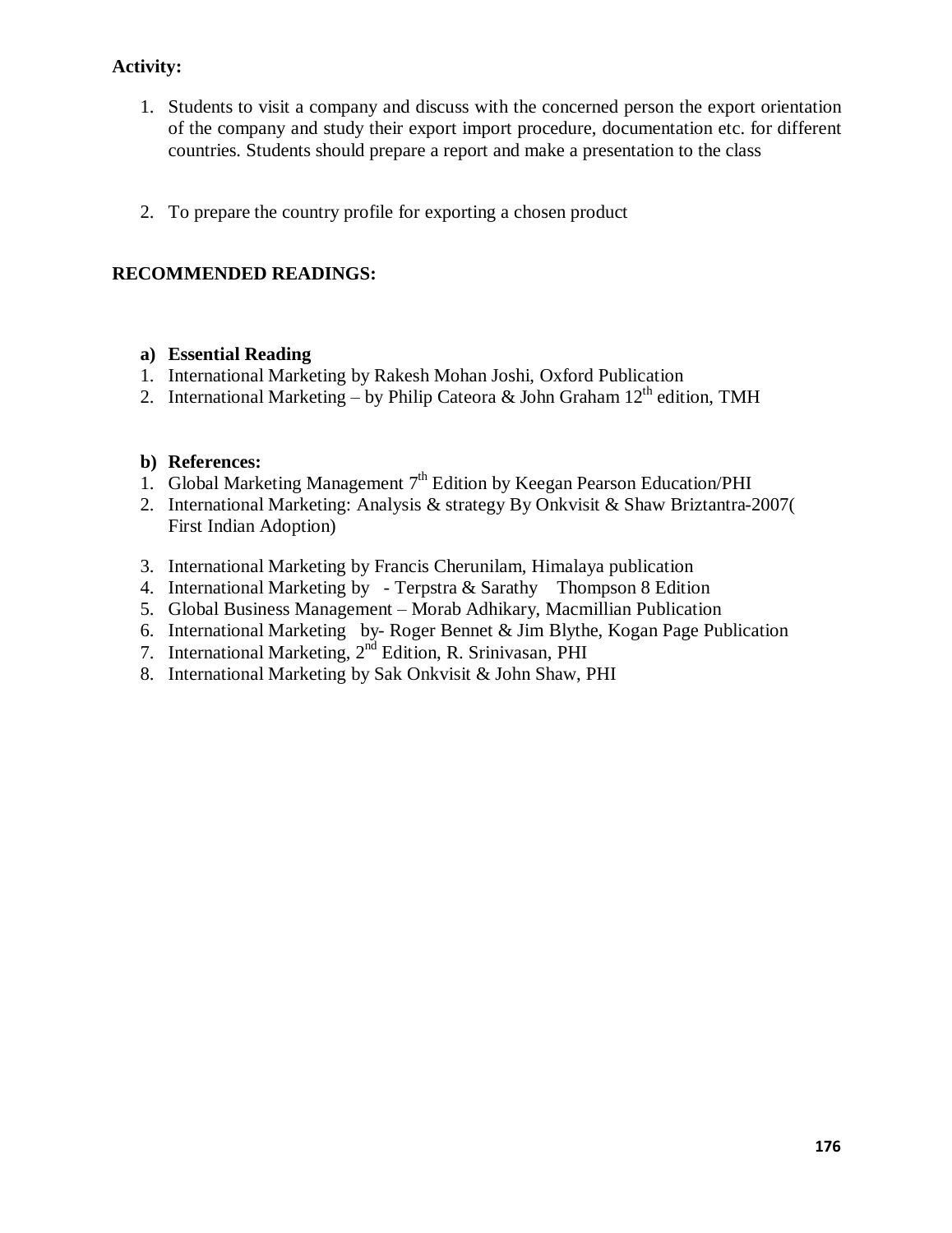# **RETAILING MANAGEMENT**

| <b>Subject Code: ---</b>  | Credits: 04               |
|---------------------------|---------------------------|
| <b>Contact Hours: 60</b>  | <b>Weekly Hours: 04</b>   |
| <b>External Marks: 80</b> | <b>Internal Marks: 20</b> |

#### **OBJECTIVES:**

- 1. To introduce the basic concepts of retailing management and the latest developments in retailing in the Indian context
- **2.** To introduce to the framework of Retail mix and Retail Strategy.

### **Expected Outcome:**

The students gets ready for a career in the field of Retailing

## **Module I - Introduction to retailing – Retailing in India (10 hours)**

The Role of Retailer- Retailing, Role of Retailer in distribution channel, functions performed by Retailer

Reasons for studying retailing – Proximity to customer, The rise of consumerism, Introduction to private label, Technology in retailing (Introduction)

The global Retail Market Scenario, challenges faced by Retailers worldwide

Indian Retail Market – Market share of organized Vs unorganized, Retail Market forecast by MGI, ATKerney, key sectors in Indian Retail Industry (Food, Apparel, Consumer Durable, Footwear, Jwellery, Fashion accessories, Pharmaceutical)Drivers of Retail change in India.

Career in Retail–Buying & Merchandising, Marketing, Store Operations, Sales, Finance, HRM, Technology & Ecommerce, Visual Merchandising, Logistics Management

### **Module II - Retail Formats and Theories (10 hours)**

Traditional Retailing in India – Haat, Mandi, Mela, Kirana store, Pan-Bidi shops

Understanding organized retail formats – Store based Retail formats. Non store (Catalogue store, direct selling, Mail order, Tele Shopping, Electronic shopping, Automated Vending, Kiosks), service retail

Theories of Retail development – Environmental Theory (cyclical theory, conflict theory), concept of life cycle in Retail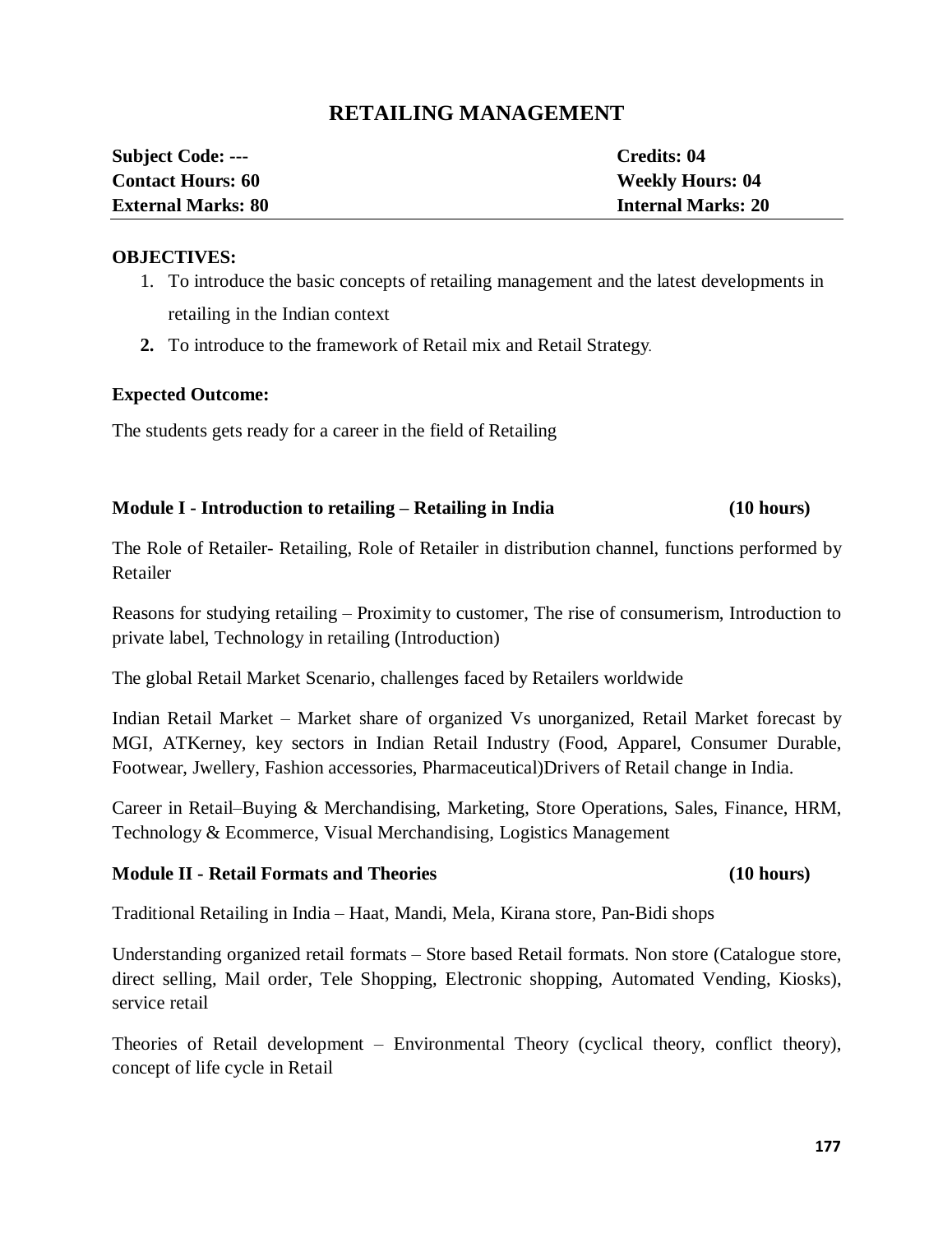#### **178**

### **Module III–Consumer Behavior and Planning Retailing (08 hours)**

Type of buying decisions (Extended problem solving, Limited problem solving, Habitual decision making).Factors influencing retail shoppers. Strategic Retail Planning Process

### **Module IV - Retail Location (16 hours)**

Types of Retail Locations (Freestanding/Isolated Stores, Part of Business Districts, Part of shopping centers – Neighborhood shopping center, Community shopping center, Regional, Fashion or specialty, Power, Theme, Outlet center)

Steps involved in choosing a retail location,Trade Areas(primary, secondary, tertiary) and their evaluation (Index of retail saturation, Reilly's law of gravitation, The Herfindahl – Herschman Index(HHI),Huff Model of trade area analysis)

Basics of Retail Merchandising - concept of merchandising, seven rights of merchandising Process of Merchandising planning - Developing the sales forecast (review of past sales, changes in economic conditions, changes in sales potential, changes in marketing strategy of organization, creating sales forecast), Determining merchandise requirements (order point, order quality, planned sales, gross margin, BOM & EOM planned inventory), The open to buy

Merchandise ProcurementProcess - Identifying the sources of supply, Private label, contacting and evaluating sources of supply, negotiating with vendors, placing the purchase order, establishing vendor relations, analyzing vendor performance

Evaluating Retail Store Performance - GMROI, Inventory turnover, sales per employee, basket size/ticket size, conversion ratio, sales per square foot, advertising as percentage of sales

# **Module V - Retail Mix & Store Design (16 hours)**

Retail Marketing Mix and Retail communication Mix

HRM function in Retail - Identifying role in organization, recruitment & selection, training, motivating the employees, evaluation of employee performance. Organization structure of a retailer store

Legal aspects of retail - Licenses needed for opening a retail store (introduction only). Employment laws - ESIC, Payment of Bonus, Payment of Gratuity, EPFO, minimum wages act, trade union act, payment of wages act(introduction only)

Store design - Principles of store design, exterior store design, interior store design (aesthetics, space planning, atmospherics). Store Layouts - Grid, Race track, Free form

Visual merchandising - Definition, role of VM, tools used (Colors & textures, Props &fixtures, Store windows, lighting, Mannequins, planogram)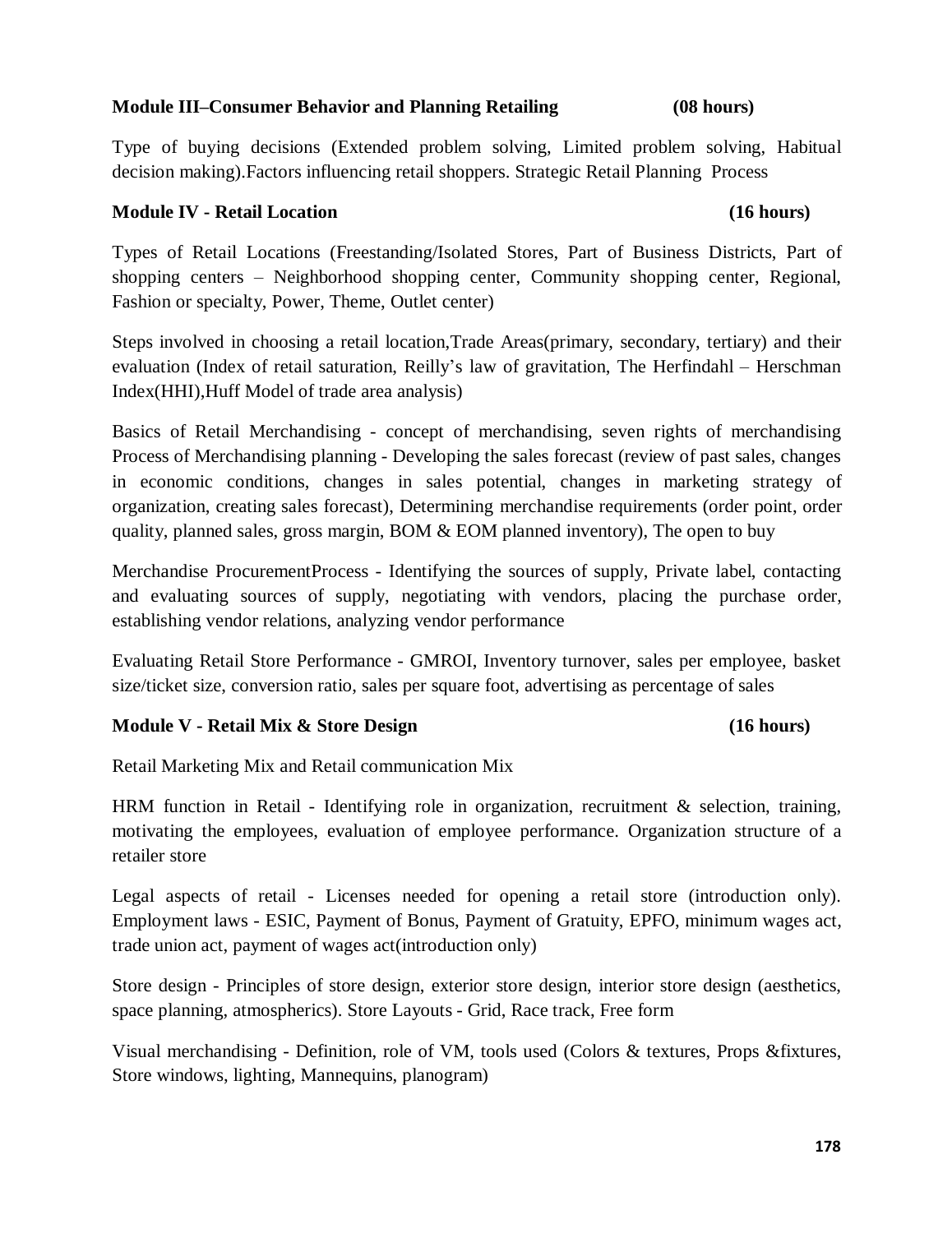Role of Technology in Retail - Electronic Data Interchange (EDI), RFID, Internet Retailing, Mobile Commerce

# **Activities:**

- 1. To study the structure of a organized retail store
- 2. To study the promotional activities adopted by organized retail stores

# **RECOMMENDED READING**

- **a) Essential Books**
- 1. Retailing Management 4e TMH Swapna Pradhan
- 2. Retailing Management 6e TMH Michael Levy, Barton Weitz, Ajay Pandit
- **b) Reference Books**
- 1. Retail Management A strategic Approach 3e Pearson Barry Berman, Joel Evans
- 2. Retail Management –Oxford University Press Chetan Bajaj, Nidhi Srivastava, RajnishTuli
- 3. Retail Marketing Management Pearson Education David Gilberth
- 4. Retailing 4e Thomson south western Patrick Dunne, Robert Lusch, David Griffith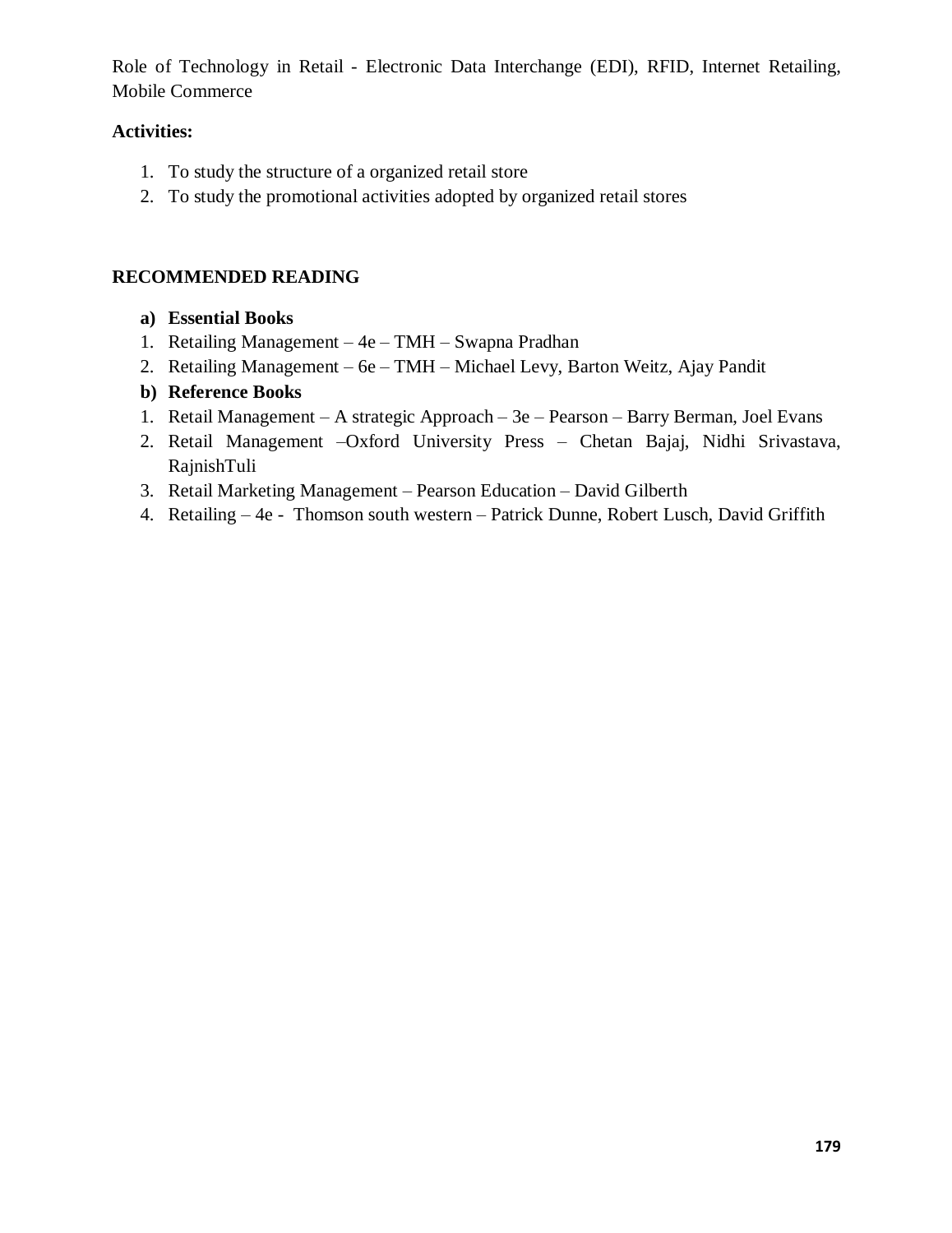# **STRATEGIC BRAND MANAGEMENT**

| <b>Subject Code: ----</b> | Credits: 04               |
|---------------------------|---------------------------|
| <b>Contact Hours: 60</b>  | <b>Weekly Hours: 04</b>   |
| <b>External Marks: 80</b> | <b>Internal Marks: 20</b> |

#### **OBJECTIVES:**

- 1. To explore the various issues related to Brand Management
- 2. To understand and appreciate the important intangible strategic assets.

#### **Expected Outcome:**

The student will develop familiarity and competence with the strategies and tactics involved in building,leveraging and defending strong brands.

#### **Brand & Brand Management**

What is Brand?, Brand Vs. Product, Why do brands matter? (Consumers, Firms), Can anything be branded? (Goods, Services, Retailers, distributors, Online services, People, Organizations, Sports, Arts, Entertainment, Locations, properties, Ideas & Cause)

Branding Challenges and Opportunities (Savvy customers, Brand Proliferation, Media Fragmentation, Increased competition, Increased Cost, Greater Accountability), The Brand equity concept

Strategic brand management process (Identifying  $\&$  Establishing brand positioning, Planning  $\&$ Implementing Brand Marketing programmes, Measuring &Interpreting Brand Performance, Growing & Sustaining Brand Equity

# **Identifying and establishing brand positioning and value**

Brand equity as a bridge, Brand knowledge (Making a brand strong), Sources of Brand equity (Brand Awareness, Brand Image), Steps in brand building (4 steps CBBE model), Dimensions of Brand Building blocks (Salience, Performance, Imagery, Judgment, Feelings, Resonance) Creating customer value (CRM, Customer Equity, Relationship of Customer Equity & Brand Equity)

#### **180**

# **Module II (10 hours)**

**Module I (10 hours)**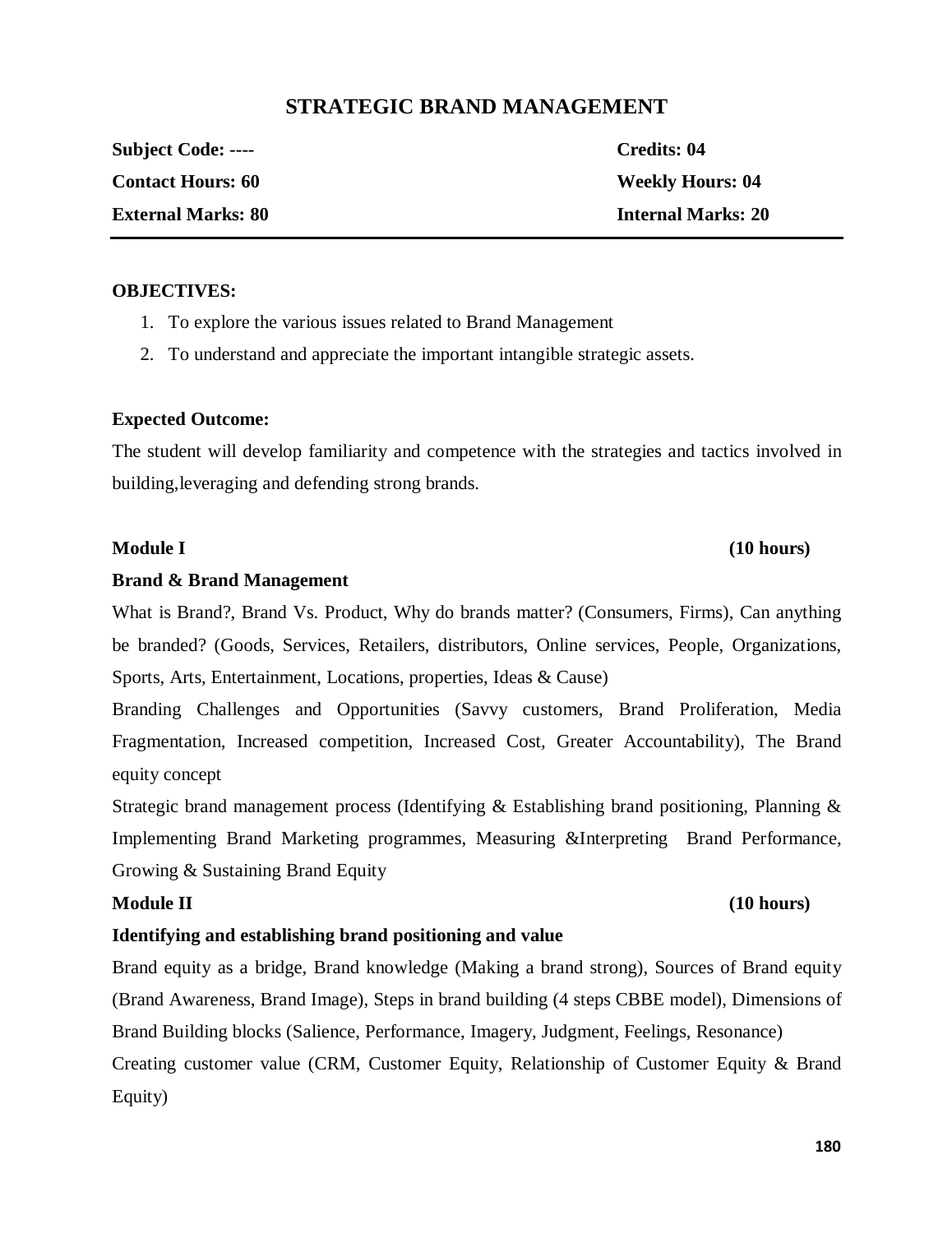Indentifying and establishing brand positioning (basic concepts, target market, nature of competitions, POP &POD), Positioning Guidelines (defining & communicating frame of reference, choosing POD, establishing POP & POD, updating positioning over time, Core brand associations, Internal branding, Brand Audits

# **Module III (15 hours)**

# **Brand Marketing Programme**

Criteria for choosing brand elements (Memorability, Meaningfulness, Likability, Transferability, Adaptability, Protectability), Options and tactics for brand elements (Brand names (Naming decisions, Lendor's Brand Name Texonomy, naming procedure, naming mistakes), Brand Awareness, Brand Associations (URLs Logos & symbols, Characters, Slogans, Jingles, Packaging)

Product Strategy (Perceived quality & Value - Brand intangibles, Value chain, Relationship Marketing – Mass Marketing, After marketing, loyalty programs)

Pricing Strategy (Consumer price perceptions, setting prices to build brand equity, product design &delivery, product costs)

Channel Strategy (Channel Design, Direct Channels, Indirect Channels, web strategies)

IMC for branding (Challenges in designing brand building communication, information processing model of communication, Advertising, promotion, event management, PR, personal selling),Criteria for IMC Programs (Coverage, contribution, commonality, complementarily, versatility, cost), below the line marketing campaigns.

Secondary brand associations (creation of new brand associations, Co-branding, ingredient branding, celebrity brand endorsement)

# **Module IV (10 hours)**

# **Measuring brand performance**

Designing brand tracking studies – what to track, how to conduct tracking studies, how to interpret tracking studies

Measuring sources of brand equity – Qualitative techniques (free association, projective techniques, brand personality and values), Quantitative techniques (Brand awareness, Brand Image, Brand Response, Brand Relationship)

# **Module V (15 hours)**

# **Designing &Implementing Brand Strategies**

Brand Architecture – the brand product matrix, Breath of a branding strategy, depth of branding strategy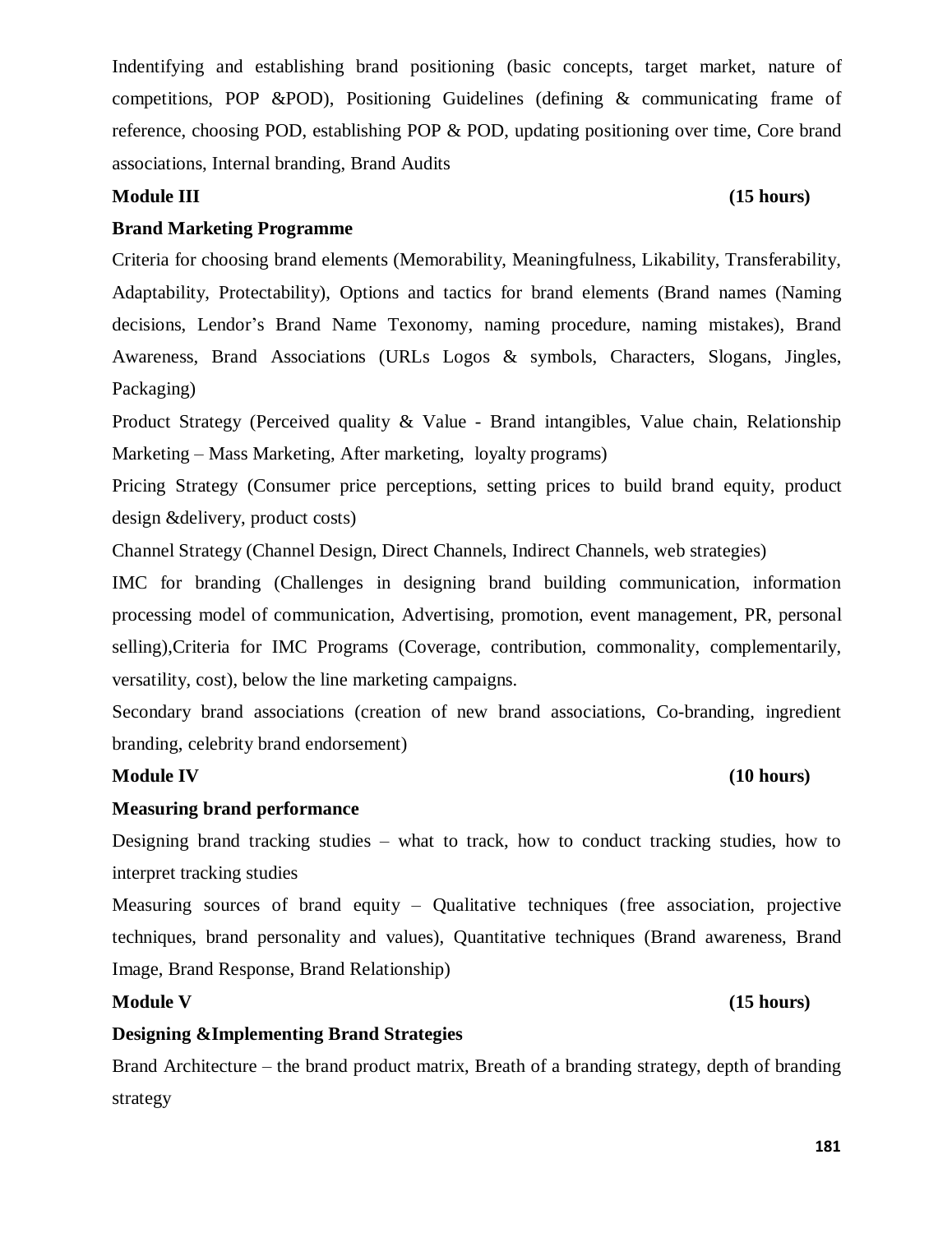Brand Hierarchy – building equity at different hierarchy levels, corporate image dimensions Designing a branding strategy – No of levels of the brand hierarchy, desired awareness  $\&$  image at hierarchy level, linking brand elements to multiple products,

Using cause marketing to build brand equity – meaning &advantages of cause marketing, green marketing.

Brand Extensions – advantages  $\&$  disadvantages of brand extensions

Revitalizing brands – expanding brand awareness, improving brand image, entering new markets

## **Activities:**

- 1. Select a brand of your choice and assess the various brand elements in terms of its effectiveness and benefits to brand.
- 2. Identify few white goods and study the brand positioning for the same.

# **RECOMMENDED READING**

- **a) Essential Books**
- 1. Strategic Brand Management 13e Pearson –Kevin Keller, M.G. Parameshwaran, Issac Jacob
- **b) Reference Books**
	- 1. Product Management McGraw Hill Donald R Lehmann and Russel S Winner
	- 2. Brand management The Indian Context Vikas Publication Y L R Moorthi
	- 3. Brand Failure –3e Kegon Matt Haig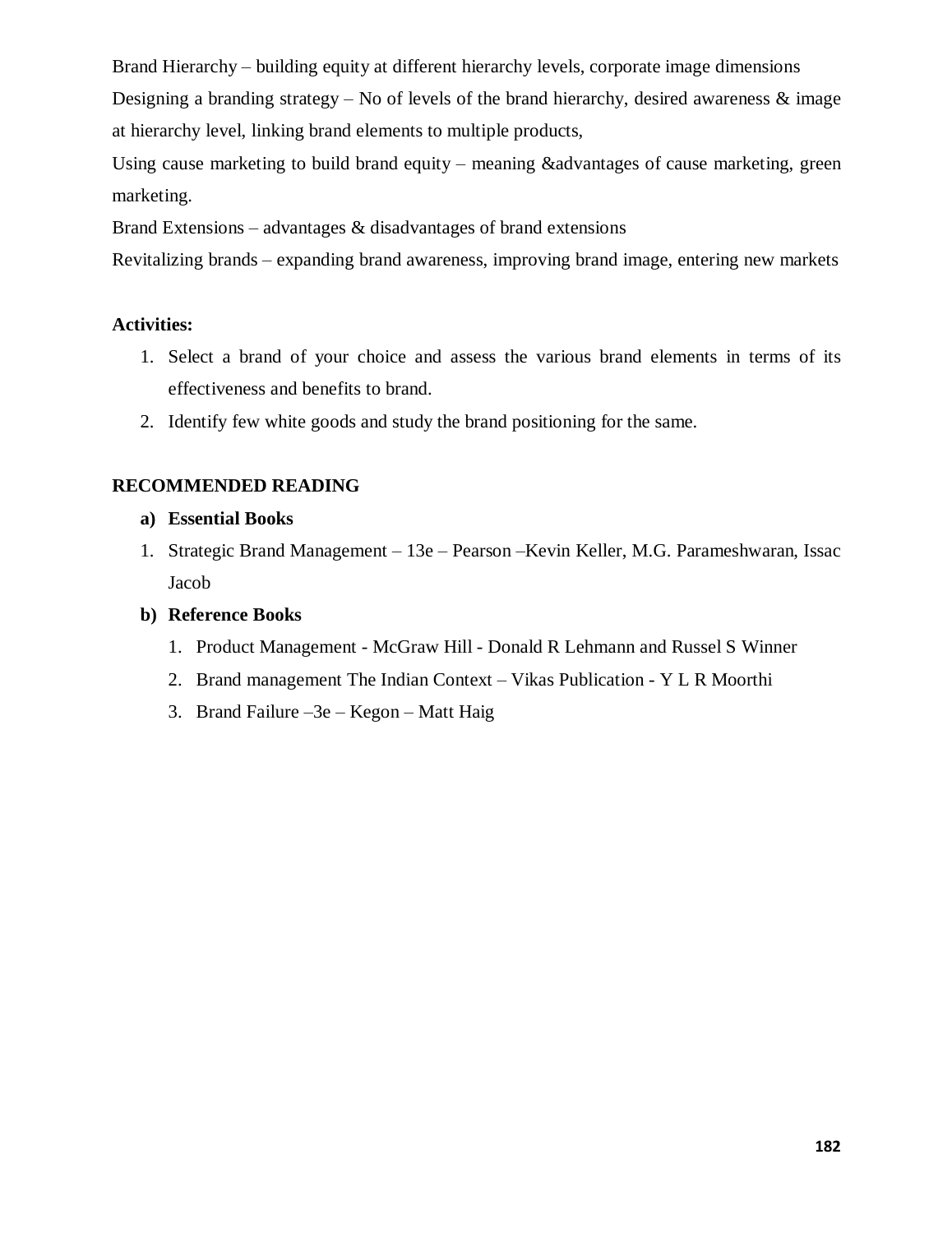# **CAUSE RELATED MARKETING**

| <b>Subject Code: ---</b>        | Credits: 02               |
|---------------------------------|---------------------------|
| <b>Contact Hours / Week: 04</b> | <b>External Marks: 40</b> |
| <b>Semester: IV</b>             | <b>Internal Marks: 10</b> |

#### **OBJECTIVES**:

- 1. To understand the process of the cause related marketing plan
- 2. To understand the strategies involved
- 3. To give a student the overall understanding of the subject
- 4. To orient the student with applications models involved

### **Expected Outcome:**

To understand the different aspects involved in cause related marketing and to apply them in NGO's or educational advertising for mass marketing.

### **Module I (10 hours)**

#### **Cause Related Marketing**

What is Cause related Marketing - definition, Development of cause related marketing, cause related marketing continuum, cause related marketing - History of cause related marketing in context of corporate social responsibility.

#### **Module II (10 hours)**

### **Context of Corporate Reputation**

What is corporate reputation? Consumer expectations of a business, Kohlberg's levels of moral development, adding value to values, what is corporate community investment? 7P's for business involvement, 9 community principles Corporate Community investment. Characterization of a company in society. Fit between corporate social responsibility, marketing and philanthropy. Relationship between cause related marketing in the marketing mix

**Cause related Marketing Models** 

**Module III (10 hours)**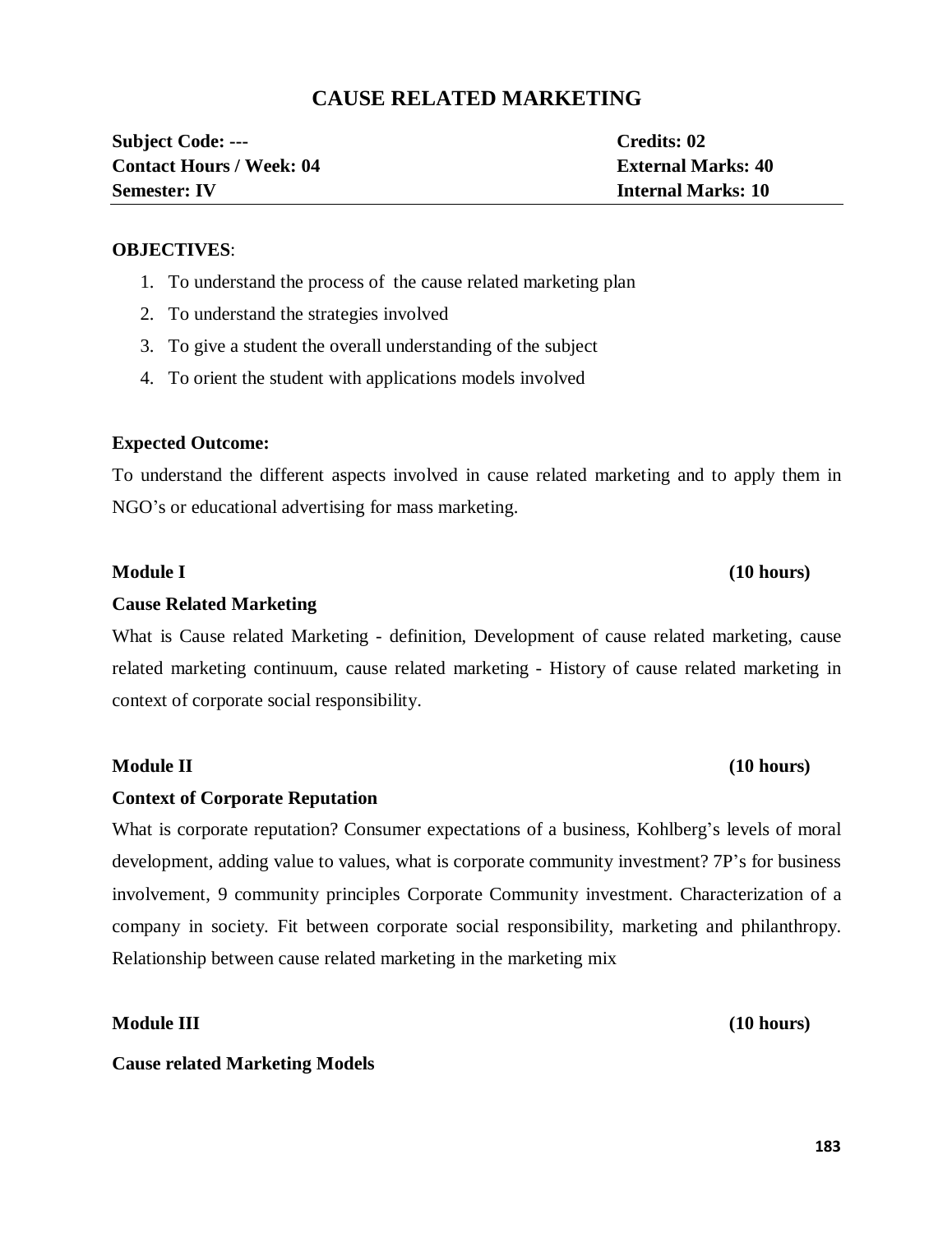Advertising, sponsorship, Licensing, Trial triggered donations, Voucher collection schemes, competitions games and draws, new for old, felicitated giving.

# **Activities:**

- · Conduct a lecture on differently capable students for High School students and inform the class about methods they can use to keep the city clean
- Conduct a small event like a fancy fare and give all your profits to a cause of your liking.
- · Use local talent to make and sell greeting cards for birthdays

# **RECOMMENDED READING**

# **a) Essential Books**

- 1. Adkins Sue Cause related Marketing who cares wins Butterworth Heinemann
- **2.** Ghosh Shantanu Cause Related Marketing: An Introduction ICFAI University Press

# **b) Reference Books**

- 1. Marconi Joe Cause Marketing Dearborn Trade Publishing
- 2. Earle Richard The Art of Cause Marketing McGraw Hill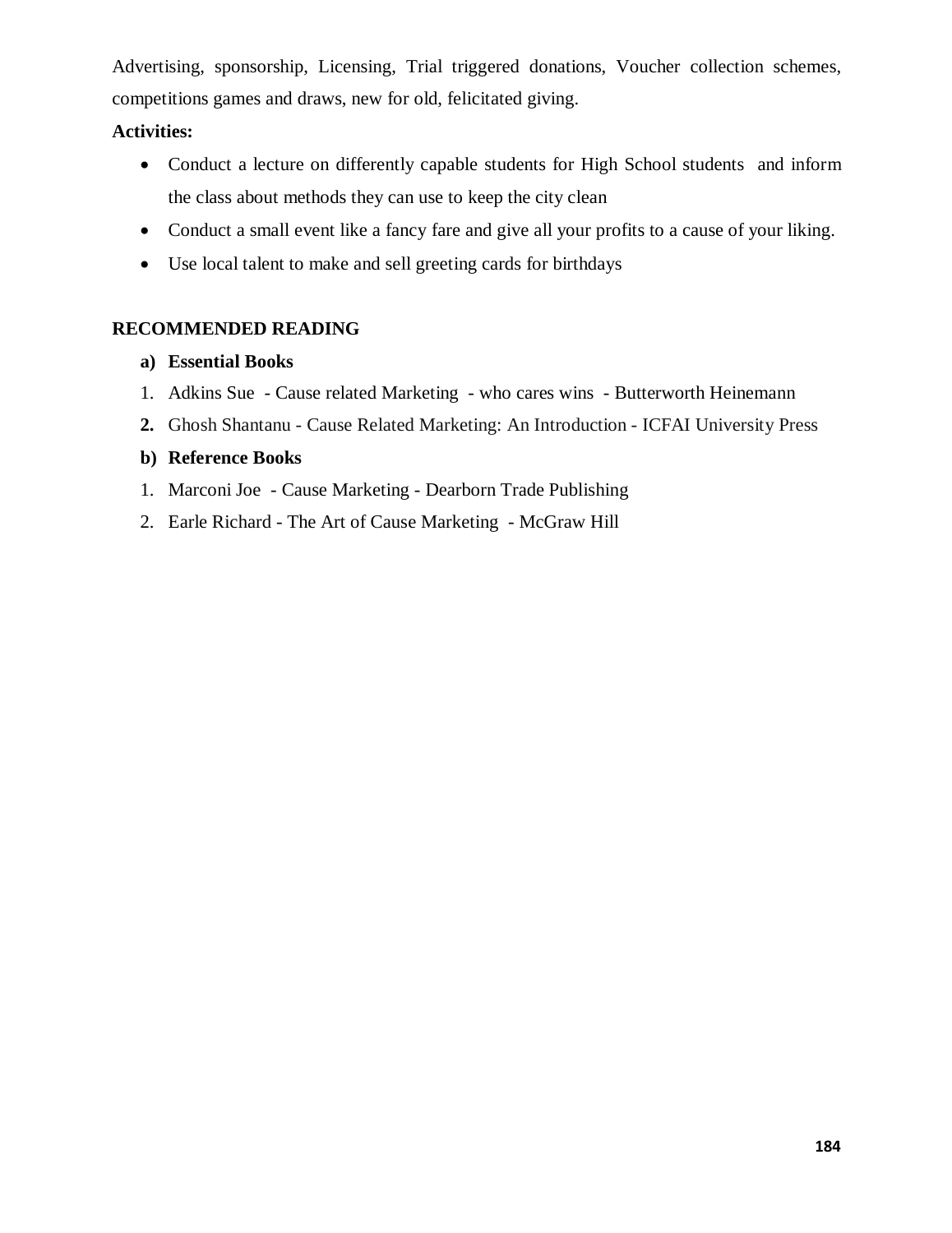# **DISTRIBUTION AND LOGISTICS MANAGEMENT**

# **Subject Code: --- Credits: 02Contact Hours: 30 Weekly Hours : 02External Marks: 40 Internal Marks: 10**

### **OBJECTIVES:**

- · To acquaint the students with the concepts helpful in developing a sound distribution policy.
- · To make the students competitive in organizing and managing marketing channels.

### **Expected Outcome:**

The student understands the importance of logistics

### **Module I – Distribution Management and Marketing Channels (10 hours)**

Introduction to Distribution Management, need for Distribution channels, Distribution channel strategy, Patterns of Distribution,different Channel formats.Channel flows to Service levels, Channel Levels, Service Channels and Prominent Channel Systems-VMS, HMS and Multi channel marketing systems

### **Module II- Channel Institutions and Channel Management (12 hours)**

Retailing –role and functions of Retailer. Wholesaler - Functions of Wholesaler, Classifications of Wholesalers, Limitations of Wholesalers, Trends in Wholesaling.

Channel design - factors and its planning process. Ideal Channel Structure, Selecting, Training. Motivating and Evaluating Channel Partners. Channel Design comparison factors,Channel Design Implementation. VerticalIntegration System.Use of Channel Power, Channel Conflict and Managing Conflicts, Principles of Channel Management,Channel Policies,Distribution management for Services.

### **Module III – Basics of Logistics (08 hours)**

Origin of Logistics,definition of Logistics,Scope of Logistics,Key Logistic activities. Extension into Supply Chain Management,Logistics and other Functions- Interface,Service driven Logistics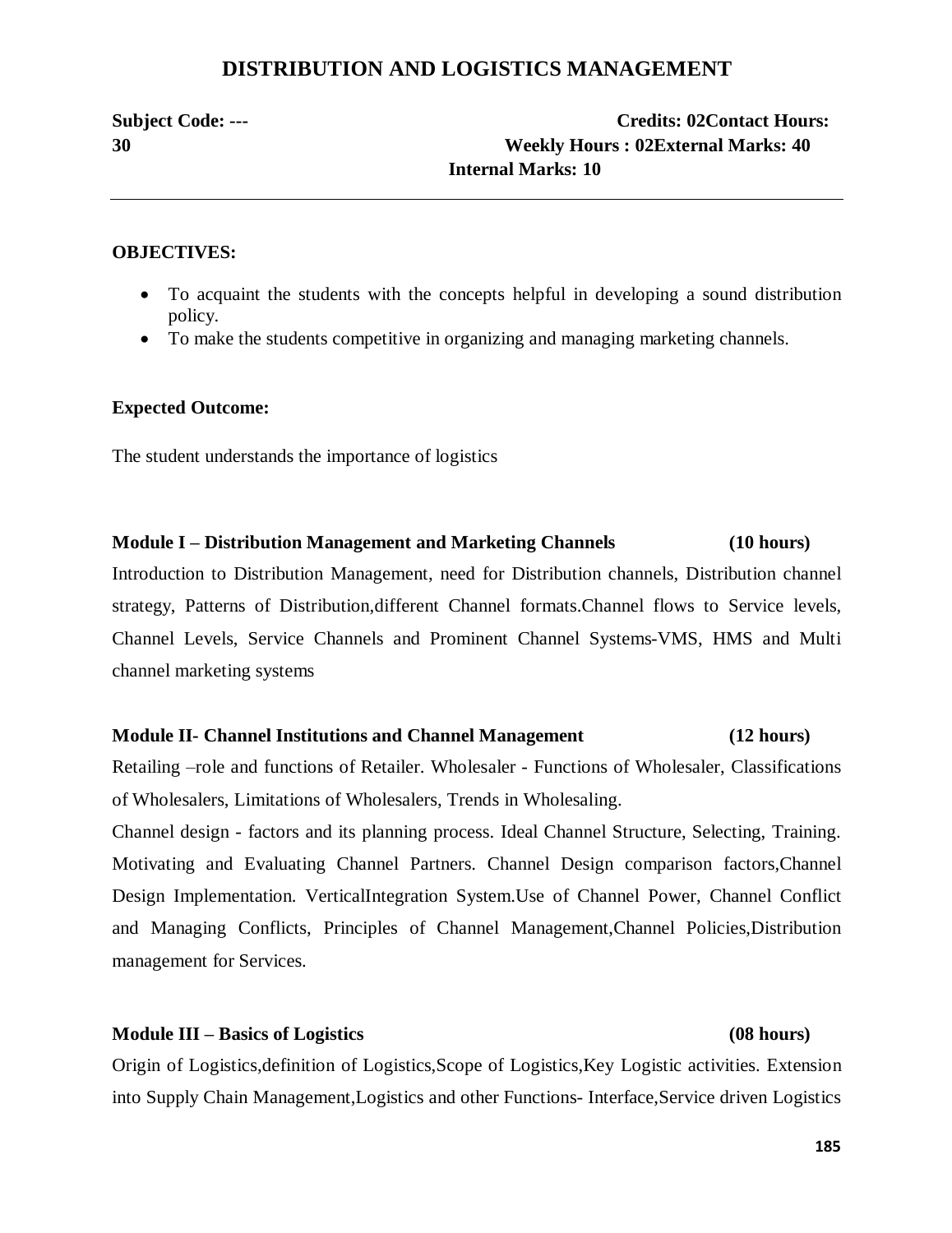System. Focus areas of Logistics - Inventory management,Warehouse,Transportation.Advances in logistics,IT enabling the logistics functions,Logistics/Supply channel - Cost of service,performance measurement and popular measurement ratios.

### **Activity**:

Visit a FMCG distributor and study the Beat Plan

## **RECOMMENDED READINGS:**

### **a) Essential Book:**

Sales & Distribution Management by Krishna K Havaldar, & V M Cavale 2/e Tata McGraw Hill Publication.

### **b) Reference Books**

- 1. Sales and Distribution Management by Tapan Panda and Sunil Sahadev Oxford publication.
- 2. Marketing Channels- Louis W. Stern, Adel L ER-Ansary, Anne T. Coughlan. 5/e. PHL, NewDelhi
- 3. 'Cases in Marketing Channel strategy', by Robert J.Foster Arch G.Woodride and J.TaylorSims,Harper and Row Publsihers.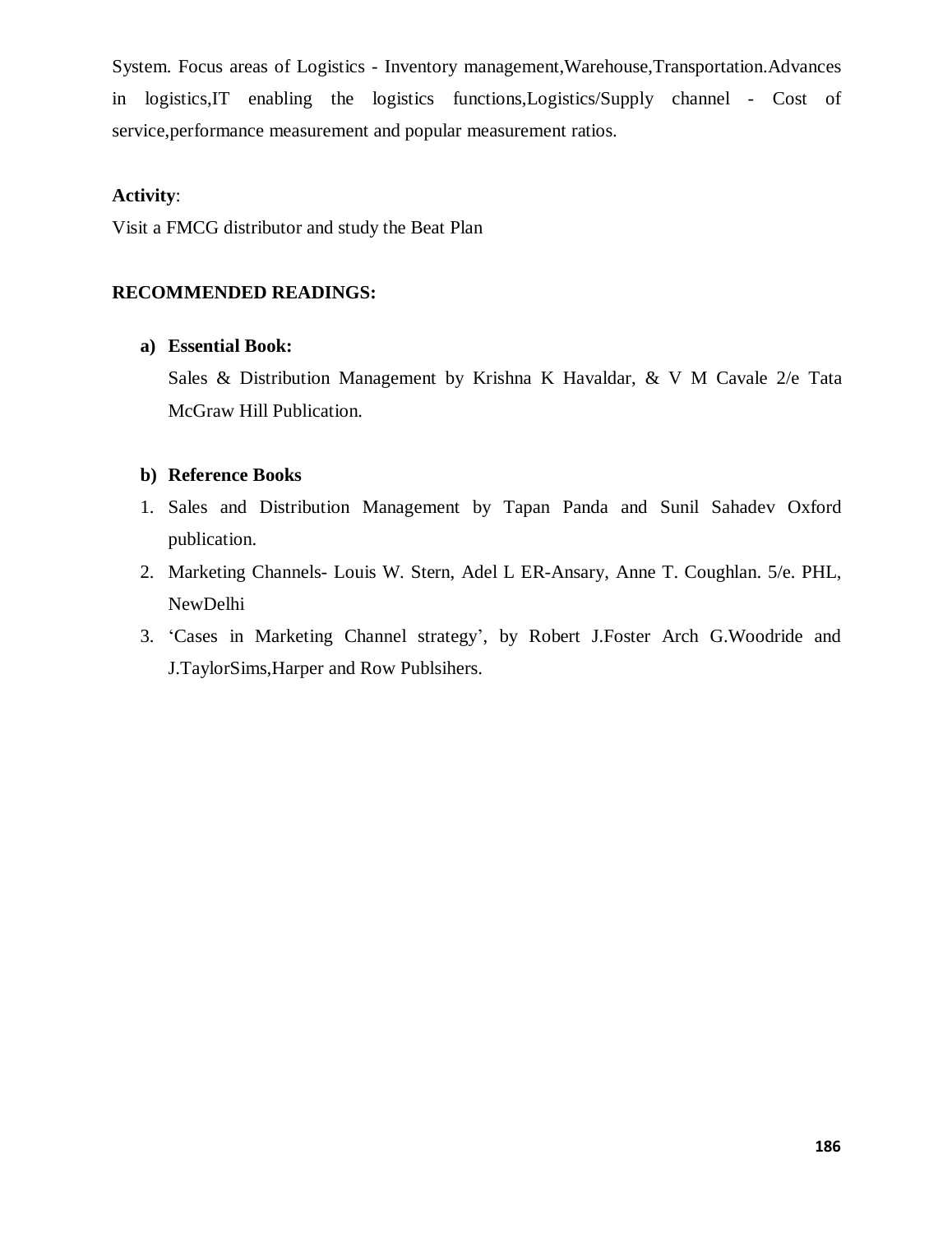# **LEGAL ASPECTS OF MARKETING**

| <b>Subject Code: ----</b>          | <b>Contact Hours: 30</b>  |
|------------------------------------|---------------------------|
| <b>Work Load: 2hrs /week</b>       | <b>Credit Points: 2</b>   |
| <b>Semester End Exam Marks: 40</b> | <b>Internal Marks: 10</b> |

### **OBJECTIVES**:

1. To provide the students with an understanding of fundamental legal issues pertaining to the marketing worldand to enhance their ability to manage businesses effectively.

2. Students shall be acquainted with general marketing laws.

# **Expected Outcome:**

The student will become more informed, sensitive and effective business leader with knowledge of law.

### **The Indian Contract Act, 1872**

Essential elements of a Contract, Offer and Acceptance. Consideration, Legality of the Object and Consideration. Capacity to Contract, Free Consent, Void Agreements, Contingent and Quasi Contracts. Performance and discharge of Contract. Breach of Contract- Consequences and Remedies. Law of Indemnity and Guarantee, Bailment and Pledge, Agency.

# **Module II (10 hours)**

# **The Sale of Goods Act, 1930**

Contract of Sale – meaning, essentials and formalities. Conditions and Warranties, Effects of the Contract. Performance of the Contract, Rights of Unpaid Seller, Suits for Breach of the Contracts and Auction Sales.

# **Competition Acts, 2002**

Introduction and Objectives. Important definitions – Acquisition, Agreement, Cartel, Consumer, Enterprise, Goods, and Service. Prohibition of certain agreements, Abuse of dominant position and Regulation of combination. Competition Commission of India – Duties, powers and functions

# **Module I (10 hours)**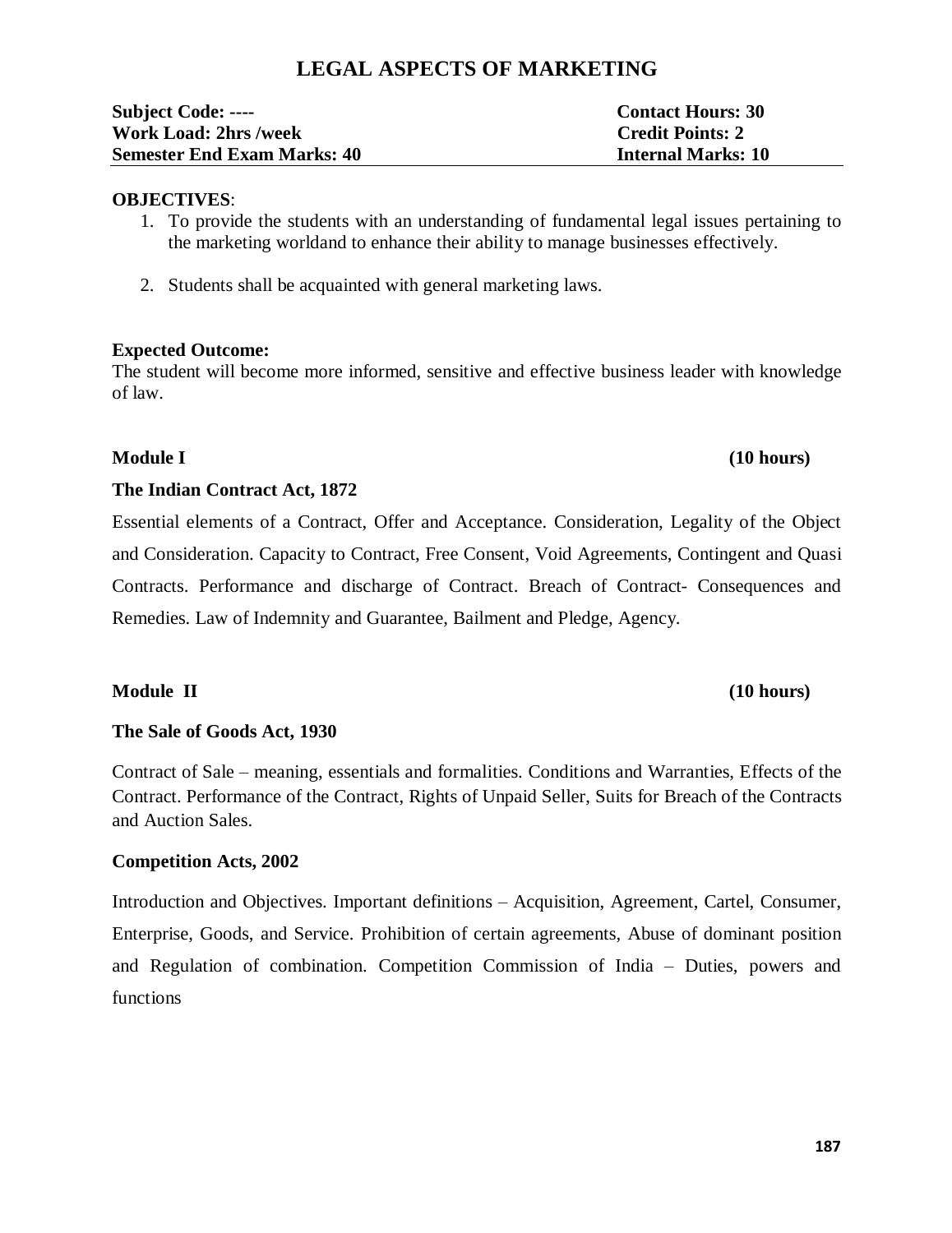## **Consumer Protection Act, 1986**

Objectives, Meaning of Consumer and their rights. Unfair trade practice and Restrictive trade practice. Consumer dispute – Complaint, Redressal Agencies, District, State and National Commission.

## **Intellectual Property Rights:**

Understanding the concepts and salient features of,Patents Act, 1970, Copyright Act, 1957, Trademarks Act, 1999, Designs Act, 2000.

### **Activities:**

- 1. Identify a FMCG product and assess the product on promises with reference to Consumer protection act.
- 2. Visit a consumer court and study the proceedings of a case.

### **RECOMMENDED READINGS:**

### **a) Essential Book:**

Business Legislation for Management – M C Kuchal, Vikas Publishing House**.**

### **b) Reference Books and Materials:**

- 1. Business Law for Management K R Bulchandani, Himalaya Publishing House.
- 2. Elements of Mercantile Law N D Kapoor, Sultan Chand Publication
- 3. Legal news and views
- 4. Case-study on Court decisions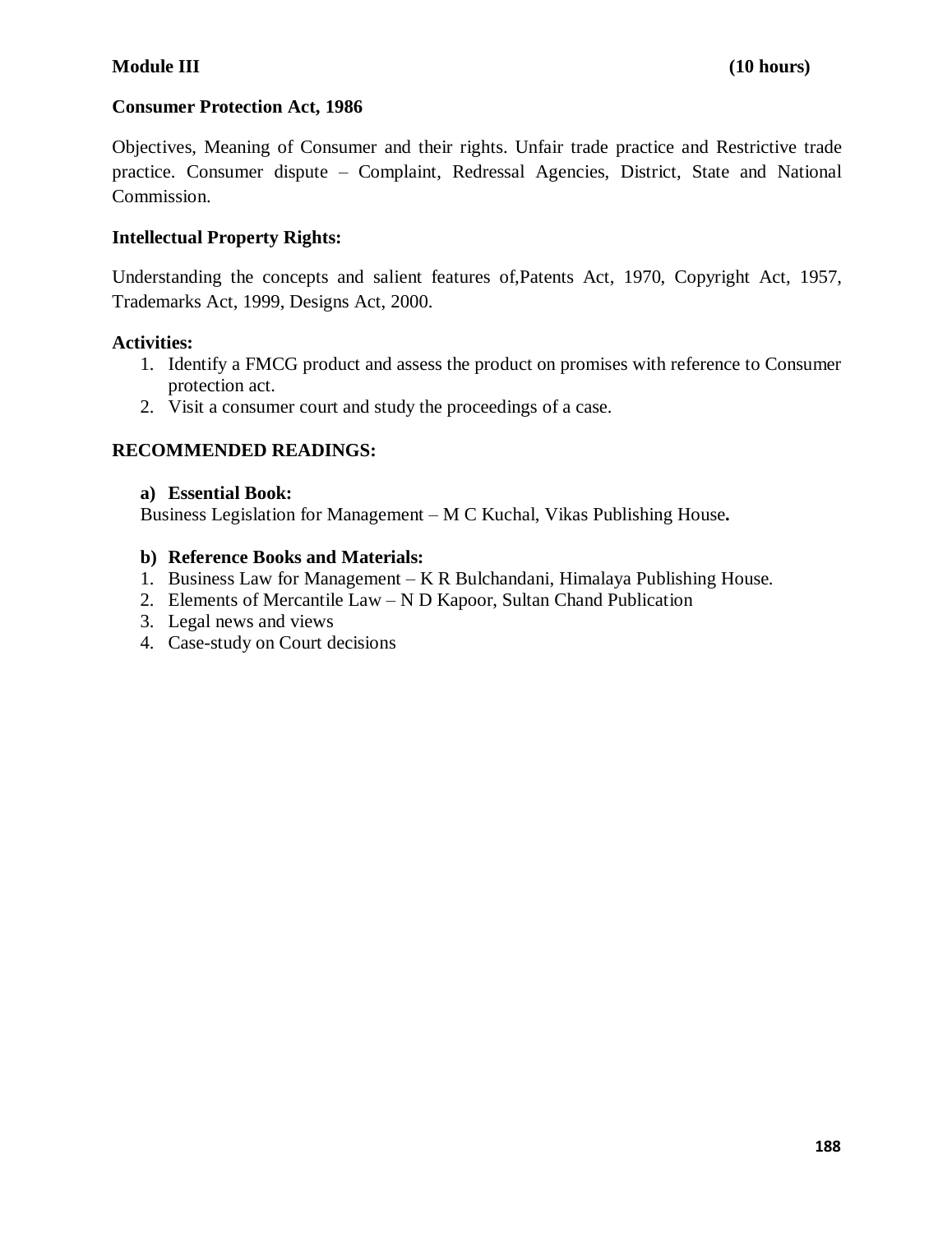# **STRATEGIC MARKETING MANAGEMENT**

| Subject Code: ---  | Credits: 04        |
|--------------------|--------------------|
| Contact Hours: 60  | Weekly Hours: 04   |
| External Marks: 80 | Internal Marks: 20 |

### **OBJECTIVES**:

- 1. To understand the process of creating and executing the marketing plan
- 2. To understand the competitive strategies and their implementation.

### **Expected Outcome:**

The student gets equipped to face the challenges in the field of marketing.

# **Module I (12 hours)**

### **Marketing Planning Process**

Understanding the strategic planning process.Defining role of Marketing in strategic planning process. Assessing Organizational Resources &opportunities. Establishing an organizational Mission & Goals. Developing Corporate & Business Unit strategies (Portfolio Analysis – BCG & G.E, Growth Strategies for Business Units - Ansoff Matrix). Developing a marketing strategy (Target Market Selection, Creating the marketing mix). Creating the marketing plan, components of marketing plan. Marketing implementation. Marketing department Organization. Marketing control. Measuring &Managing Returns on Marketing investment.

# **Module II (10 hours)**

# **Competitive Advantage & Marketing Strategies**

Core competencies – meaning. Competitive advantage - meaning and importance. Competitor Analysis – Identify competitors, assessing competitors, selecting competitors to attack & avoid, designing a competitive intelligence system. Basic competitive strategies (Overall Cost leadership, Differentiation & Focus).

Strategies for Market leader – Defensive marketing warfare, Expand market share, Expand total market.

Strategies for Market challenger – Offensive frontal attack, indirect attack

Strategies for Market follower – Flanking marketing strategy

Strategies for Nicher – Guerrilla Marketing strategy, service multiple niching.